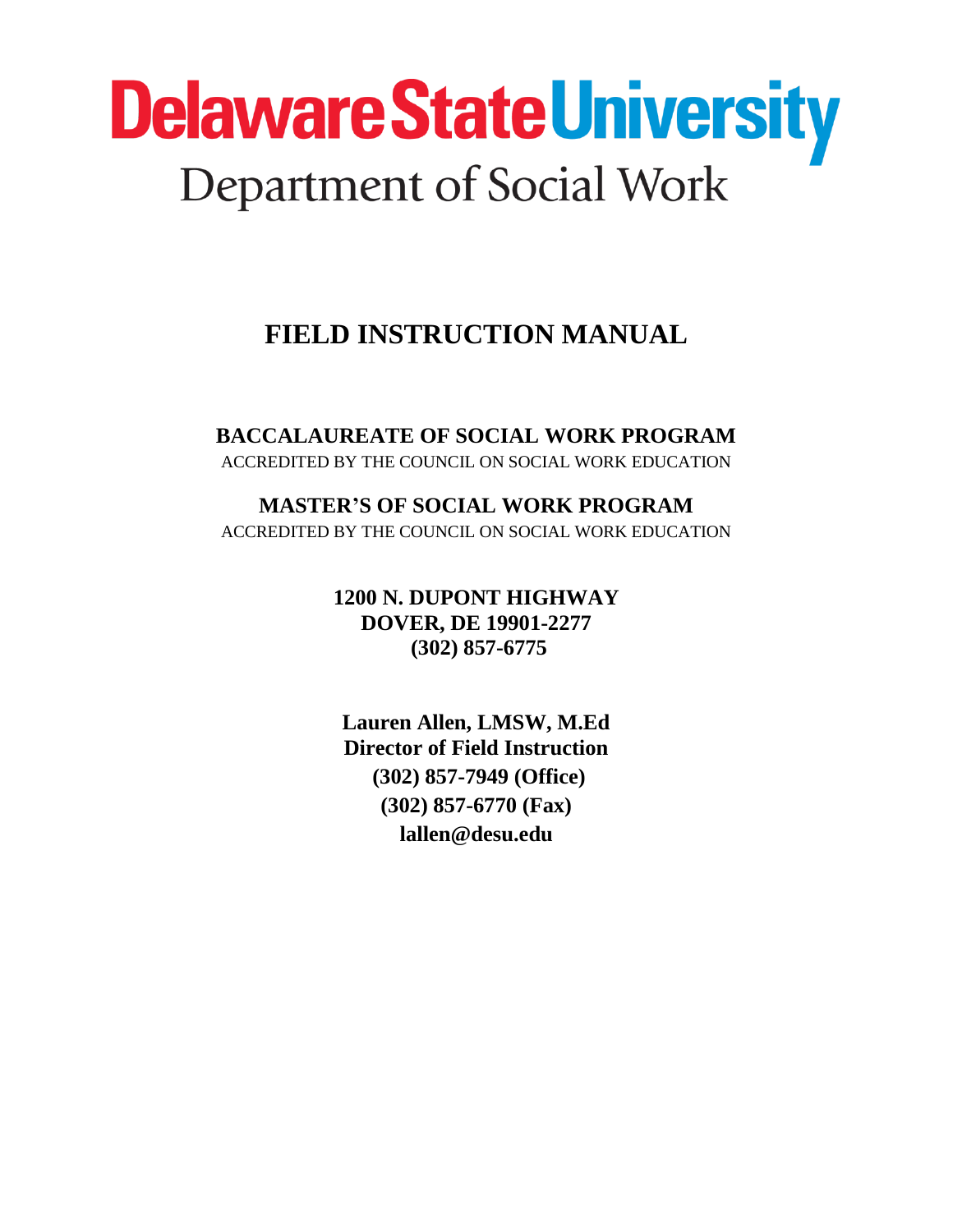# **TABLE OF CONTENTS**

#### **SECTION I: OVERVIEW**

#### **SECTION II: UNIVERSITY AND SOCIAL WORK DEPARTMENT PROCEDURES/POLICIES**

#### **SECTION III: ROLES AND RESPONSIBILITIES**

#### **SECTION IV: THE FIELD PRACTICUM**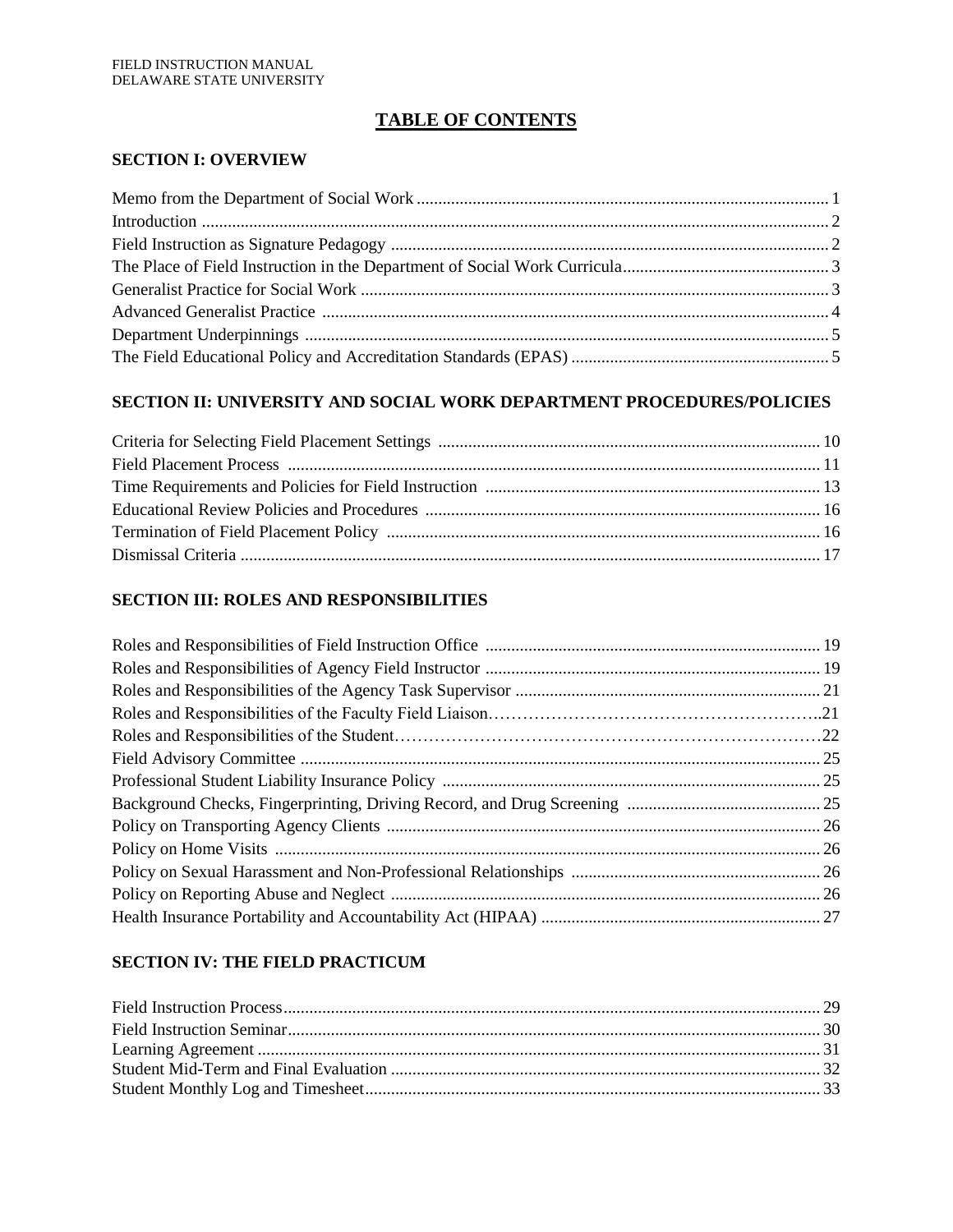#### **SECTION V: FORMS USED FOR FIELD**

| APPENDIX E: PROPOSAL FOR FIELD PRACTICUM ASSIGNMENT |  |
|-----------------------------------------------------|--|
|                                                     |  |
|                                                     |  |
|                                                     |  |
|                                                     |  |
|                                                     |  |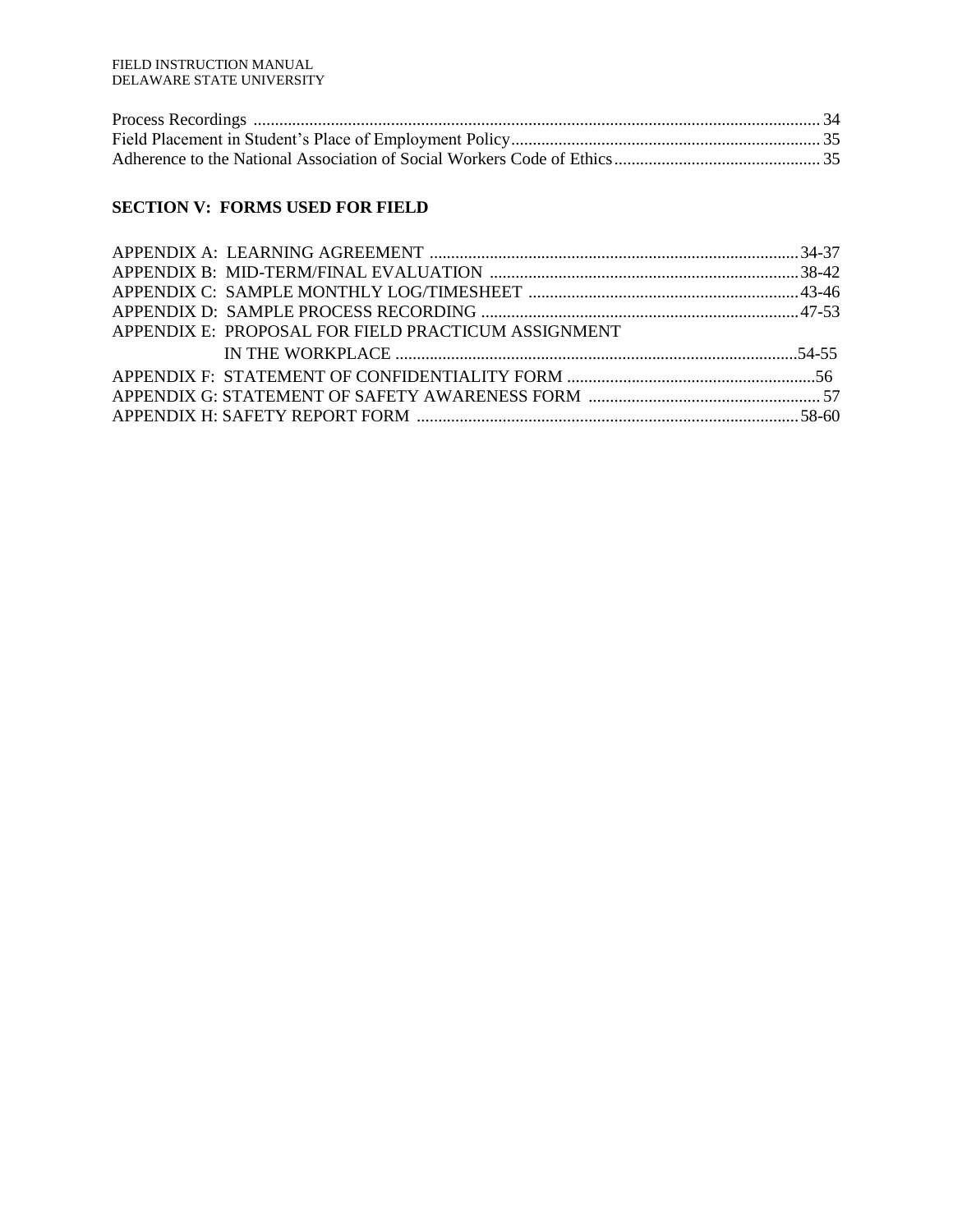# **SECTION I**

# **DELAWARE STATE UNIVERSITY DEPARTMENT OF SOCIAL WORK DOVER, DE 19901-2277**

# **MEMORANDUM**

- TO: Agency Field Instructors Agency Task Supervisors Faculty Field Liaisons **Students**
- FROM: Director of Instruction
- RE: Field Instruction Manual

The field instruction manual has been prepared for agency field instructors, agency task supervisors, faculty field liaisons and students and/or any other individuals who are involved in teaching students in the field. This manual includes policies and procedures that are related to the field practicum course.

This manual ought to be used as a primary reference regarding such issues as appropriate field practicum assignments, the learning agreement, and assessment of student performance. When addressing these and other matters, students, agency field instructors, and faculty field liaisons ought to refer to the manual for initial guidance.

The faculty and staff are always available to offer assistance and support about any matter regarding field instruction. We are pleased that the manual reflects input from everyone involved in the field process. To maintain its relevance and usefulness, feedback is essential and encouraged.

Finally, it is essential to appreciate that field is a significant, impactful, and engaging part of social work education. It is where all of the knowledge, skills, and values of the classroom are translated into practice. This intensive focus on field education is unique in social work education and is what makes field our signature pedagogy.

Thank you for your support and cooperation!!!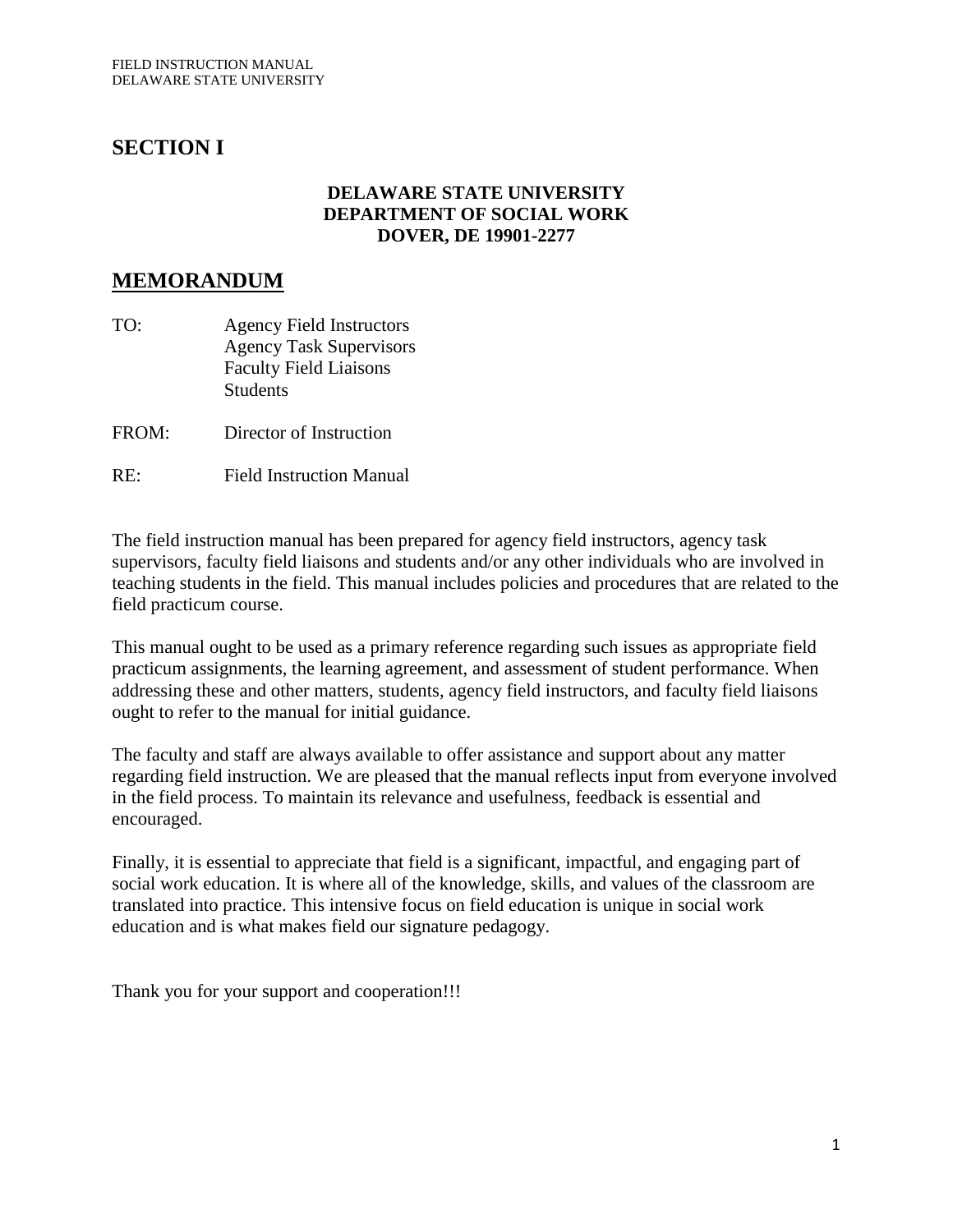#### **Introduction**

As conceived by the Department of Social Work, field along with classroom-based instruction and assignments are complementary and mutually supportive components of an integrated professional social work education curriculum. While it is vitally important to teach and conceptualize social work knowledge, value and skills in the classroom, field instruction ought to be viewed as the heart of social work education. As such, students must be provided opportunities to apply, and fully integrate, practice theories, concepts, and principles in diverse settings with, and on behalf of, individuals, families, groups, organizations, and communities.

For undergraduate students, the principal goal of field instruction is to prepare them for generalist practice guided by the core competencies, domains, and behaviors. BSW students are expected to engage all client systems at the entry-level of practice within the micro, mezzo and macro levels of social work practice. The BSW curriculum also prepares the students for graduate level work in an MSW program.

For graduate students, the field practicum is intended to provide learning experiences that enable them to practice as advanced generalists. Field practicum assignments in the graduate program ought to teach students to (1) demonstrate the ability to practice independently, (2) intervene with client systems of all sizes, and (3) effectively intervene in situations where there is a significant risk to the physical and/or emotional well-being of the client. Students in the advanced year must demonstrate the capacity to intervene in complex situations at all levels of social work practice.

#### **Mission of Department of Social Work**

The mission of the Department of Social Work is to prepare culturally competent generalist and advanced generalist level social work practitioners who are guided by professional values, ethics, and evidence-based practice towards a purpose to enhance the quality of life for individuals, families, groups, organizations and communities. They provide provide service and leadership by implementing prevention and intervention services to diverse client systems and they advocate for social and economic justice in practice, policy, and research in a global society.

#### **The MSW Program Goals**

The MSW program has developed five goals that derived from its mission and reflect the social work profession's purpose and core values and the program's context. The goals are as follows:

- 1. To graduate advanced level practitioners who can independently employ empowerment oriented and strengths perspective frameworks to work with marginalized and oppressed populations within the context of a Black perspective for social work practice.
- 2. To provide the social work profession with advanced generalist practitioners who are able to think critically and possess the requisite knowledge and skills to work independently with diverse client systems, particularly those from rural communities, in a global society.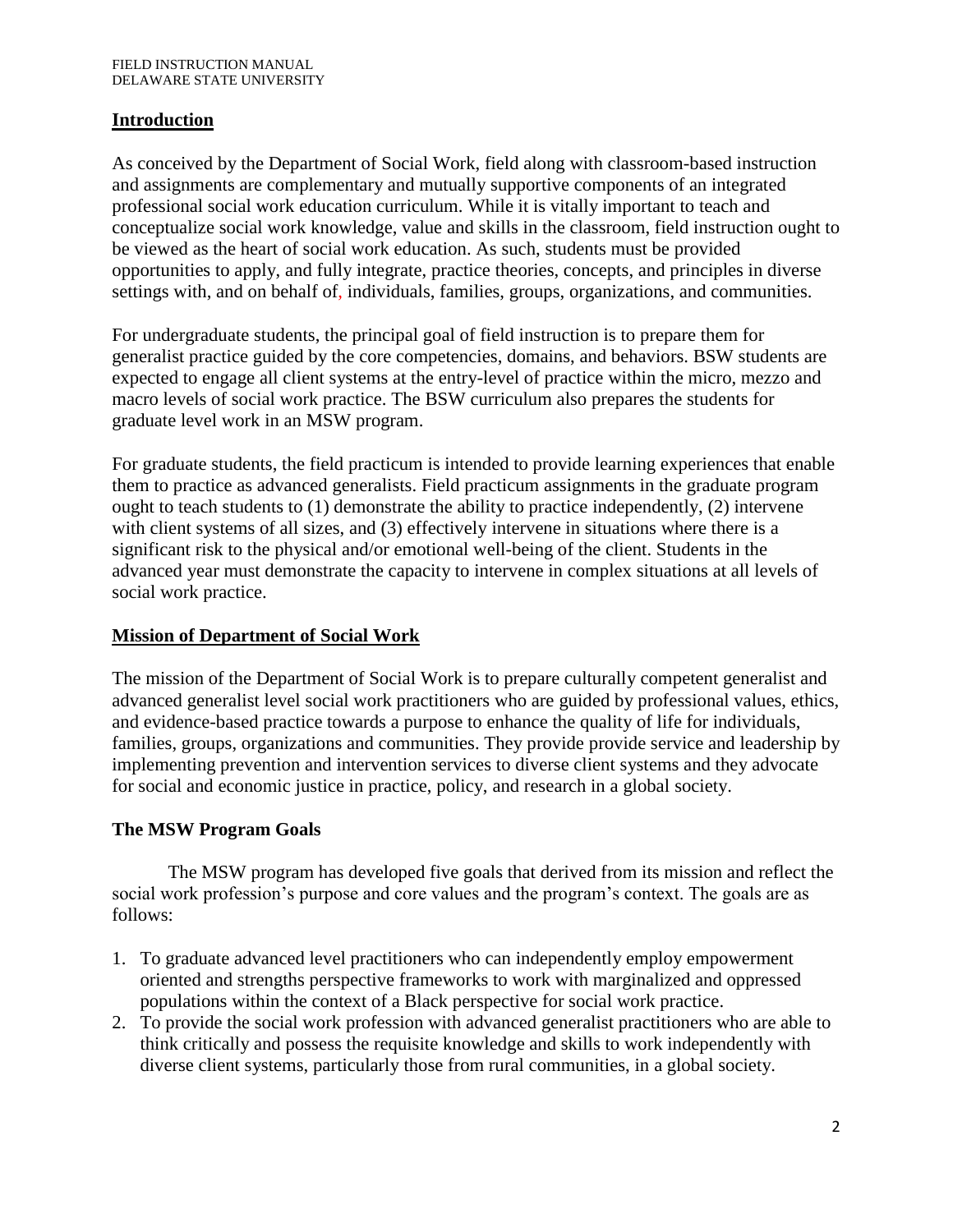- 3. To graduate advanced level social workers whose orientation for service intervention begins with prevention, and who are able to identify and incorporate protective factors and utilize the professional relationship when assessing and intervening with diverse client systems, particularly those that are experiencing difficult and complex challenges.
- 4. To graduate advanced level social workers who demonstrate the ability to formulate and reformulate policies and advocate macro level systemic change, while exhibiting knowledge and sensitivity to trends, practices, and concepts that shape and inform social work practice with diverse client systems.
- 5. To graduate advanced level practitioners who can competently utilize scientific inquiry to inform and evaluate the effectiveness of their practice and use program evaluation results to improve service outcomes for clients.

#### **The BSW Program Goals**

- 1. To prepare students to practice as entry-level generalist social workers using the person in environment framework.
- 2. To graduate students who employ empowerment-oriented and strengths-based frameworks to promote human and social wellbeing for social work practice within the context of a diverse (Black) perspective for global social work practice and the changing demographics of
- 3. To graduate students who engage in practice informed research and research-informed practice to generate data that will be used to evaluate the effectiveness of interventions with individuals, families, groups, organizations, and communities.
- 4. To prepare students to use critical thinking in order to employ a range of prevention and intervention methods to the service delivery of the diverse clients they serve.
- 5. To prepare students who understand the contexts that shape practice, Delaware's rural populations, and who possess ethical principles with a level of awareness and sensitivity, that will enable them to practice with culturally diverse populations on the micro, mezzo, and macro levels.
- 6. To graduate students who advocate for human rights and social-economic-environmental justice with a commitment to engaging in activities aimed at ensuring that the basic needs of all people are met, nationally and globally.

#### **Field Instruction as Signature Pedagogy**

**Field instruction is the heart of social work education.** As the signature pedagogy, it provides undergraduate and graduate students the opportunity to apply the knowledge, values, and skills that are taught in the classroom in actual situations involving real client systems that seek to change in some self-determined manner.

The primary objective of field instruction is to develop and refine the student's understanding and application of micro, mezzo and macro practice skills at both the entry-level (for BSW students) and the advanced level (for MSW students) with, and on behalf of, all client systems (individuals, families, groups, organizations, and communities).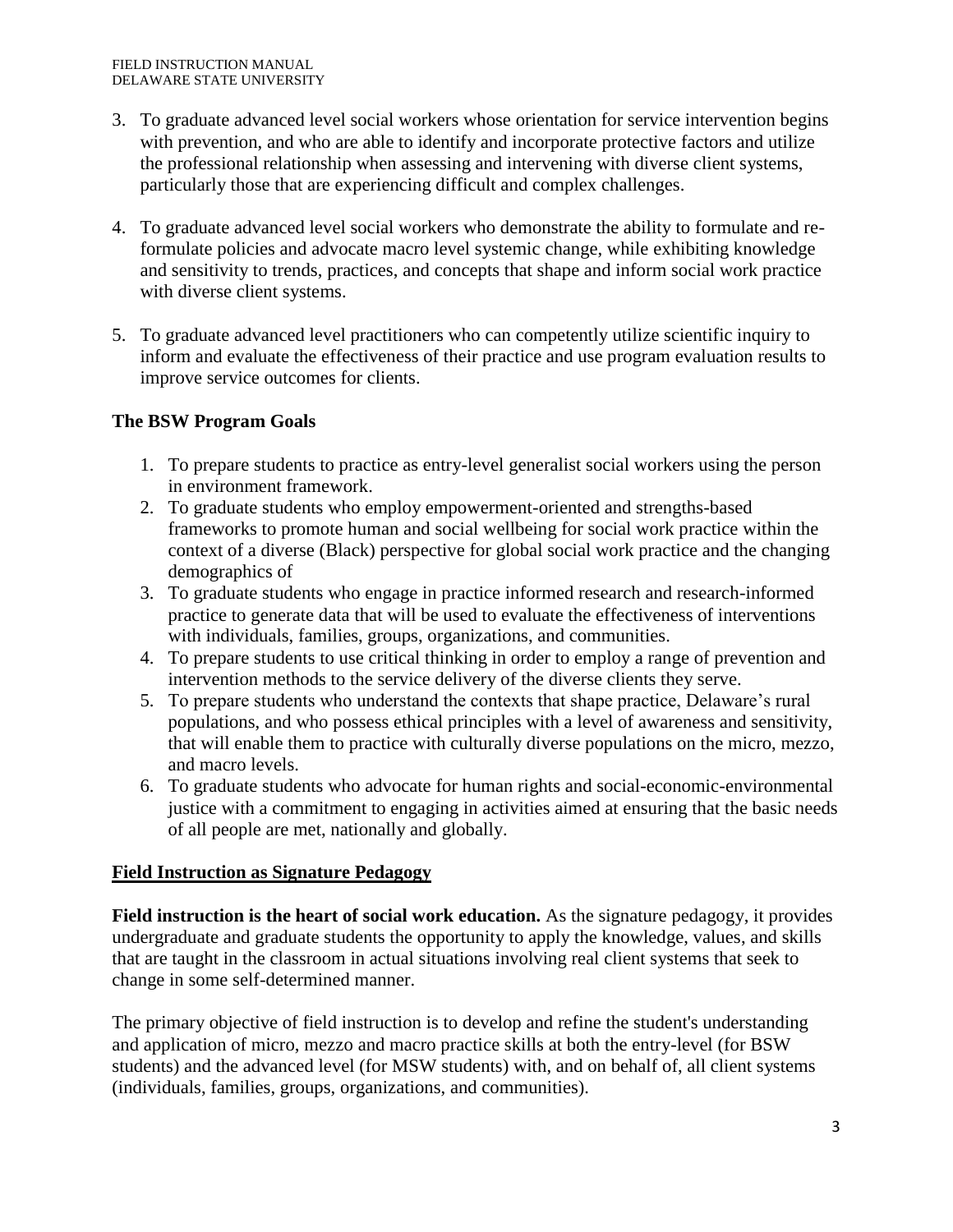Field instruction affords students the opportunity to take risks and to evaluate their own supervised practice within a structured and supportive environment. At the same time, students test their commitment to the profession's change-agent identity. Through learning assignments that entail evaluating agency programs and services, students discover their capacity to: (1) advocate for programs and services that meet the needs of individuals; and (2) assist agencies to develop programs that address the needs of individuals. Field instruction also helps students develop the ability to advocate for a society that supports the emotional and physical well-being of all persons on a local, national and global level.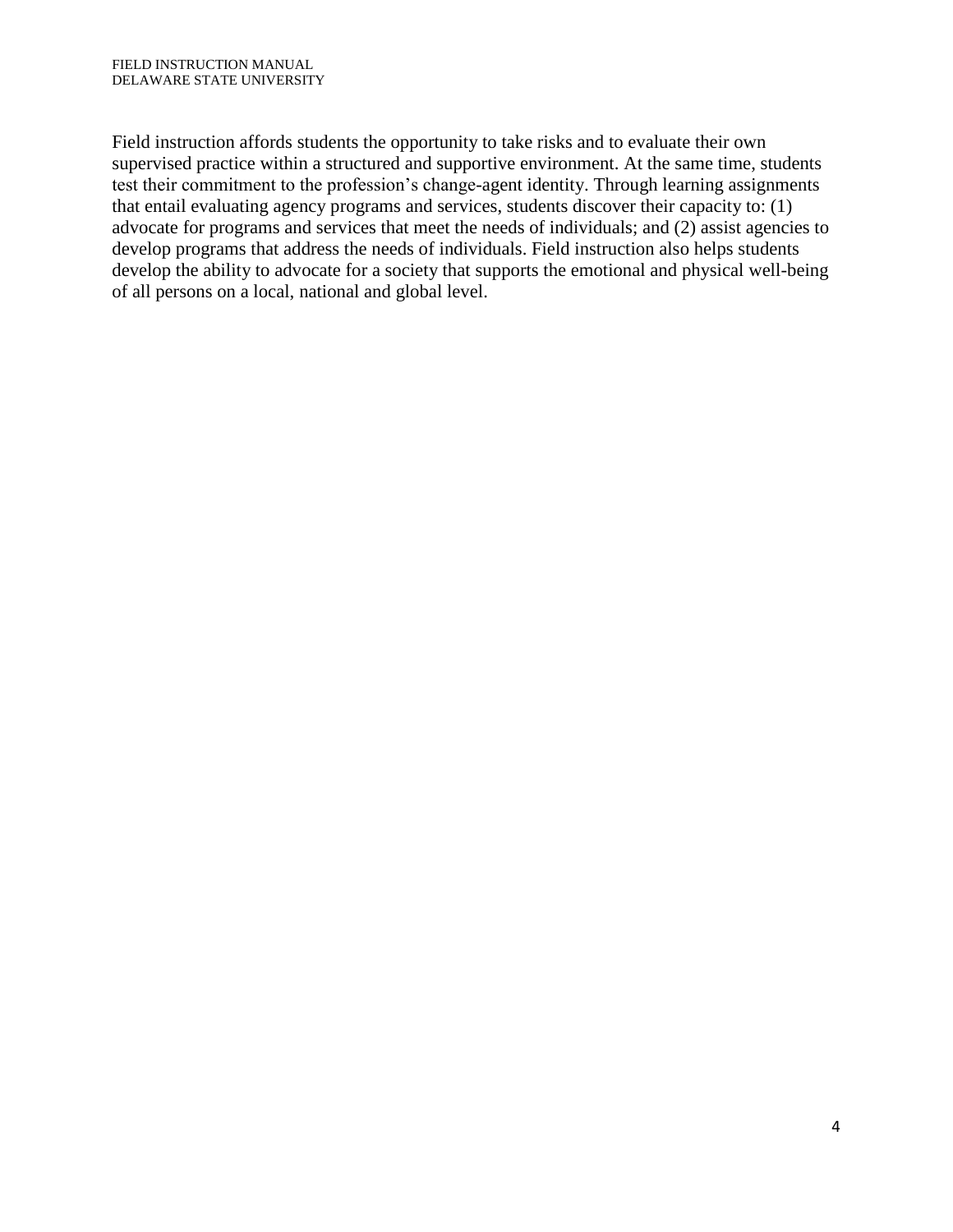#### **The Place of Field Instruction in the Department of Social Work Curricula**

#### **BSW Program**

Students enroll in field instruction courses in their senior year. Field instruction is concurrent with fourth-year courses, which include two practice courses. To be eligible for placement in the field, BSW students must have passed all prerequisites and social work courses. Completion of these courses with a "C" or better is required before the student is considered for placement in the field. BSW students are required to take two field instruction courses (SCWK 450 and 451) during the same semester they take Issues in Social Service Delivery (SCWK 421) and Senior Seminar (SCWK 460) respectively.

#### **MSW Program**

In the MSW program, field instruction courses are provided concurrently with the eight courses that comprise the practice sequence.

| <b>Year One Fall Semester</b> |                                                                |                | <b>Year One Spring Semester</b> |                                                                   |    |
|-------------------------------|----------------------------------------------------------------|----------------|---------------------------------|-------------------------------------------------------------------|----|
| <b>Course</b>                 | <b>Course Name</b>                                             | $C_{r}$        | <b>Course</b>                   | <b>Course Name</b>                                                | Cr |
| <b>SCWK 601</b>               | Social Welfare Policies &<br>Services Policy I                 | 03             | <b>SCWK 602</b>                 | Social Welfare Policies & Services<br>Policy II                   | 03 |
| <b>SCWK 603</b>               | Human Behavior & the Social<br>Environment I                   | 03             | <b>SCWK 604</b>                 | Human Behavior & the Social<br>Environment II                     | 03 |
| <b>SCWK 605</b>               | Generalist Practice I                                          | 03             | <b>SCWK 606</b>                 | Generalist Practice II                                            | 03 |
| <b>SCWK 607</b>               | Research & Evaluation I                                        | 03             | <b>SCWK 608</b>                 | 03<br>Research & Evaluation II                                    |    |
| <b>SCWK 633</b>               | Field Practicum I                                              | 02             | <b>SCWK 634</b>                 | Field Practicum II                                                |    |
|                               |                                                                |                |                                 |                                                                   |    |
|                               | <b>Total Credits</b>                                           | 14             |                                 | <b>Total Credits</b>                                              | 14 |
| <b>Year Two Fall Semester</b> |                                                                |                | <b>Year Two Spring Semester</b> |                                                                   |    |
|                               |                                                                | $\mathbf{C}$ r | <b>Course</b>                   | <b>Course Name</b>                                                | Cr |
| Course                        | <b>Course Name</b>                                             |                |                                 |                                                                   |    |
| <b>SCWK 646</b>               | Advanced Generalist Practice I                                 | 03             | <b>SCWK 668</b>                 | <b>Advanced Generalist Practice III</b>                           | 03 |
| <b>SCWK 647</b>               | Advanced Generalist Practice II                                | 03             | <b>SCWK 669</b>                 | <b>Advanced Generalist Practice IV</b>                            | 03 |
| <b>SCWK 643</b>               | Theories of Personality & Adult<br>Psychopathology             | 03             | <b>SCWK 610</b>                 | Administration, Management &<br>Supervision                       | 03 |
| <b>SCWK 651</b>               | Practice & Program Evaluation<br>for the Advanced Practitioner | 03             | <b>SCWK 660</b>                 | Advanced Generalist Practice in a<br><b>Public Health Context</b> | 03 |
| <b>SCWK 635</b>               | <b>Field Practicum III</b>                                     | 04             | <b>SCWK 636</b>                 | <b>Field Practicum IV</b>                                         | 04 |
|                               |                                                                |                |                                 |                                                                   |    |
|                               | <b>Total Credits</b>                                           | 16             |                                 | <b>Total Credits</b>                                              | 16 |

#### **Master Program**

Students who are not enrolled in the required practice courses cannot enroll in any field instruction courses. Students who are enrolled as part-time students entering the program do not take field instruction courses during their first year.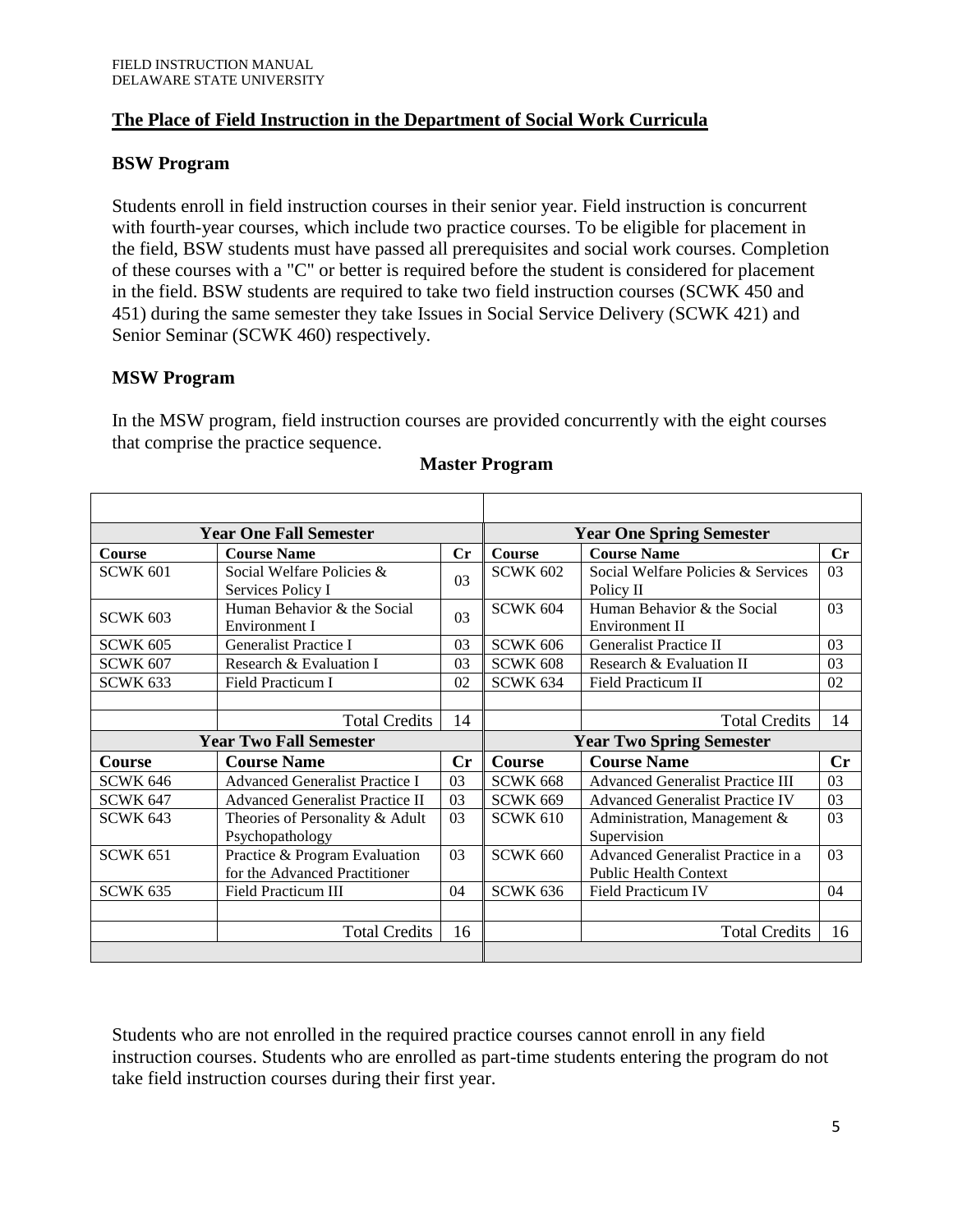#### **Generalist Practice for Social Work**

BSW and MSW students are expected to practice in a manner reflecting generalist practice.

Generalist social work practice refers to an orientation to social work intervention that is not limited to one field of practice, one issue area, one specific practice setting, or reliance on a particular theoretical intervention framework. Generalist practice perspective assumes the capacity of the social worker to apply culturally competent tools and employ multiple theoretical frameworks to assess clients and to assist all client systems in their efforts to solve their issues regardless of agency setting.

Generalist social work practice requires the practitioner to transfer knowledge, values, skills, and theoretical frameworks from situation to situation and from setting to setting. Generalist practice also requires practitioners to consider and utilize the transactional relationship between the person and the environment. This requires that attention is focused simultaneously upon the individual's concerns and upon societal barriers including, but not limited to, poverty, racism, and sexism that contextualize the person's circumstances.

While the generalist social worker provides services to anyone in need, the profession places particular emphasis on vulnerable populations who are oppressed because of their ascribed unequal social status in society (e.g., ethnicity, gender, age, disability, economic status, and/or sexual orientation). Thus, the generalist practitioner is concerned with promoting social justice and eliminating social and economic injustices that inhibit certain individuals, groups, and communities from fulfilling even their basic needs. The generalist social worker addresses the forms of oppression and discrimination listed above by utilizing concepts, principles, and processes grounded in the philosophies of strengths and empowerment.

#### **Advanced Generalist Practice**

Generalist practice, at the advanced level, is demonstrated by the ability to intervene in situations involving multiple systems where there is a significant risk to the physical and/or emotional well-being of the client system. In such situations, the advanced practitioner utilizes multiple theoretical frameworks to reduce and/or eliminate the client system's vulnerability to critical outcomes. These outcomes can include significant harm, danger and/or death (as in the case of suicide or sexual abuse), diminution in services provided by the agency and/or the destructive ramifications of serious social issues (e.g., poverty, inadequate housing, and drug abuse) for communities. The social worker, at this level, is capable of either working independently or with minimal supervision, and providing the knowledge and skills to promote sustainable changes in policy and service delivery at the micro, mezzo and macro levels of practice.

Also, advanced generalist practice is evidenced by the social worker's ability to influence the outcome of services to clients by assuming roles that require leadership skills, (e.g., administrator, program evaluator, community organizer) and the ability to mediate conflict and/or to provide consultation.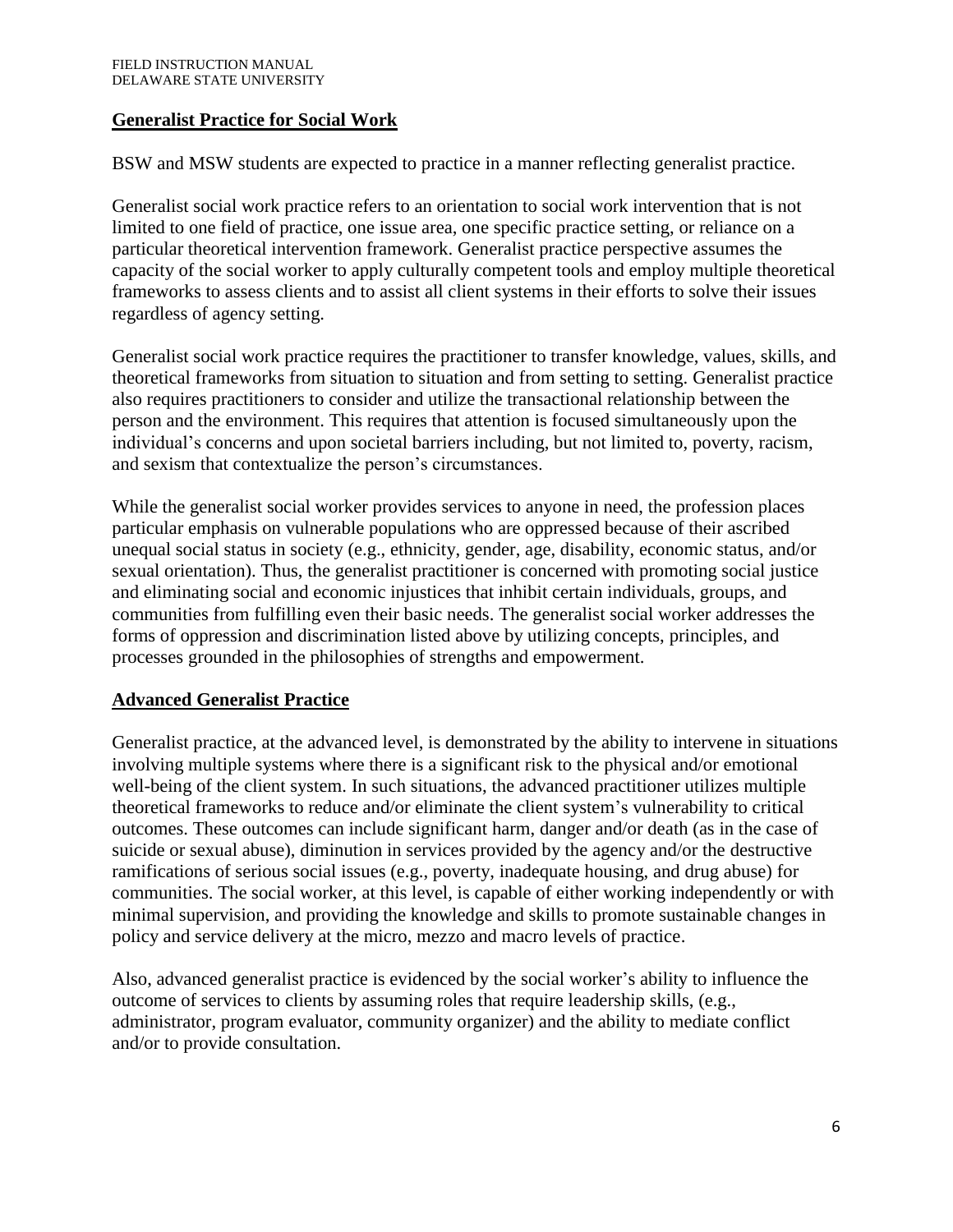# **Field Instruction**

**Field instruction is the heart of social work education.** Field instruction gives baccalaureate and graduate students the opportunity to apply the knowledge, values, and skills that are taught in the classroom in actual situations involving real client systems that need to change in some way.

The primary objective of field instruction is to develop and refine the student's understanding and application of micro, mezzo, and macro practice skills at the entry (for baccalaureate students) or the advanced level (for MSW students) with, and on behalf of, all client systems (individuals, families, groups, communities and organizations).

Field instruction permits students to develop their readiness for, and competence in, dealing with difference, and to experience the impact of difference on both the client system and themselves.

Also, field instruction affords the student the opportunity to take risks and to evaluate one's own practice, within a structured and supportive environment. At the same time, students test their commitment to the profession's change agent identity. Through learning assignments that entail evaluating agency programs and services, students discover their capacity to: (1) advocate for programs and services that genuinely meet the basic needs of individuals and (2) assist agencies in developing programs that address the needs of individuals who are in trouble. Furthermore, field instruction is intended to help students develop the ability to advocate for a society that really supports the emotional and physical well-being of all persons and communities.

# **Department Underpinnings**

Part of an academic unit based in a Historically Black College and University (HBCU), the BSW and MSW curricula at Delaware State University is distinguishable from many of the graduate social work programs nationally. A key to comprehending the curricula's uniqueness is accepting and understanding that one may see the world differently as an African-American. Being Black in the United States dictates that those persons who are members of "protected minorities" and others who belong to groups that are targets for discrimination, violence, and prejudice must, at times, redefine themselves in order to maintain some control of their reality(ies). This perspective provides a starting point from which to observe and act upon the issues and social realities facing other groups in American society whether they are poor whites, other people of color, sexual minorities, disabled persons, or people facing various forms of systematic discrimination and oppression.

The Department of Social Work has adopted five underpinnings that support its mission and purpose and strengthen its explicit and implicit curricula. These underpinnings, listed below, are also included on the Department's website and in the BSW and MSW Student Handbooks. The underpinnings and their corresponding definitions are: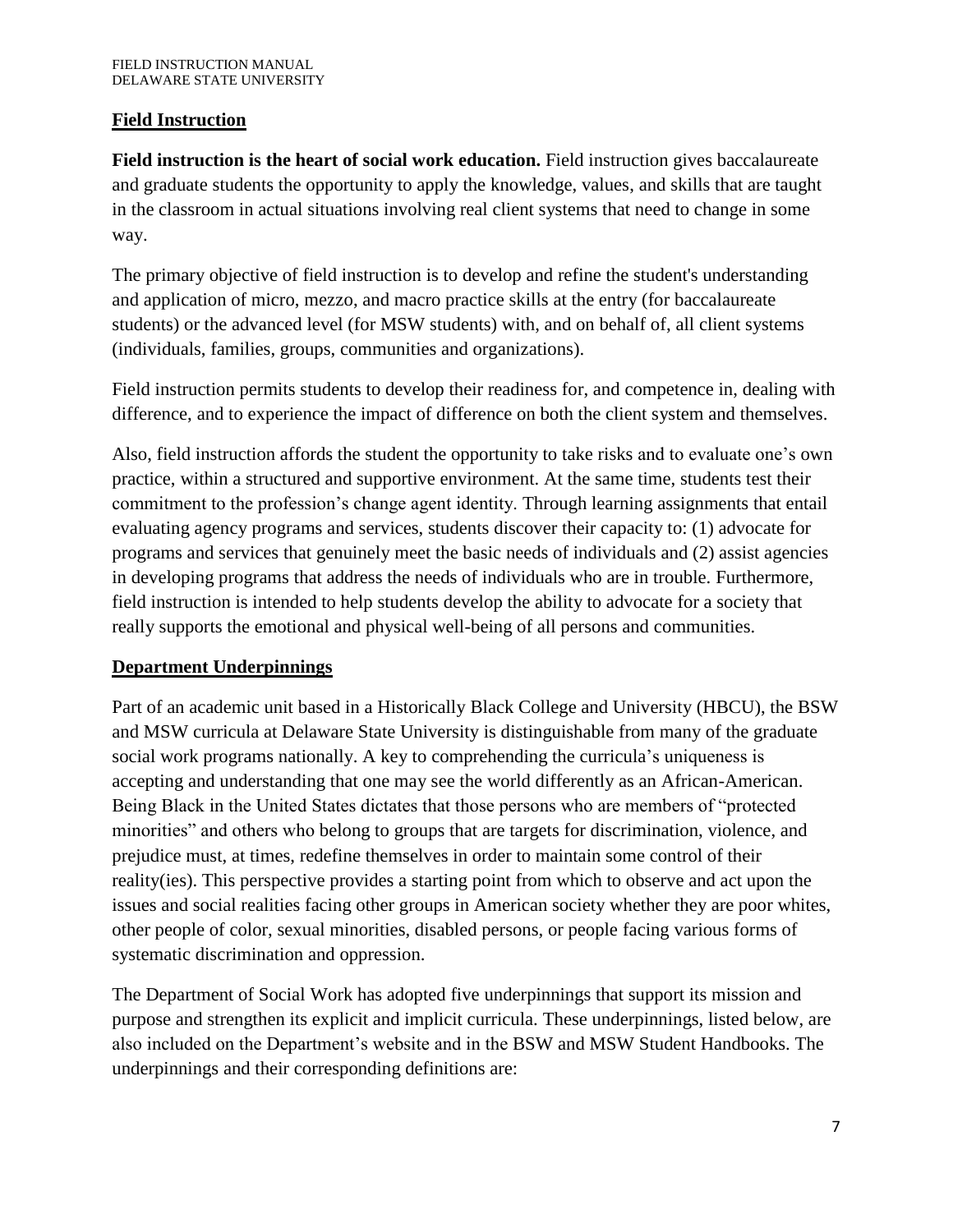- 1. **Strengths Perspective –** Internal or external features and assets that, if identified, may mobilize or enhance a client system to achieve positive change.
- 2. **Empowerment Perspective** The process the social worker applies in order to help individuals, families, groups, organizations, and communities obtain power so that they gain greater control over their well-being, presently and in the future.
- 3. **Rural Perspective** The understanding that people who are nurtured and live in rural communities have a unique culture and mores that shape some of their expectations and behaviors.
- 4. **Global Perspective**  An approach to helping that embraces the commonalities and differences that exist personally, communally, culturally, and religiously that all citizens in the world share regardless of their place of birth or citizenship.

**5. A Black Perspective for Social Work Practice** – A prototype for understanding the unique experiences and worldviews associated with being of African genetic origin in the United States that can also be used in practice with other oppressed client systems.

# **The Field Educational Policy and Accreditation Standards (CSWE, EPAS, 2015)**

# **Educational Policy 2.2—Signature Pedagogy:**

Field Education Signature pedagogies are elements of instruction and of socialization that teach future practitioners the fundamental dimensions of professional work in their discipline—to think, to perform, and to act ethically and with integrity. Field education is the signature pedagogy for social work. Field education intends to integrate the theoretical and conceptual contribution of the classroom with the practical world of the practice setting. It is a fundamental precept of social work education that the two interrelated components of the curriculum classroom and field—are of equal importance within the curriculum, and each contributes to the development of the requisite competencies of professional practice. Field education is systematically designed, supervised, coordinated, and evaluated based on criteria by which students demonstrate the Social Work Competencies.

The nine Social Work Competencies are listed below. Each competency describes the knowledge, values, skills, and cognitive and affective processes that comprise the competency at the generalist level of practice, followed by a set of behaviors that integrate these components. These behaviors represent observable components of the competencies, while the preceding statements represent the underlying content and processes that inform the behaviors.

#### **Competency 1: Demonstrate Ethical and Professional Behavior**

Social workers understand the value base of the profession and its ethical standards, as well as relevant laws and regulations that may impact practice at the micro, mezzo, and macro levels. Social workers understand frameworks of ethical decision-making and how to apply principles of critical thinking to those frameworks in practice, research, and policy arenas. Social workers recognize personal values and the distinction between personal and professional values. They also understand how their personal experiences and affective reactions influence their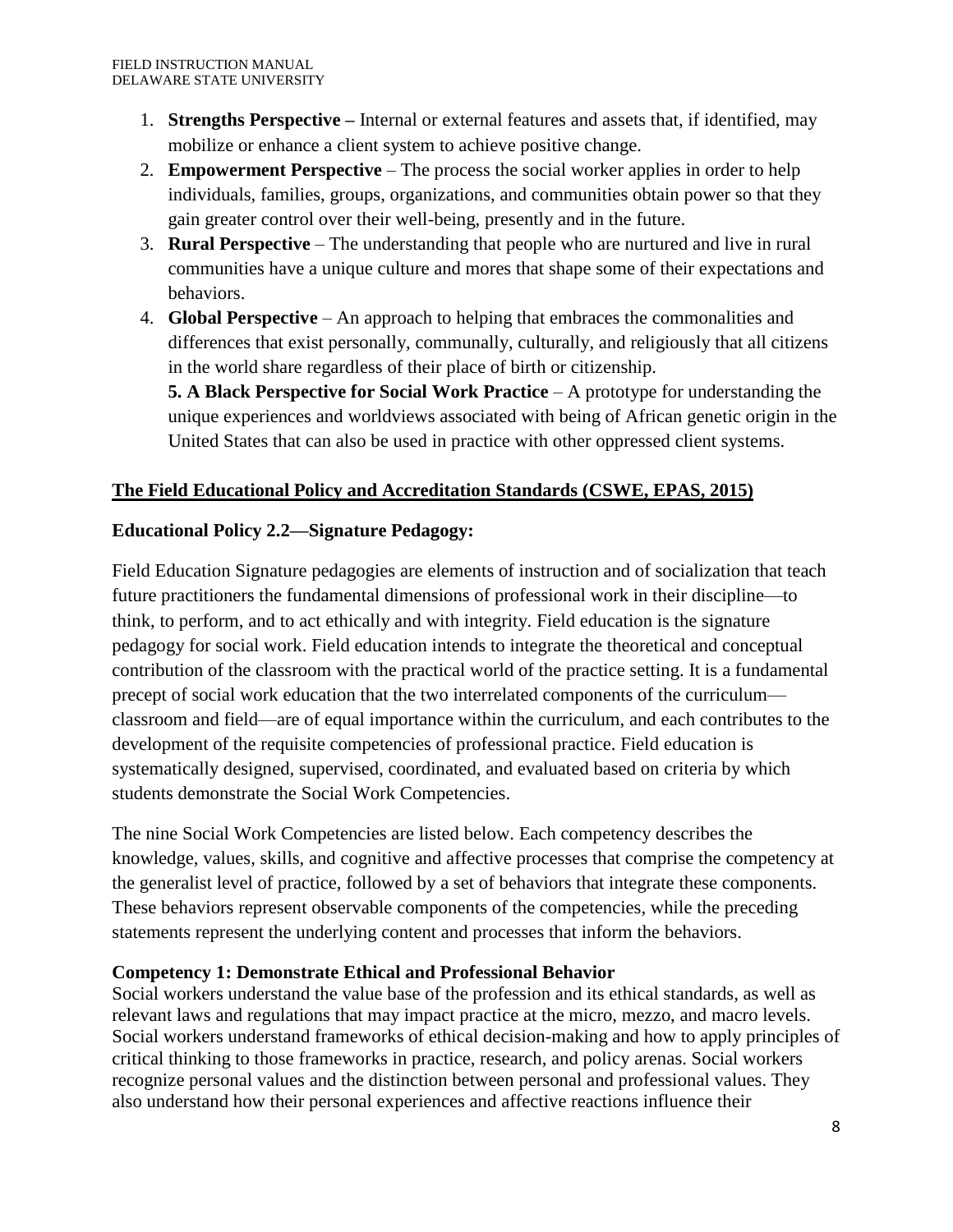professional judgment and behavior. Social workers understand the profession's history, its mission, and the roles and responsibilities of the profession. Social Workers also understand the role of other professions when engaged in inter-professional teams. Social workers recognize the importance of life-long learning and are committed to continually updating their skills to ensure they are relevant and useful.

#### **Competency 2: Engage Diversity and Difference in Practice**

Social workers understand how diversity and difference characterize and shape the human experience and are critical to the formation of identity. The dimensions of diversity are understood as the intersectionality of multiple factors including but not limited to age, class, color, culture, disability and ability, ethnicity, gender, gender identity and expression, immigration status, marital status, political ideology, race, religion/spirituality, sex, sexual orientation, and tribal sovereign status. Social workers understand that, as a consequence of difference, a person's life experiences may include oppression, poverty, marginalization, and alienation as well as privilege, power, and acclaim. Social workers also understand the forms and mechanisms of oppression and discrimination and recognize the extent to which a culture's structures and values, including social, economic, political, and cultural exclusions, may oppress, marginalize, alienate, or create privilege and power. Social workers: apply and communicate understanding of the importance of diversity and difference in shaping life experiences in practice at the micro, mezzo, and macro levels; present themselves as learners and engage clients and constituencies as experts of their own experiences; and apply self-awareness and selfregulation to manage the influence of personal biases and values in working with diverse clients and constituencies.

**Competency 3: Advance Human Rights and Social, Economic, and Environmental Justice** 

Social workers understand that every person regardless of position in society has fundamental human rights such as freedom, safety, privacy, an adequate standard of living, health care, and education. Social workers understand the global interconnections of oppression and human rights violations and are knowledgeable about theories of human need and social justice and strategies to promote social and economic justice and human rights. Social workers understand strategies designed to eliminate oppressive structural barriers to ensure that social goods, rights, and responsibilities are distributed equitably and that civil, political, environmental, economic, social, and cultural human rights are protected. Social workers: apply their understanding of social, economic, and environmental justice to advocate for human rights at the individual and system levels; and engage in practices that advance social, economic, and environmental justice.

**Competency 4: Engage In Practice-informed Research and Research-informed Practice** 

Social workers understand quantitative and qualitative research methods and their respective roles in advancing the science of social work and in evaluating their practice. Social workers know the principles of logic, scientific inquiry, and culturally informed and ethical approaches to building knowledge. Social workers understand that evidence that informs practice derives from multi-disciplinary sources and multiple ways of knowing. They also understand the processes for translating research findings into effective practice. Social workers: use practice experience and theory to inform scientific inquiry and research; apply critical thinking to engage in analysis of quantitative and qualitative research methods and research findings; and use and translate research evidence to inform and improve practice, policy, and service delivery.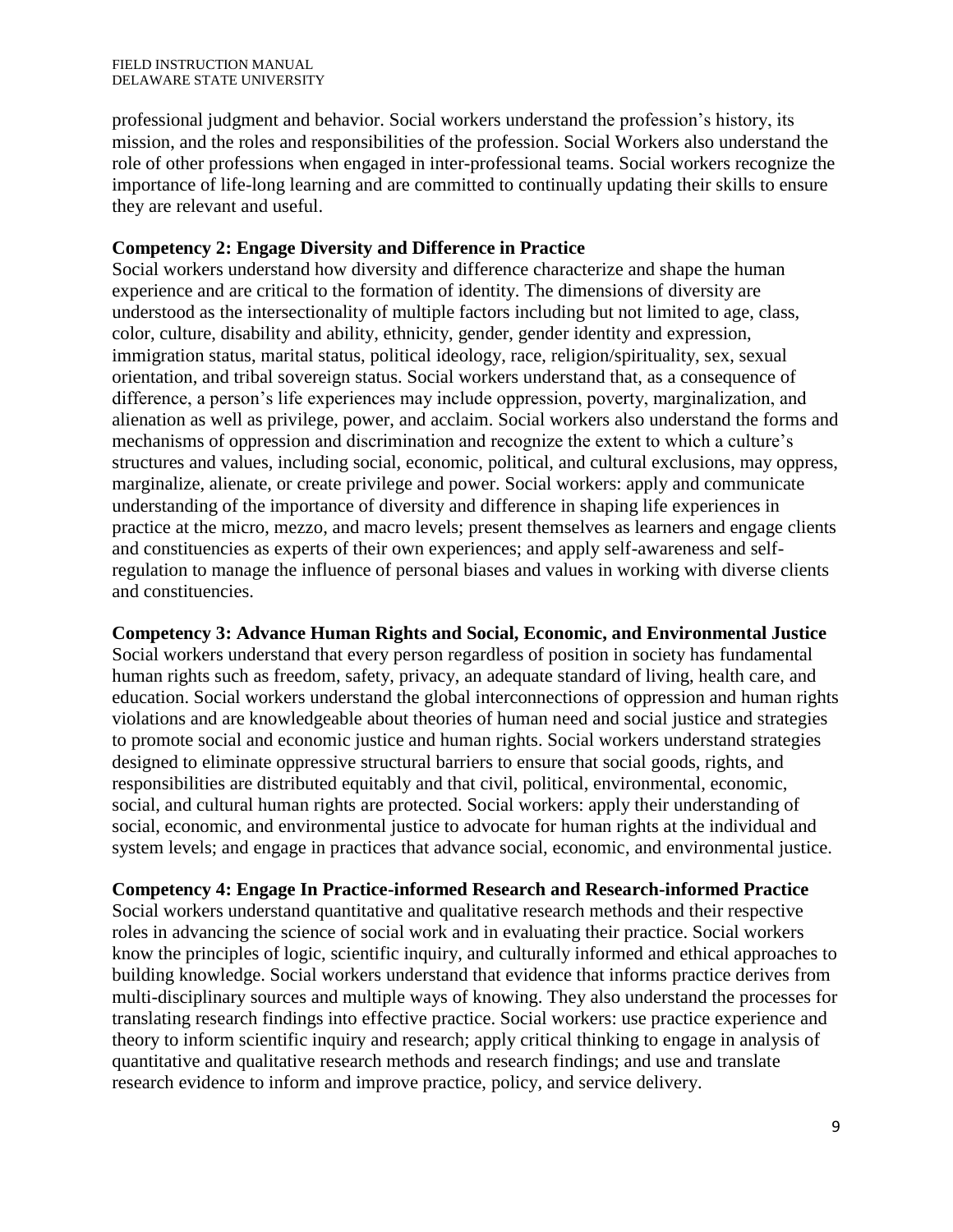#### **Competency 5: Engage in Policy Practice**

Social workers understand that human rights and social justice, as well as social welfare and services, are mediated by policy and its implementation at the federal, state, and local levels. Social workers understand the history and current structures of social policies and services, the role of policy in service delivery, and the role of practice in policy development. Social workers understand their role in policy development and implementation within their practice settings at the micro, mezzo, and macro levels and they actively engage in policy practice to effect change within those settings. Social workers recognize and understand the historical, social, cultural, economic, organizational, environmental, and global influences that affect social policy. They are also knowledgeable about policy formulation, analysis, implementation, and evaluation. Social workers: Identify social policy at the local, state, and federal level that impacts wellbeing, service delivery, and access to social services; assess how social welfare and economic policies impact the delivery of and access to social services; apply critical thinking to analyze, formulate, and advocate for policies that advance human rights and social, economic, and environmental justice.

#### **Competency 6: Engage with Individuals, Families, Groups, Organizations, and Communities**

Social workers understand that engagement is an ongoing component of the dynamic and interactive process of social work practice with, and on behalf of, diverse individuals, families, groups, organizations, and communities. Social workers value the importance of human relationships. Social workers understand theories of human behavior and the social environment, and critically evaluate and apply this knowledge to facilitate engagement with clients and constituencies, including individuals, families, groups, organizations, and communities. Social workers understand strategies to engage diverse clients and constituencies to advance practice effectiveness. Social workers understand how their personal experiences and affective reactions may impact their ability to engage with diverse clients and constituencies effectively. Social workers value principles of relationship-building and inter-professional collaboration to facilitate engagement with clients, constituencies, and other professionals as appropriate. Social workers: apply knowledge of human behavior and the social environment, person-in-environment, and other multidisciplinary theoretical frameworks to engage with clients and constituencies; and use empathy, reflection, and interpersonal skills to engage diverse clients and constituencies effectively.

#### **Competency 7: Assess Individuals, Families, Groups, Organizations, and Communities**

Social workers understand that assessment is an ongoing component of the dynamic and interactive process of social work practice with, and on behalf of, diverse individuals, families, groups, organizations, and communities. Social workers understand theories of human behavior and the social environment, and critically evaluate and apply this knowledge in the assessment of diverse clients and constituencies, including individuals, families, groups, organizations, and communities. Social workers understand methods of assessment with diverse clients and constituencies to advance practice effectiveness. Social workers recognize the implications of the broader practice context in the assessment process and value the importance of inter-professional collaboration in this process. Social workers understand how their personal experiences and affective reactions may affect their assessment and decision-making. Social workers: collect and organize data, and apply critical thinking to interpret information from clients and constituencies;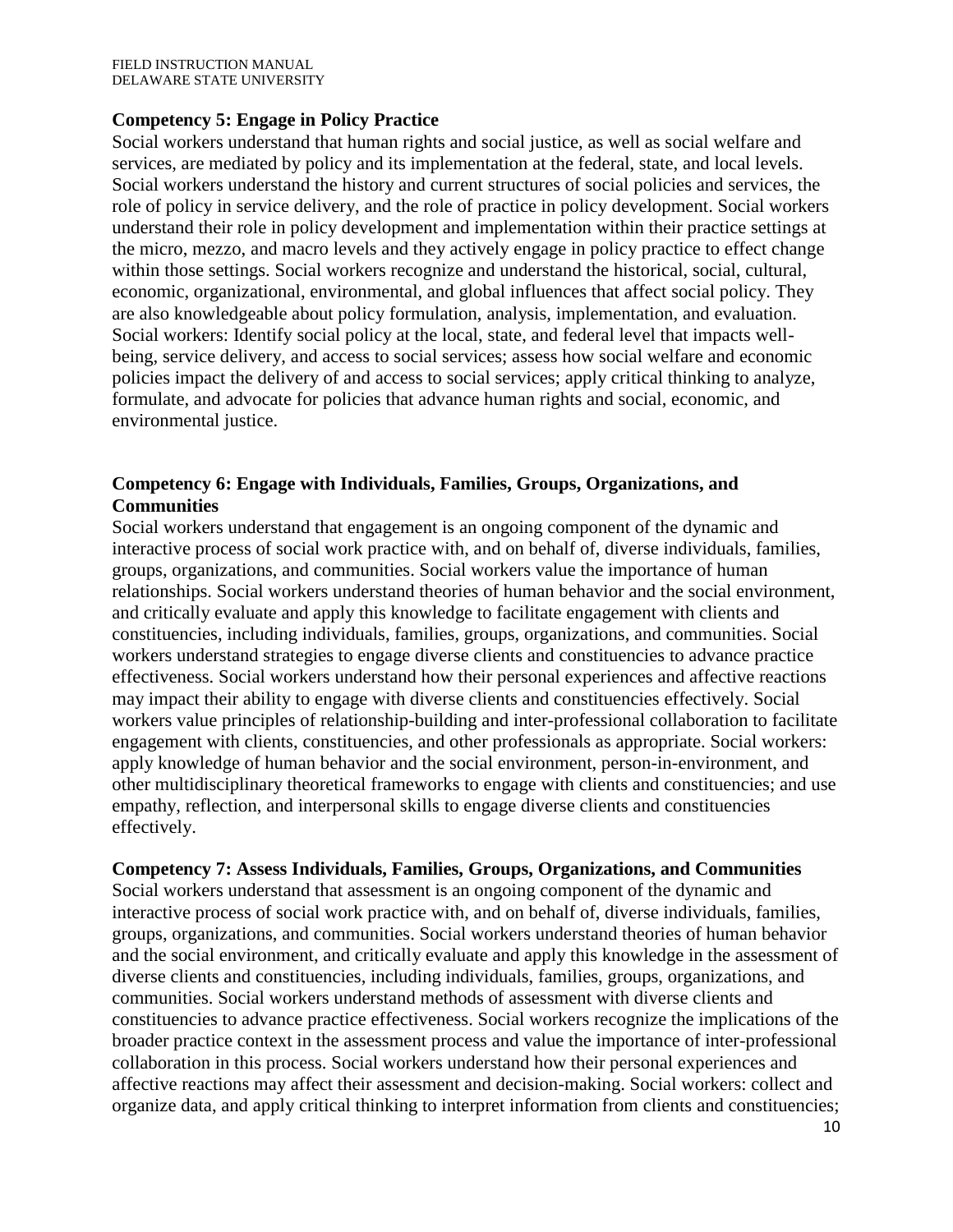apply knowledge of human behavior and the social environment, person-in-environment, and other multidisciplinary theoretical frameworks in the analysis of assessment data from clients and constituencies; develop mutually agreed-on intervention goals and objectives based on the critical assessment of strengths, needs, and challenges within clients and constituencies; and select appropriate intervention strategies based on the assessment, research knowledge, and values and preferences of clients and constituencies.

#### **Competency 8: Intervene with Individuals, Families, Groups, Organizations, and Communities**

Social workers understand that intervention is an ongoing component of the dynamic and interactive process of social work practice with, and on behalf of, diverse individuals, families, groups, organizations, and communities. Social workers are knowledgeable about evidenceinformed interventions to achieve the goals of clients and constituencies, including individuals, families, groups, organizations, and communities. Social workers understand theories of human behavior and the social environment, and critically evaluate and apply this knowledge to intervene with clients and constituencies effectively. Social workers understand methods of identifying, analyzing and implementing evidence-informed interventions to achieve client and constituency goals. Social workers value the importance of inter-professional teamwork and communication in interventions, recognizing that beneficial outcomes may require interdisciplinary, inter-professional, and inter-organizational collaboration. Social workers: (1) critically choose and implement interventions to achieve practice goals and enhance capacities of clients and constituencies; (2) apply knowledge of human behavior and the social environment, person-in-environment, and other multidisciplinary theoretical frameworks in interventions with clients and constituencies; (3) use inter-professional collaboration as appropriate to achieve beneficial practice outcomes; (4) negotiate, mediate, and advocate with and on behalf of diverse clients and constituencies; and (5) facilitate effective transitions and endings that advance mutually agreed-on goals.

#### **Competency 9: Evaluate Practice with Individuals, Families, Groups, Organizations, and Communities**

Social workers understand that evaluation is an ongoing component of the dynamic and interactive process of social work practice with, and on behalf of, diverse individuals, families, groups, organizations, and communities. Social workers recognize the importance of evaluating processes and outcomes to advance practice, policy, and service delivery effectiveness. Social workers understand theories of human behavior and the social environment, and critically evaluate and apply this knowledge in evaluating outcomes. Social workers understand qualitative and quantitative methods for evaluating outcomes and practice effectiveness. Social workers: select and use appropriate methods for evaluation of outcomes; apply knowledge of human behavior and the social environment, person-in-environment, and other multidisciplinary theoretical frameworks in the evaluation of outcomes; critically analyze, monitor, and evaluate intervention and program processes and outcomes; and apply evaluation findings to improve practice effectiveness at the micro, mezzo, and macro levels.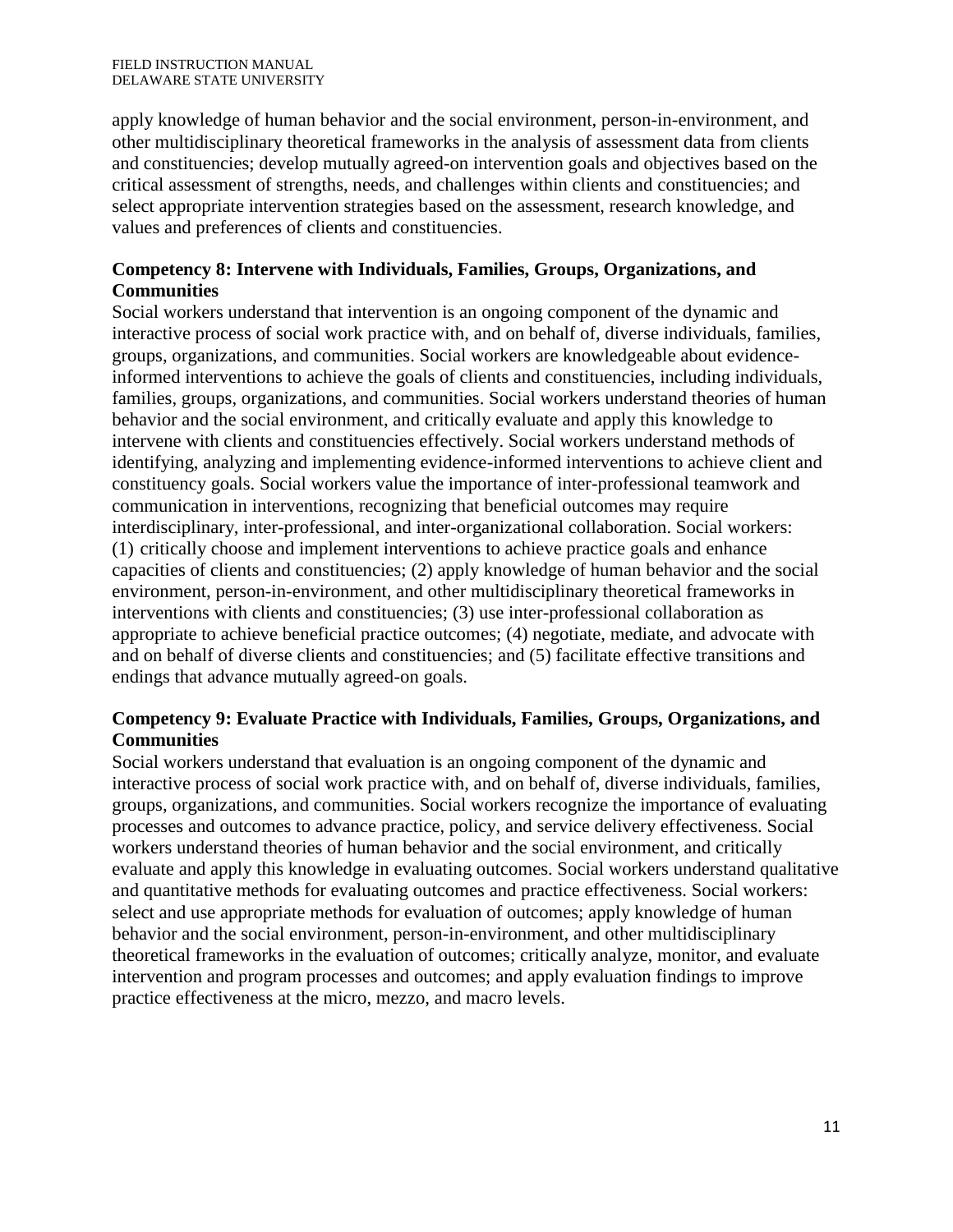# **SECTION II**

# **Criteria for Selecting Field Placement Settings**

Agencies and institutions interested in establishing an affiliation with the Department of Social Work as a field practicum setting must meet the following standards and agree to fulfill the duties and responsibilities that are a component of the standards:

- 1. The agency provides a service to the community that meets a recognized need.
- 2. The depth and scope of the agency's services ensure learning experiences which reflect the Department of Social Work's curricula and the students' learning needs.
- 3. Agency personnel who meet the Department of Social Work's qualifications for agency field instructors are available.
- 4. Individuals who provide field instruction have available time to conduct weekly supervision conferences with students, meet with Department of Social Work faculty, read and analyze student records and process recordings, collaborate with agency staff to develop learning experiences, and attend agency field instructors' meetings and seminars.
- 5. The agency will provide an orientation for all students placed in the agency regardless of the student's level of experience. The orientation program will focus on topics including, but not limited to, the agency's function, goals and objectives, policies, procedures, client population, funding sources, organization, and other relevant descriptors and processes.
- 6. The agency has adequate space and equipment for the student to carry out the assigned learning assignments (i.e., desk, telephone, record keeping supplies, etc.).
- 7. Agency stability is sufficient to provide an uninterrupted field practicum experience for the duration of the student's placement.
- 8. The agency's approach to social work practice reflects the values and ethics of the profession of social work.
- 9. The agency demonstrates it has an adequate record keeping system to track completed student field placement hours.
- 10. The agency's orientation to service delivery is compatible with the theoretical frameworks that undergird the Department of Social Work's curricula for the BSW and MSW programs. The Department's five underpinnings are strengths, empowerment, rural, global, and a Black perspective.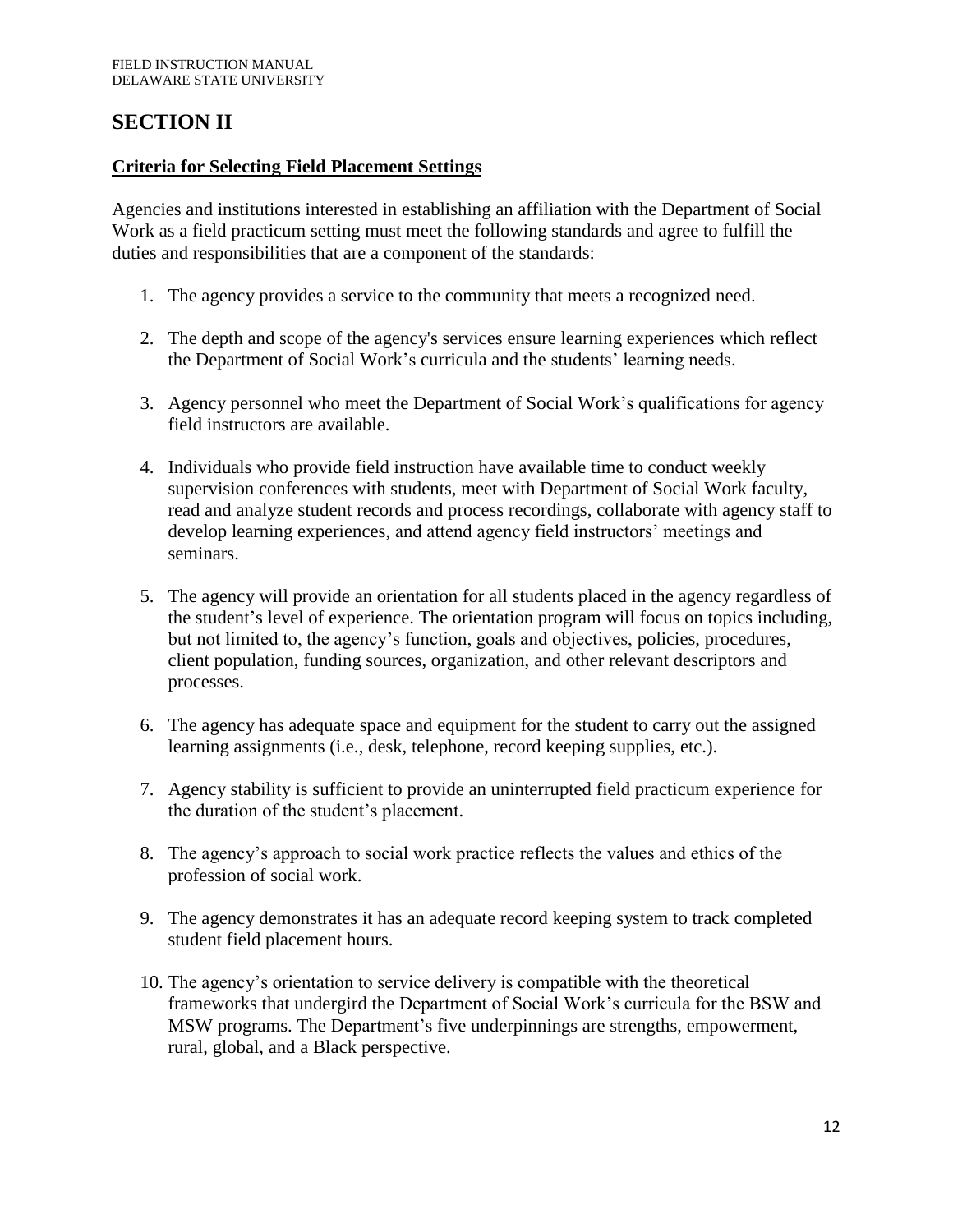- 11. The agency views its relationship with students as fulfilling an educative function.
- 12. The agency is committed to changing those conditions that are averse to the well-being of individuals, families, groups, organizations and communities.
- 13. The agency will provide the Department of Social Work access to the cases in which the student is involved, without violating client confidentiality.
- 14. The agency will, when appropriate, allow students to conduct their course-related research projects, which will help ensure that students engage in research-informed practice and practice informed research.

#### **Field Placement Process**

*NOTE: Student cannot stay in the same field placement setting two years in a row. Students must experience a different learning setting and Field Instructor.* 

#### **BSW Students**

Planning for field placement for BSW students begins in the junior year. The Director of Field Instruction meets with all junior students at their end of the spring semester. The following steps are followed when placing BSW students in field.

- 1. Explain and discuss the purposes and objectives of field instruction.
- 2. Review eligibility requirements for field instruction.
- 3. Describe the scope and depth of learning experiences the students will be assigned.
- 4. Students are provided with an Application for Field Placement form.
- 5. Students meet with their academic advisor to ensure all field prerequisites have been satisfactorily completed. Students also have the opportunity to discuss field placement options with their academic advisor in relation to their own learning needs, career interests, and experiences. At the conclusion of that meeting, the student and academic advisor sign the Application for Field placement.
- 6. The Application for Field Placement is submitted to the Director of Field instruction, who then provides the student with referrals for possible field placements.
- 7. After the above meeting, the student arranges a pre-placement interview with prospective field placement agencies. The purpose of these interviews is to: (1) meet the supervisor who will provide field instruction; (2) learn about the agency in terms of history, objectives and client population; (3) receive information about learning opportunities the agency can provide; (4) provide personal background information; (5) discuss the student's strengths and weaknesses; and, (6) identify desired learning experiences.
- 8. Following each pre-placement interview, the student completes a Verification of Pre-Placement Interview form, which is provided by the Field Instruction Office.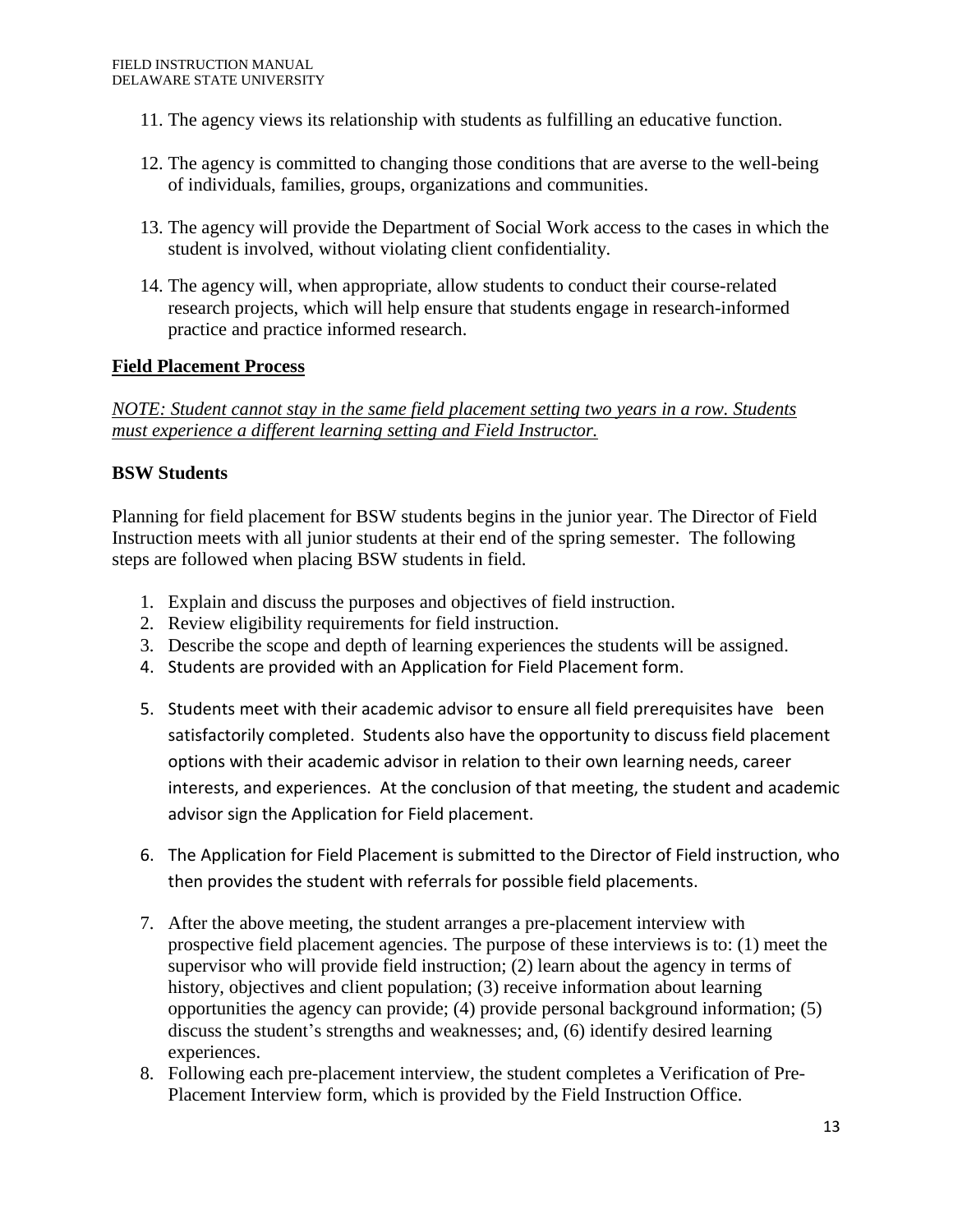9. The placement is confirmed when the student, the Director of Field Instruction, and the placement agency reach a mutual agreement regarding the student's placement.

# **MSW Students**

#### **First Year MSW Students**

The field placement process for first-year MSW students proceeds as follows:

- 1. Following confirmation that the student has been accepted to the MSW Program, full-time students are sent the Application for Field Placement. Students are instructed to return the application to the Director of Field Instruction.
- 2. The Director of Field Instruction contacts the student to discuss:
	- a) Skills those acquired, to be acquired, and to be refined;
	- b) What they desire to learn;
	- c) Professional interests and career objectives.
- 3. The Director of Field Instruction will recommend placement opportunities and will instruct the student in arranging a pre-placement interview at each recommended site. The purpose of these interviews are to:
	- a) Meet the social worker who would provide field instruction.
	- b) Learn about the agency regarding history, objectives, and client population.
	- c) Explore learning opportunities the agency can provide that are relevant to the needs and interests of the MSW student.
	- d) Provide personal background information.
	- e) Discuss strengths and weaknesses.
	- f) Identify desired learning experiences.
- 4. If the student indicates acceptance of the field placement to the Field Supervisor, the Director of Field Instruction will contact the agency to confirm acceptance of the student.
- 5. The Director of Field Instruction will contact the student to confirm the placement.

#### **Second Year MSW Students**

The placement process for second-year MSW students includes the following steps:

- 1. The Director of Field Instruction provides the student with the Application for Field Placement at the end of the fall semester.
- 2. The student meets with the academic advisor to confirm that they are eligible for placement in the succeeding semester and to discuss the issues delineated in Step 2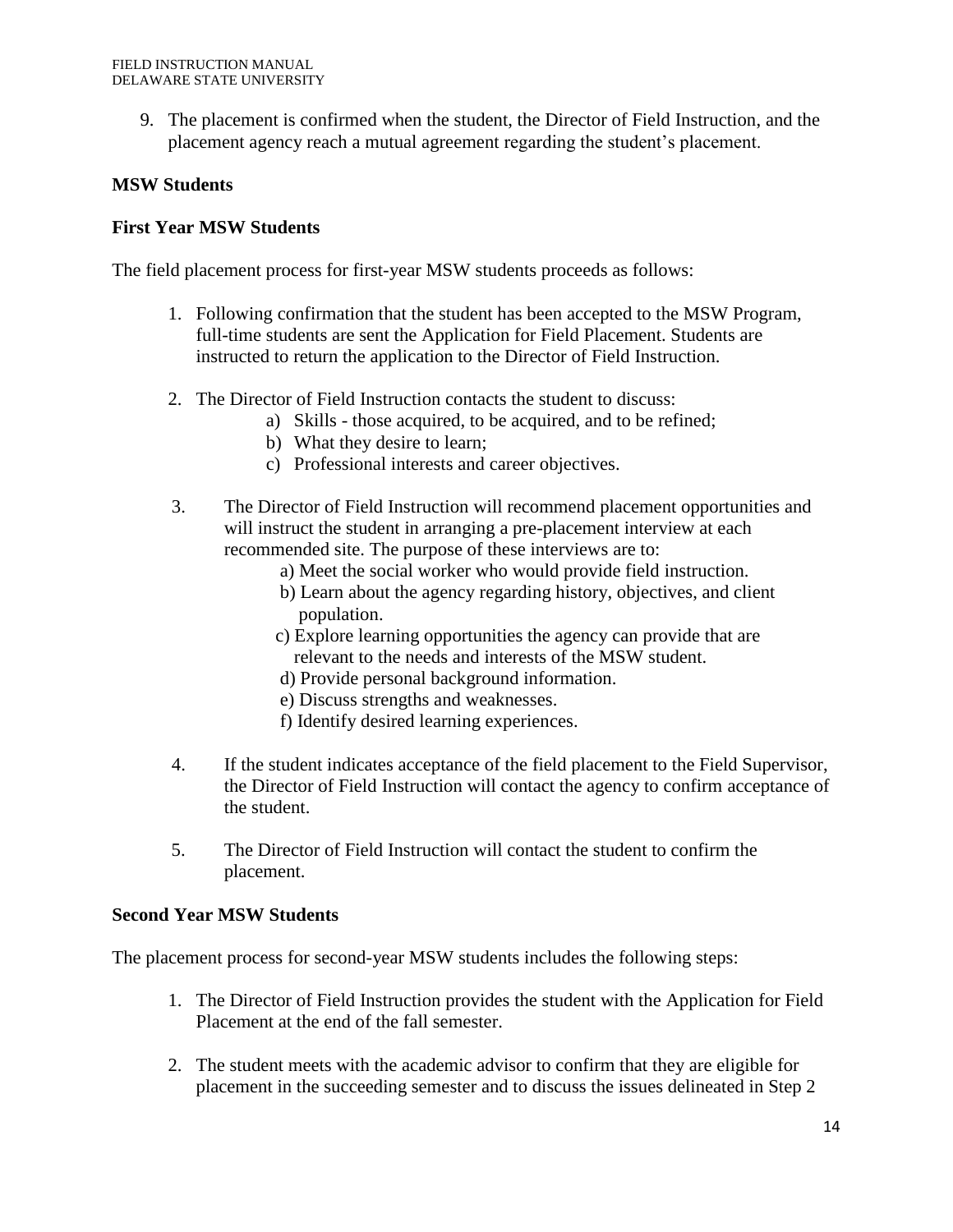of the placement process for first-year MSW students.

- 3. The Director of Field Instruction will recommend placement opportunities and will instruct the student in arranging a pre-placement interview at each recommended site. The purpose of these interviews are to:
	- a) Meet the social worker who would provide field instruction.
	- b) Learn about the agency regarding history, objectives, and client population.
	- c) Explore learning opportunities the agency can provide that are relevant to the needs and interests of the MSW student.
	- d) Provide personal background information.
	- e) Discuss strengths and weaknesses.
	- f) Identify desired learning experiences.
- 4. If the student indicates acceptance of the field placement to the Field Supervisor, the Director of Field Instruction will contact the agency to confirm acceptance of the student.
- 5. The Director of Field Instruction will contact the student to confirm the placement.

#### **Time Requirements and Policies for Field Instruction**

#### **BSW Program**

Students must complete a minimum of 200 hours per semester and 400 hours for the academic year within a field instruction placement. Students typically attend the field placement two days per week, and complete 14 hours per week.

#### **MSW Program, Online and Face to Face**

Full-time students complete the field course their first and second year of the program. Part-time students complete the field course their second and third year of the program.

**a. First-year** students must complete 200 hours per semester and attend field weekly. Students typically attend the field placement two days per week and have their placement 14 hours per week.

**b. Second year/Advanced standing** students must complete 250 hours per semester and attend field weekly. Students typically attend the field placement three days per week and must be in the field 18 hours per week.

Completing minimum time requirements before the end of the semester does not allow the students to discontinue attending their field placement. Since field instruction in the social work program at Delaware State University is organized according to a concurrent model, field and practice courses are taken simultaneously. **Note: Most agencies only have daytime hours for**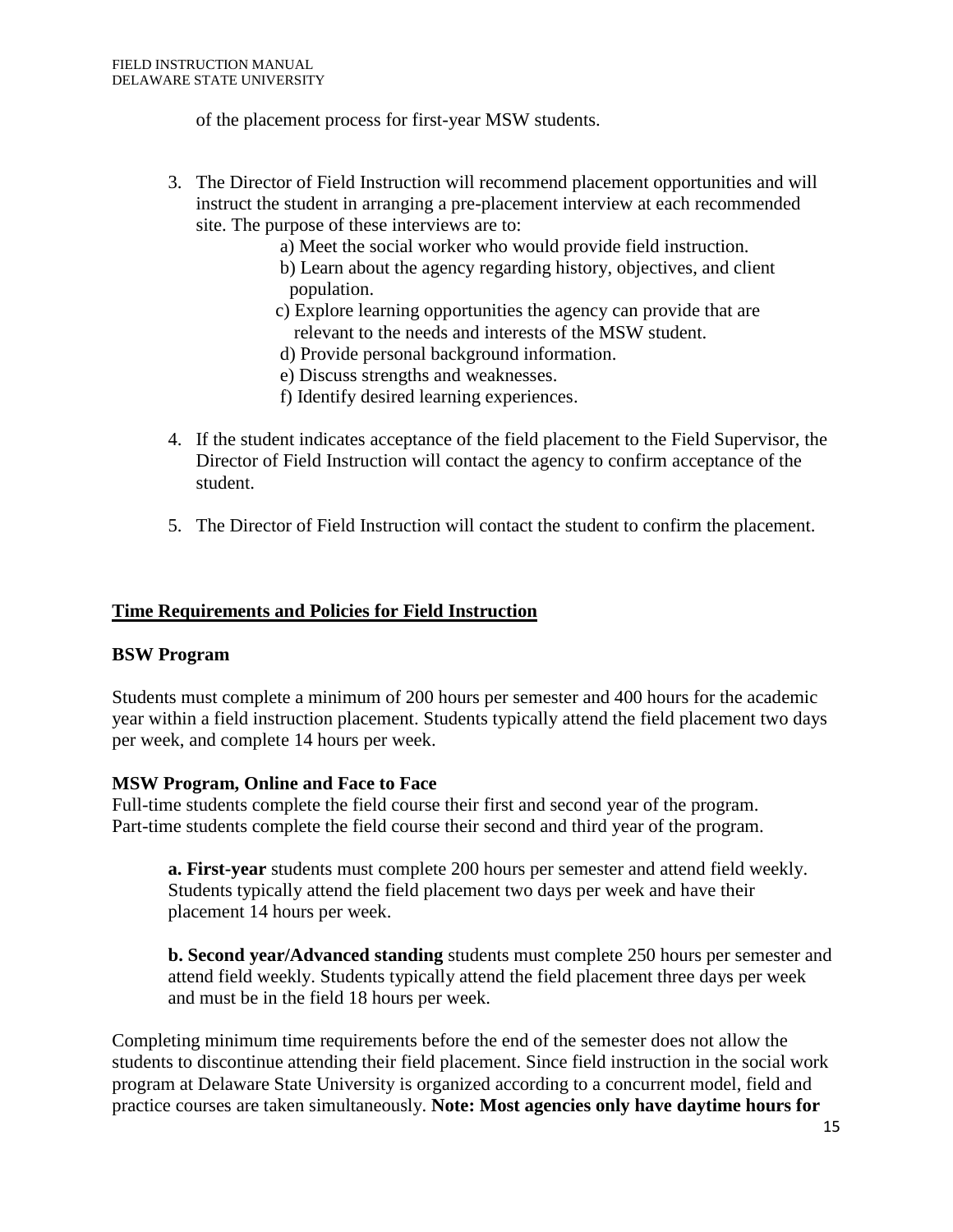#### **students. It is the student's responsibility to manage their time and make arrangements to attend their field placement on the agreed upon days for the duration of their placement.**

# **Holidays**

Students are entitled to holidays observed by the agency as well as the holidays that are listed in the University's Academic Calendar. If, however, the agency expects the student to report to the placement during a holiday that the University observes (e.g., Christmas break), this expectation ought to be agreed upon by the student and the agency during the pre-placement process.

When observing agency holidays or university holidays, the student need to understand that the agency's holiday schedule and university's holiday schedule does not preclude the program's minimum time requirements for field instruction. Students must make up any missed field hours and meet the program's minimum time requirements.

#### **Official University holidays are:**

- Labor Day
- Thanksgiving
- Christmas Recess
- Martin Luther King's Birthday
- Spring Recess
- Easter Recess

#### **Sick and Snow/Weather Days**

Students may not count holidays, snow/weather days, sick days, or other days they are not in field as field hours. Students and Field Instructors must negotiate a plan to make up field hours due to the student's sick time, family illness, holidays or snow/weather days.

#### **Absences from the Field Practicum**

Students are expected to perform fieldwork responsibilities with the same degree of accountability as in a paid position which includes the observation of all personnel practices established by the agency. Students are expected to be present at the agency as scheduled. Changes to schedules ought to be negotiated ahead of time. In the case of emergency or illness, agency Field Supervisors and Faculty Field Liaisons ought to be notified directly and as early as possible. Because successful fieldwork relies on students becoming an integral part of the agency and assuming meaningful responsibilities, students must realize that their absences can have effects on quality of service to the agency's clients. Repeated absences will affect the student's field performance and evaluations. Students are expected to work the required hours per week in the agency. Any time off for sick days, emergencies, weather-related events, etc. must be made up by the student.

#### **Exemptions from Fieldwork or Coursework**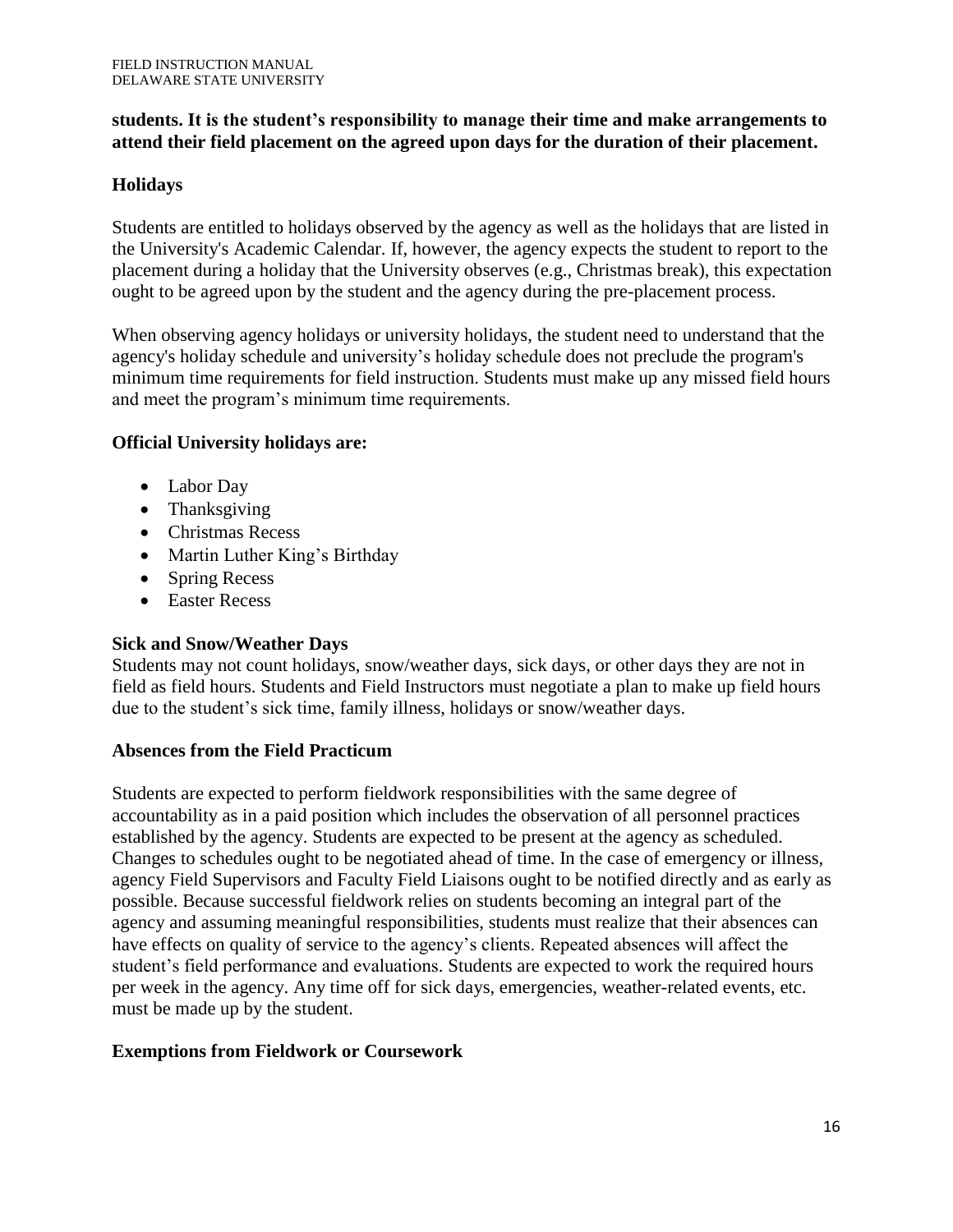There are no exemptions from Field Education or classroom credits based on prior experience. The Accreditation Standards of the Council on Social Work Education specifically state that academic credit for life experience and previous work experience shall not be given, in whole or in part, instead of the field practice. If a transfer student took field courses at another institution, field courses do not transfer at any time.

# **Issues within the Agency**

In the case that a student has serious concerns regarding an agency policy, the workload, responsibilities, or any other significant issue, the student ought to take the following steps:

- Discuss the issue(s) with the Field Supervisor and attempt to find solutions.
- If this is not successful, then communicate with the Faculty Field Liaison to assist in issue resolution.
- If the issue can still not be resolved, the student may contact the Director of Field Instruction to meet to discuss the possible need for a change in the agency and/or to issue solve.

# **Changing Agency Placements**

Students will remain in the same placement for the entire two-semester course sequence. It is essential to not only learn specific tasks within an agency but also to perform these tasks until they can be mastered. In general, students spend much of the first semester/term learning about the functioning of an agency and practice the social work skills during the second semester/term. Therefore, changes in field placements during the year can pose issues for the student and the agency. Ultimately, the decision to change student field placements lies solely with the Director of Field Instruction.

Field placements are to occur in the two sequential semesters (fall and spring) at the same agency. If an agency cannot fulfill its obligation to the University, the Director of Field Education may offer the student another placement without the need to repeat time already spent in the previous placement.

Withdrawal from a field placement without departmental approval is, in effect, withdrawing from the social work major. In such cases, the student will not be allowed to enroll in fieldwork and practice courses unless they are readmitted to the program. The student must begin this process by formally reapplying to the program.

#### **SW Students**

- 1. The agency Field Instructor is responsible for recommending the student's grade for field instruction.
- 2. The final assignment of field instruction grades is the responsibility of the Faculty Field Liaison and Director of Field Instruction.
- 3. The minimum passing grade for all field instruction courses for BSW students is a "C". Receiving a grade below a "C" will require the student to repeat the course.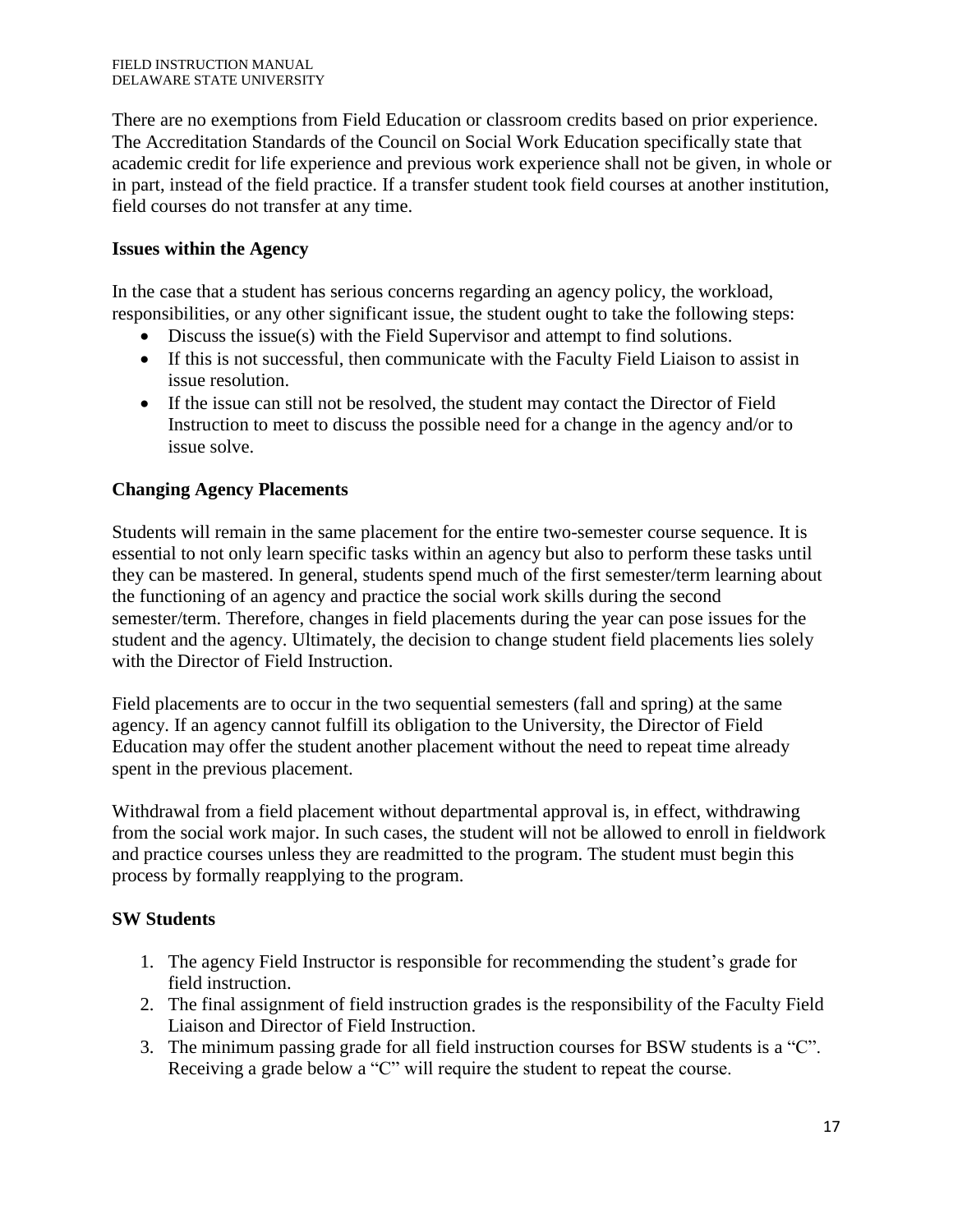- 4. Students who are assigned the grade of "D" or below for Field Instruction I (SCWK-450) cannot register for Field Instruction II (SCWK-451) until the previous course is passed.
- 5. Students who are assigned an unsatisfactory grade for Field Instruction II (SCWK-451) are not eligible to graduate until the minimum grade of "C" has been submitted to the Registrar.

# **MSW Students**

- 1. The agency Field Instructor is responsible for recommending grades for field instruction.
- 2. The final assignment of field instruction grades is the responsibility of the Faculty Field Liaison and Director of Field Instruction.
- 3. The minimum passing grade for all field instruction courses for MSW students is "B." Receiving less than a "B" will require the student to repeat the course.
- 4. Field instruction courses are taken in sequence. Thus, students who earn the grade "C" in a field instruction course are not permitted to enroll in the next field instruction course.
- 5. Based on the curriculum, students must take the practice course congruently with the field course.

# **BSW and MSW Students**

#### **Educational Review Policies and Procedures**

The policies and procedures pertaining to educational review of student performance are based upon the belief that an assessment of student performance is a process with outcomes that reflect the performance of the student, the agency Field Instructor, and the faculty of the Department of Social Work.

The Department of Social Work is committed to graduating students who display attributes that exemplify the knowledge, values, and skills that are essential for competent social work practice. When a student's behavior, either in the classroom or the field placement, demonstrates that either they are unable to assume responsibility for her/his own learning, evidences a lack of capacity to maintain professional relationships, and/or demonstrates an inability to internalize the profession's ethics or values, a formal review of the student will be initiated.

When, on the basis of feedback from the agency Field Instructor, the Faculty Field Liaison believes that the student's performance is minimal but not yet unsatisfactory, the Faculty Field Liaison will inform the student and the academic advisor in writing of the student's marginal performance. The Faculty Field Liaison will also initiate the process described below. This process, however, is not used in situations where the student does not agree with a grade that has been assigned for a field instruction course.

#### **Termination of Field Placement Policy**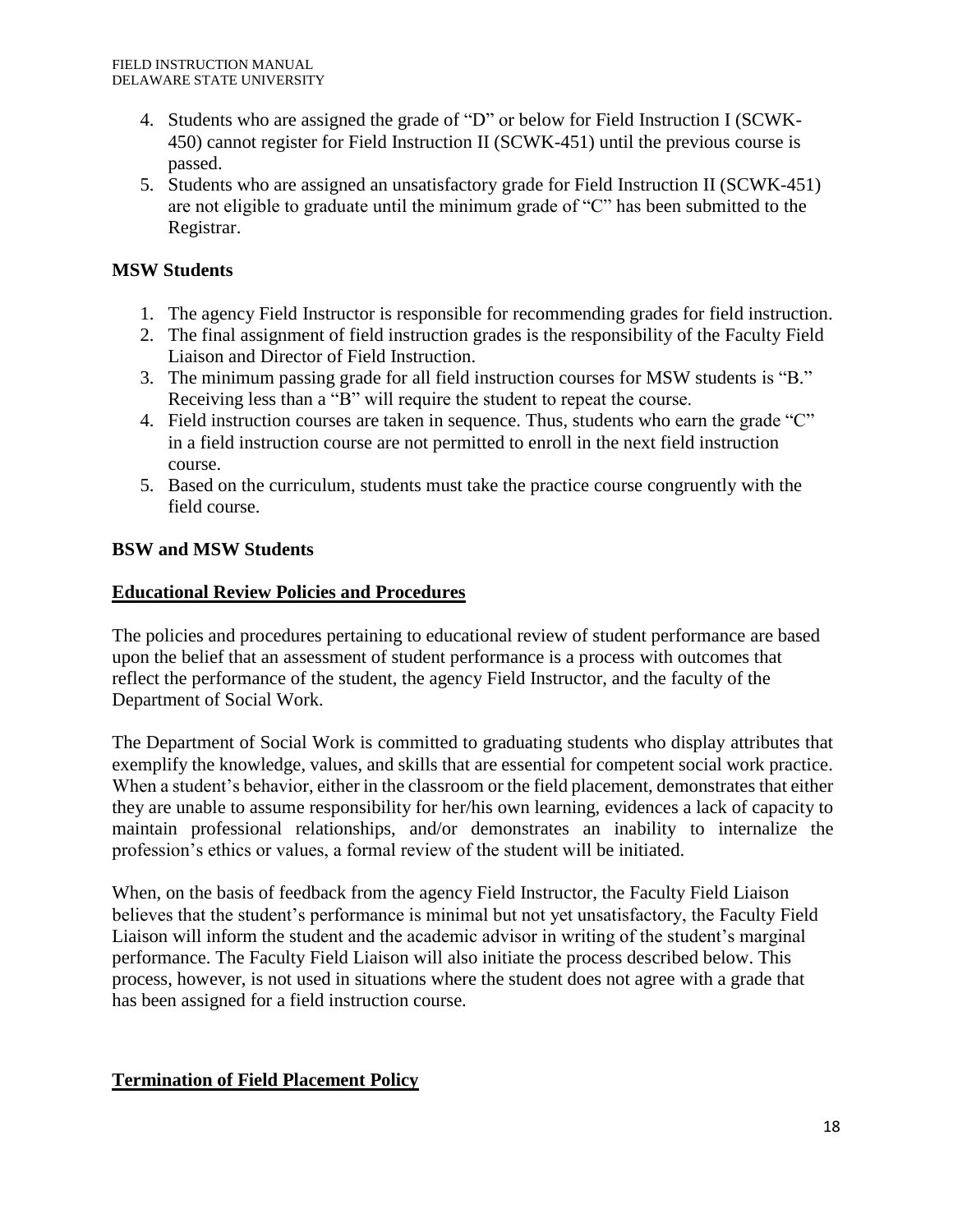# **Student-Initiated Termination**

If a student becomes dissatisfied with the placement, the student will discuss his or her concerns with the agency Field Instructor and, if the issue is not resolved, the Faculty Field Liaison will attempt to develop a written plan with all parties to continue the placement. The student may make a request, in writing, to the Director of Field Instruction to terminate the practicum placement and the Director will provide a decision based on the concerns of the student, the ability of the student and agency to work together for the remainder of the placement, and/or the likelihood that the placement can have a successful outcome. In cases where an appropriate replacement cannot be made, as determined by the Director of Field Instruction, the student may need to drop the field education and co-requisite courses.

#### **Agency Initiated Termination**

Termination also may be requested by the agency for reasons related to poor academic and/ or non-academic performance. In these cases, the agency Field Instructor will inform the Faculty Field Liaison of any behaviors on the part of the student that caused the agency Field Instructor to question if the student ought to remain in the agency. As soon as issues about the student's ethics, behavior, or performance in the field experience arise, the agency field instructor must consult with the Faculty Field Liaison regarding the noted issues so that they are addressed and, subject to the agency's agreement, a corrective plan of action is developed and implemented as expeditiously as possible. If the terms of the corrective plan of action are not satisfied within the specified time period either because the student did not, or could not, perform as delineated in the plan, the Faculty Field Liaison must notify the Director of Field Instruction that continuation of the field placement is in jeopardy. At this point, the situation must be reviewed in accordance with Department policies and procedures, e.g., academic review listed in Field Manual and Student Handbook.

To initiate termination procedures, the Field Instructor and the Faculty Field Liaison must prepare separately written summaries of the events leading to the recommendation to terminate the placement. Copies of the evaluation that terminates the student must be provided to the student, the student's academic advisor, Program Directors and Director of Field Instruction. The Director of Field Instruction will advise the Program Directors and Chairperson of the Department of Social Work who will convene a faculty panel to conduct an Academic Review to determine the student's continued standing in the program.

A student's field instruction placement may be terminated solely by the agency at its discretion for the following reasons:

- 1. Serious or repeated violations of the agency's policies and procedures.
- 2. Failure to disclose critical background information in applications forms, pre-placement forms, or during the interview process.
- 3. Exhibiting behaviors and attitudes inconsistent or at odds with the values of the profession.
- 4. A violation of professional ethics and standards for ethical practice.
- 5. Unexcused and prolonged absences from the field experience.
- 6. Attempts to harm oneself or others.
- 7. Any inappropriate and/or sexual relationship with an agency client.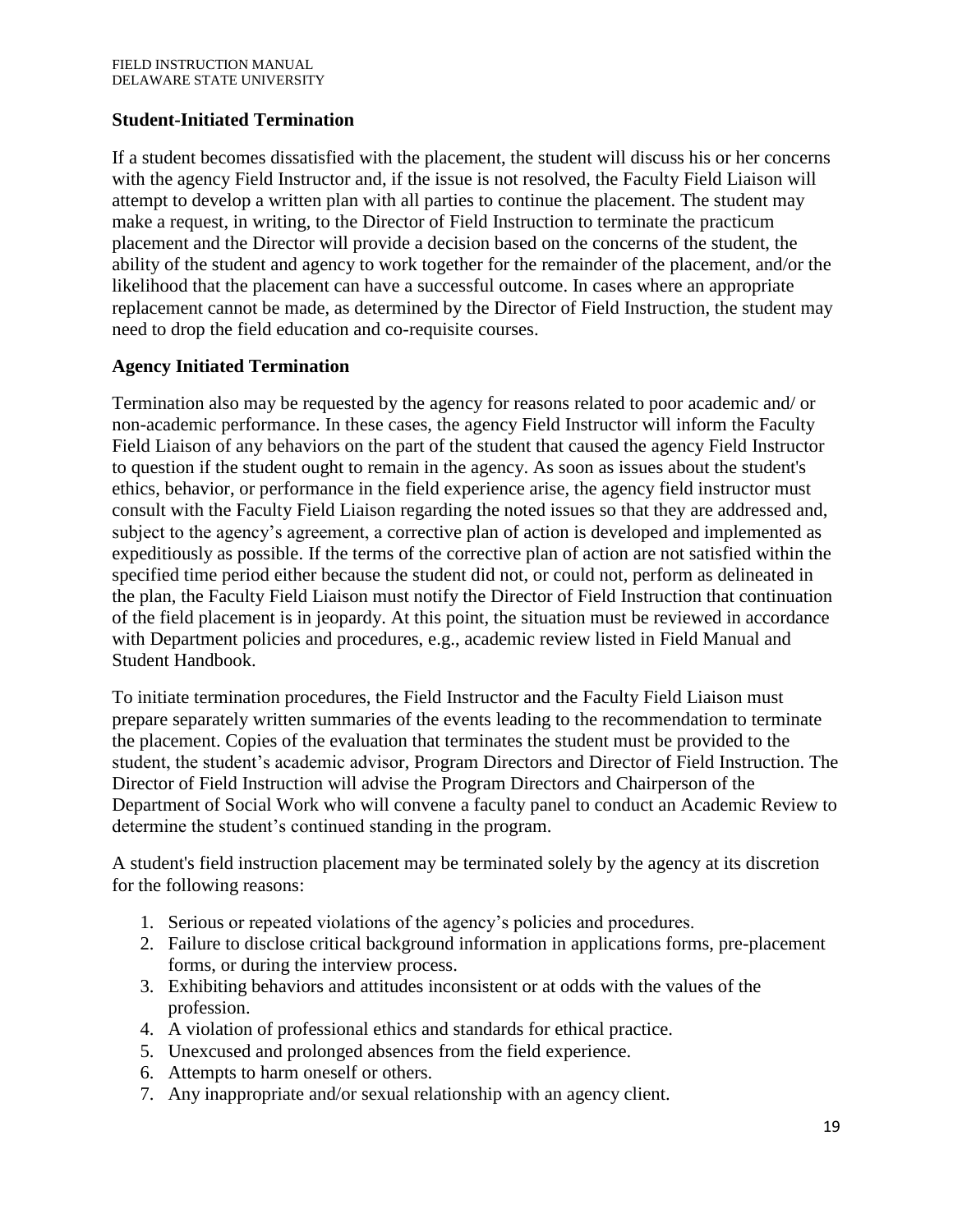- 8. Reporting to the practicum site under the influence of alcohol or drugs.
- 9. Other reasons as determined by the agency.

#### **Dismissal Criteria**

The Department of Social Work has developed criteria and procedures for decisions that can lead to a student's dismissal from the program and to fail the field course. Any and all of the following criteria will result in termination from the BSW and MSW program:

- 1. *Inadequate Academic Performance* The student consistently performs below average levels in basic education courses and/or social work required courses.
- 2. *Little or No Evidence of Professional Responsibility –* The student is consistently late in meeting academic or agency deadlines or fails to complete requirements.
- 3. *Inappropriate Adaptation to the Goals of the Social Work Profession* Through attitude and behavior, the student demonstrates a lack of commitment to the profession of social work. As the student advances through the social work curriculum, the student is expected to identify with and develop a commitment to social work values and goals. Diversity is valued, and students are expected to express a variety of opinions and ideas. The student ought to be receptive to new ideas and accept learning about a variety of approaches.
- 4. *Inadequate Interpersonal Skills* The student is unable to relate to others appropriately and/or in congruence with the values, ethics, and beliefs of the social work profession, which includes faculty, other students, and clients. The profession of social work requires that one possess the ability to relate to individuals non-judgmentally and with warmth and sincerity.
- 5. *Personal Issues* The student's personal or emotional difficulties consistently and significantly interfere with performance and/or learning. They may also deter this student from relating helpfully to clients and/or developing self-awareness for professional practice in social work.
- 6. *Violation of the Code of Ethics* Each student is apprised of the requirement to adhere to the National Association of Social Workers Codes of Ethics of the University, Department, and the profession.
- 7. *Use of alcohol, drugs, and illegal substances or the inappropriate use of prescribed medication during the field process and while in the field placement-* Each student will conduct themselves safely and professionally at all times. Any student that consumes alcohol, uses drugs or any illegal substance, or uses prescribed medication inappropriately will fail the field course. The student will be reported to the program director for possible termination from the program and will be reported to judicial affairs.

# **SECTION III**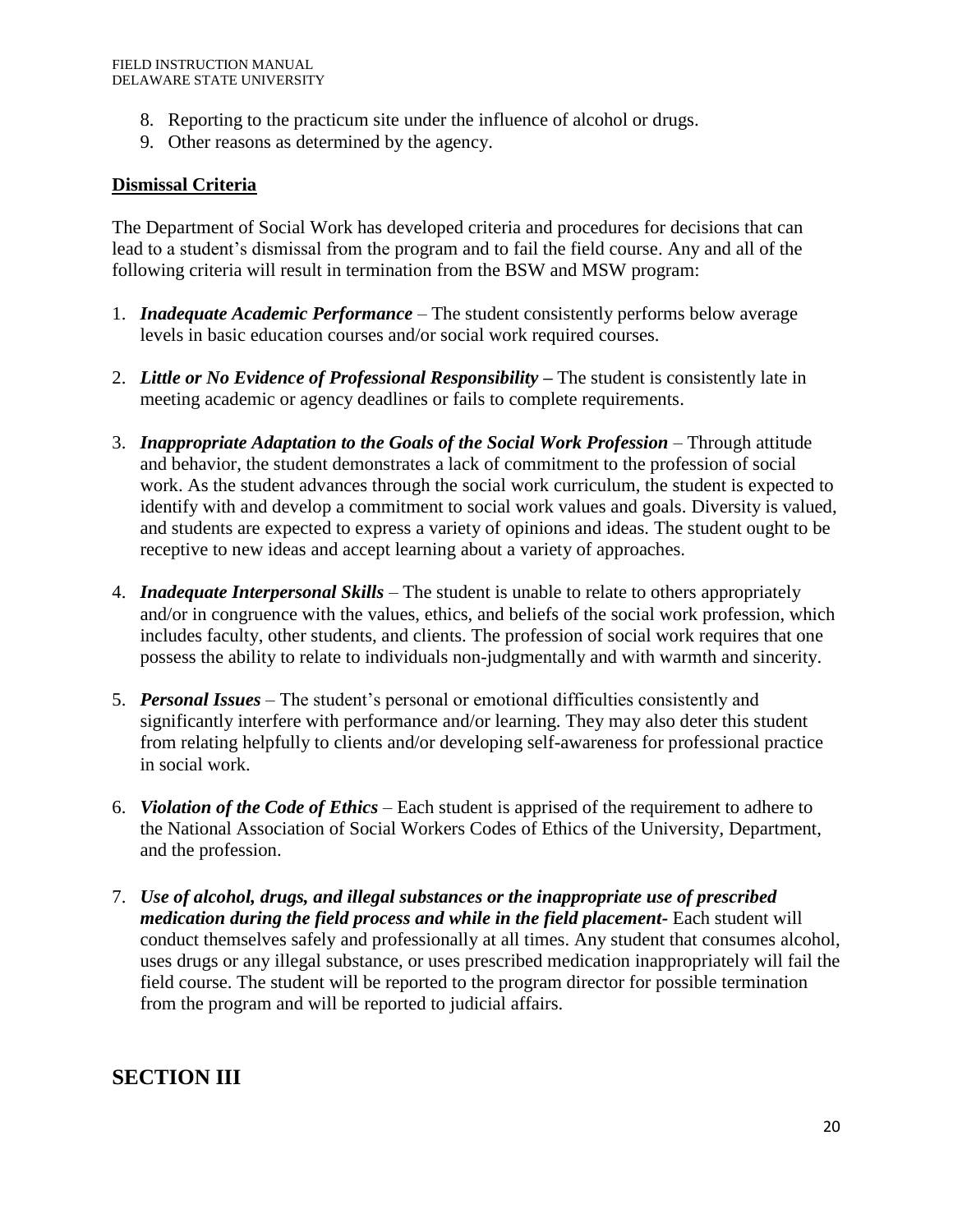#### **Roles and Responsibilities of Field Instruction Office**

#### **Director of Field Instruction**

The Director of Field Instruction has primary responsibility for the management of the Field Instruction Office. This responsibility involves developing field placements that meet the criteria of the Department, arranging students' field placements, monitoring the Faculty Field Liaisons' interaction with agency representatives, and involvement in decision making in any issues pertaining to students and the Field Instruction Office. The Director of Field Instruction reports to the Chair of the Department of Social Work.

#### **Duties and Responsibilities:**

- 1. Works with the Field Staff to develop placements and to evaluate the quality of those placements.
- 2. Informs placement agencies of the educational objectives of Field Education and to provide a general overview of the social work curriculum.
- 3. Works with the Field Staff to coordinate and implement the placement process for students.
- 4. Works with the Field Staff to communicate to students information about potential placement agencies.
- 5. Consultant to Field Instructors and Field Liaisons.
- 6. Intervenes when difficulties arise in field placements that cannot be resolved by the Field Liaison, Field Instructors, and student.
- 7. Monitors field seminars to ensure consistency with curriculum design.

#### **Agency Field Instructor**

Agency Field Instructors are selected by the agency executive or an agency program director in conjunction with the Director of Field Instruction. The Department of Social Work seeks to recruit Agency Field Instructors who have a Master's of Social Work Degree from an accredited school or department of social work, plus two years' experience. The following criteria are used to select agency field instructors:

- 1. A personal commitment to his/her professional development and growth within a developing profession.
- 2. A working understanding of the agency's program(s) and methods of providing services to clients.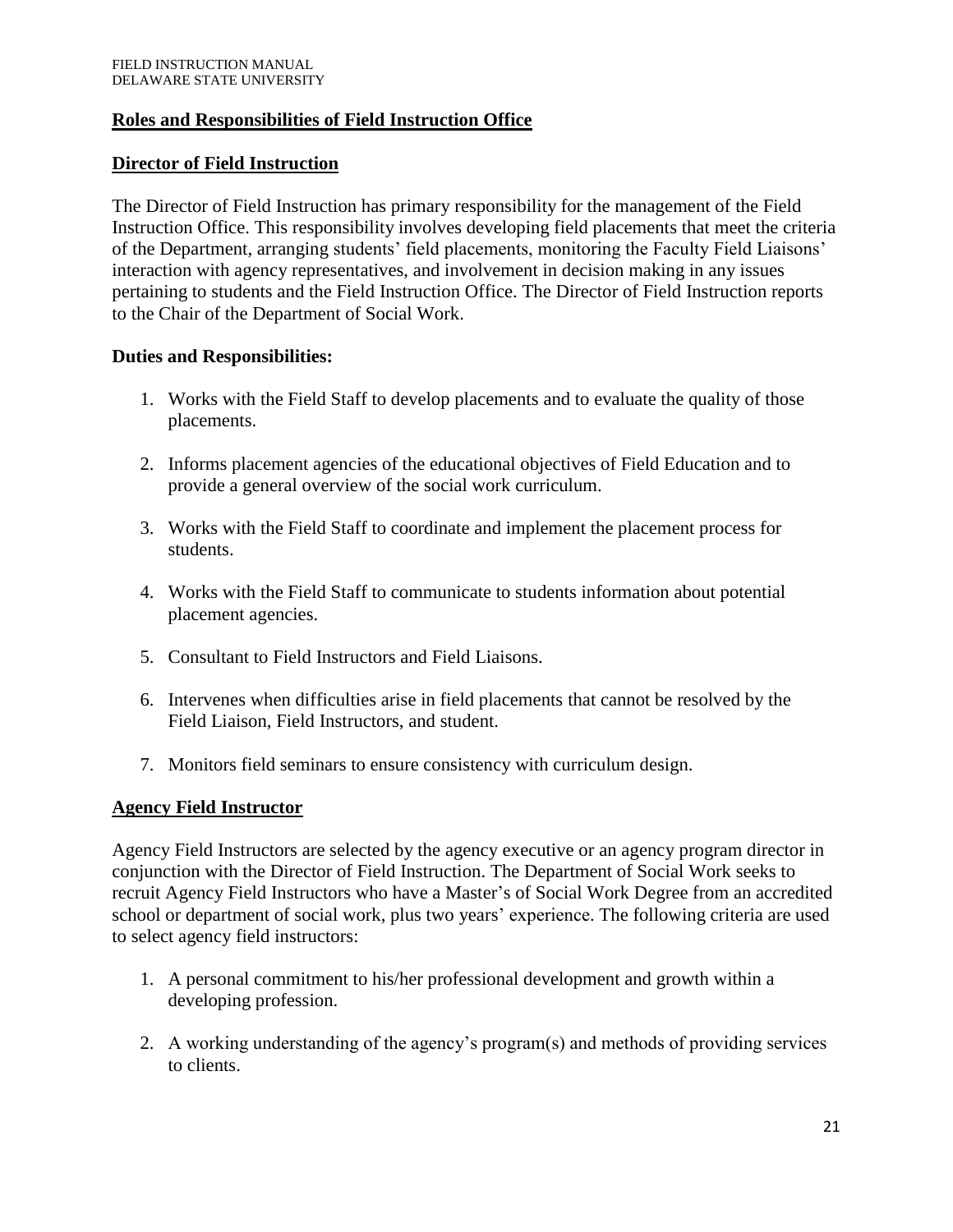- 3. The ability to teach knowledge, values, and skills consistent with the Department of Social Work's curricula for the BSW and MSW programs, and the social work profession.
- 4. Support of the agency administrator.
- 5. Ability to evaluate student performance.
- 6. Ability to provide 1 hours of supervision weekly.
- 7. Ability to stimulate students in the learning process.

#### **Duties and Responsibilities**

- 1. Attends orientation for field instructors.
- 2. Provides the student a suitable workspace and orientation to the agency, program, and services.
- 3. Develops learning objectives and tasks for students that are consistent with the curricula of the Department of Social Work, maximizing the student's exposure to policies, experiences, and cases where issues such as diversity, populations-at-risk, values, ethics, policy, human behavior and research are relevant.
- 4. Teaches students social work practice within a theoretical framework that includes the knowledge, values, and skills that undergird professional social work practice.
- 5. Structures assignments to help the student learn a broad range of social work interventions common to generalist social work practice (including practice with individuals, families, groups, organizations and communities).
- 6. Creates with the student a learning agreement that reflects the individualized learning activities to reflect the practice behaviors.
- 7. Provides on-going feedback of the student's progress in meeting his/her learning agreement practice behaviors and core competencies.
- 8. Helps the student integrate the field education experience with academic learning.
- 9. Coordinates the involvement of other agency staff with the student's learning experience.
- 10. Reviews and signs the student's timesheets, learning agreement, process recordings, evaluations, etc.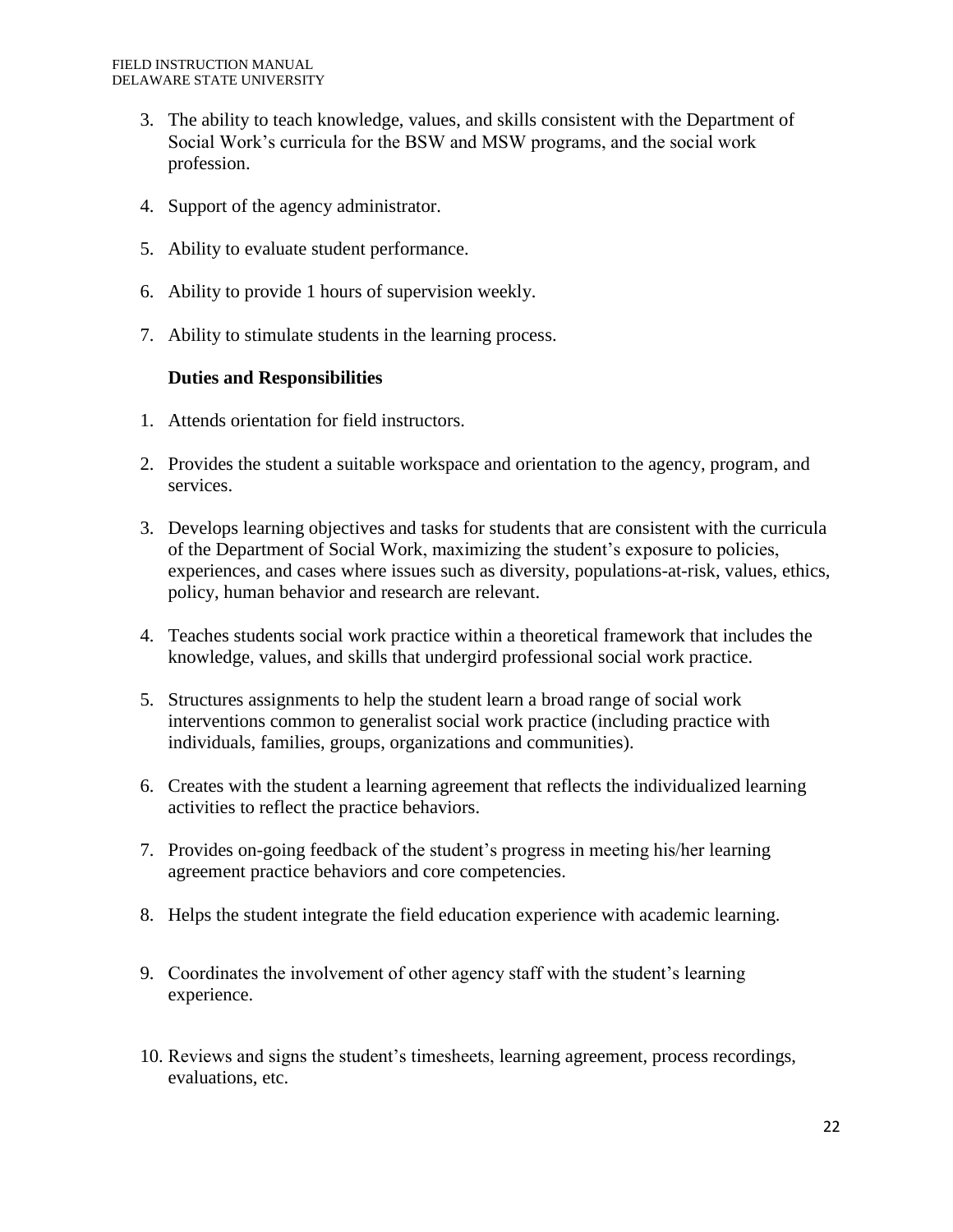- 11. Attends two seminars for agency field instructors conducted by the Department of Social Work a semester.
- 12. Collaborates with the Department of Social Work regarding the students' learning needs, interest, and progress.
- 13. Assesses student performance and progress at intervals designated by the Department of Social Work.
- 14. Prepares and submits formal student evaluations to the Department of Social Work.
- 15. Contributes to the curricula of the Department of Social Work to ensure that course content is relevant to developments in the field.
- 16. Provides an assessment of the field practicum experience by submitting the agency field instructor feedback form.

#### **Agency Task Supervisor**

Agency Task Supervisors are designated by the agency field instructor for times when they are not on site. Agency task supervisors also are used when there is not a social worker that possesses an MSW on site. Agency Task Supervisors either report to the Agency Field Instructor or the Faculty Field Liaison.

- 1. The agency task supervisor is the on-site, day-to-day person who assigns the student tasks to be accomplished.
- 2. The agency task supervisor reports to the MSW agency supervisor for direct relevant task assignments and regularly scheduled updates about the student's performance.
- 3. The agency task supervisor is present for conferences with the student and the MSW agency supervisor.

#### **Faculty Field Liaison**

The Faculty Field Liaison is a member of the Delaware State University faculty, or is an individual designated by the Department of Social Work who is responsible for monitoring and supporting students' progress in the field.

#### **Duties and Responsibilities**

- 1. Acts as the communication link between the agency Field Instructor and the Social Work Department, once a student is assigned to an agency, regarding pertinent issues related to the student and Field Education curriculum.
- 2. Visits students in the field placement setting at least one time each semester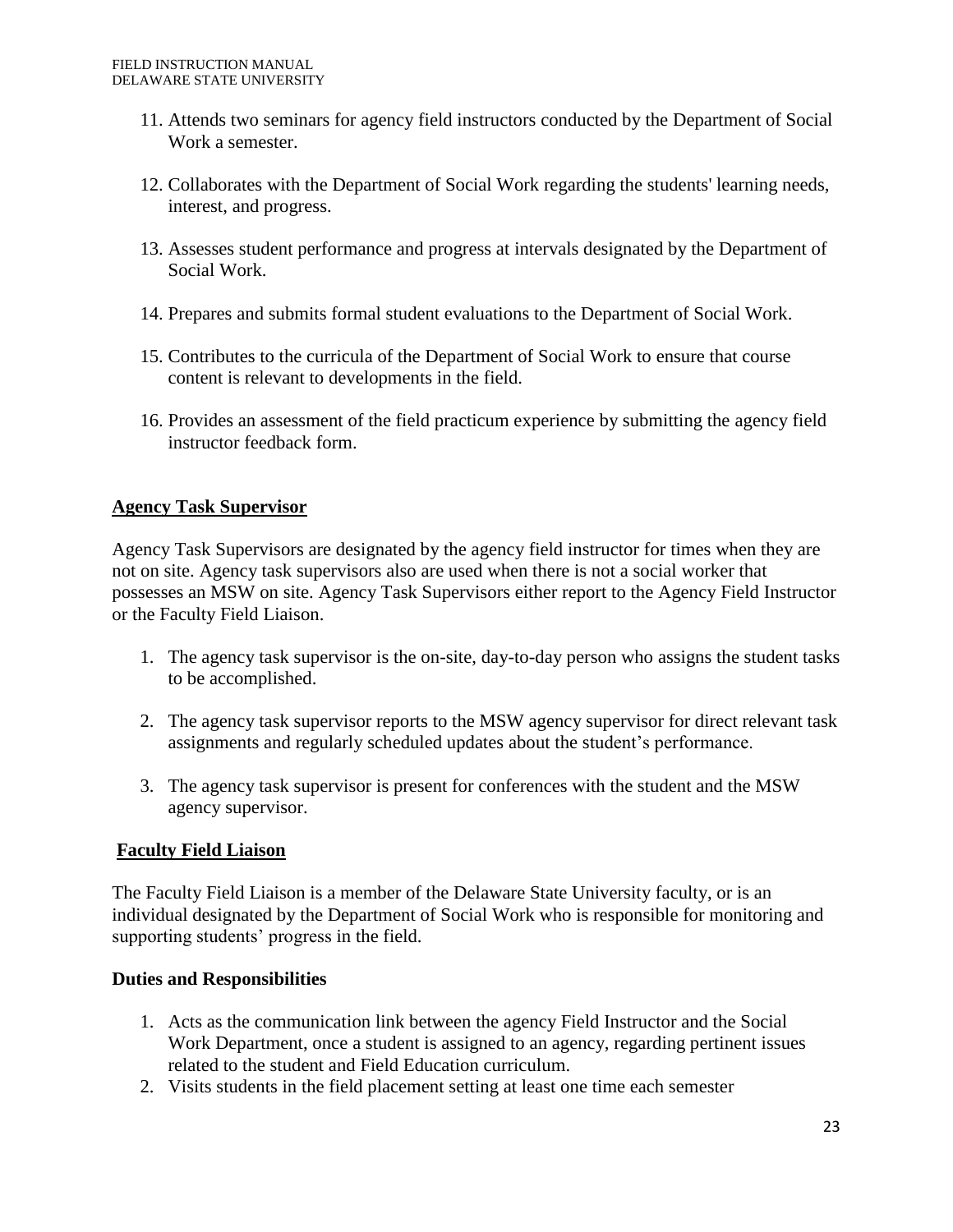- 3. Plans and conducts field instruction seminars for all students at least once each semester as indicated by the Director of Field Instruction.
- 4. Reviews the learning agreements to ensure that the content is consistent with the program's curricula and the student's level of ability and progress.
- 5. Assists the agency Field Instructor to plan appropriate learning experiences for students.
- 6. Ensures that students are assigned learning experiences that will enable them to master the competencies.
- 7. Mediates disagreements between students and agency settings.
- 8. Reads each student's field practicum journal and meets with the student to reflect on the journals and the student's progress in the field.
- 9. Collects timesheets.
- 10. Assigns the student's field instruction grade.
- 11. Attends field seminars for students.
- 12. Submits Faculty Field Liaison Reporting Form and site visit forms to Director of Field **Instruction**
- 13. Attends the Field Liaison orientation.
- 14. Is available as a consultant to the Field Supervisor and acts as the field instructor supervisor as needed.
- 15. Is available as a resource for the student.
- 16. Holds individual conferences with students who are having difficulties in Field Education and/or need clarification of Field Education related matters.
- 17. Recruits and markets for new field placement agencies.

#### **Roles and Responsibilities of the Student**

#### **Student Interns**

The learner is placed by the Department in an agency site to learn and integrate the knowledge, skills, and values of the social work profession, under the direction of the Agency Field Instructor, following the policies of Delaware State University Field Instruction Office, field curriculum, and guided by the school Faculty Field Liaison.

#### **Duties and Responsibilities**

- 1. Follow school guidelines for placement.
- 2. Arrive on time for placement, field instruction, and field seminars.
- 3. Follow the NASW Code of Ethics in placement.
- 4. Complete criminal background check.
- 5. Purchase professional student intern liability insurance through the NASW.
- 6. Complete all assignments on time.
- 7. Be open to constructive feedback.
- 8. Be pro-active in your role as a learner by identifying learning needs and seek to meet them.
- 9. Maintain agency and practice guidelines.
- 10. Share concerns/issues/questions promptly with your agency Field Instructor and/or Faculty Field Liaison.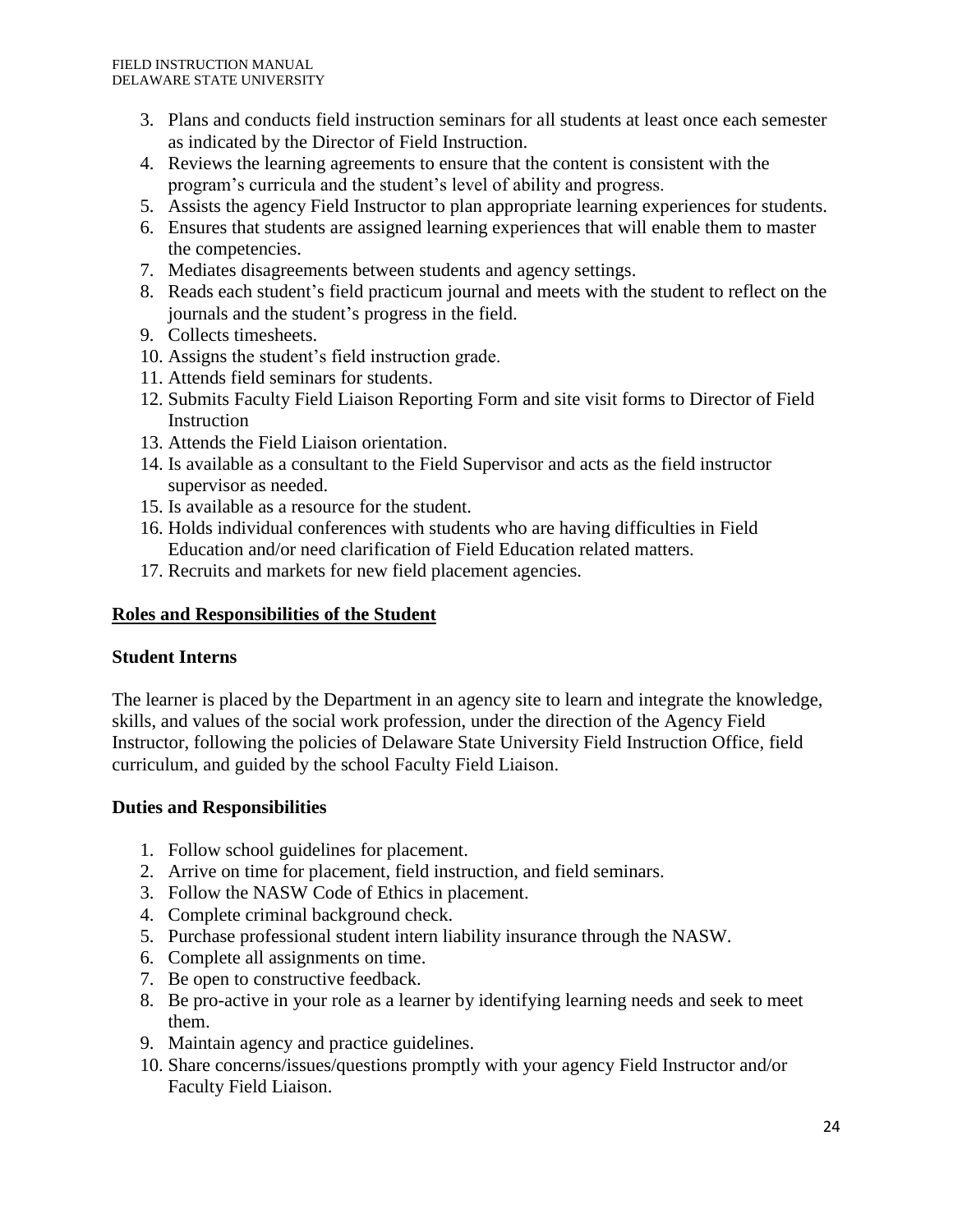- 11. Complete and submit process recordings on time to your agency Field Instructor.
- 12. Be self-reflective; take time to process feelings, thoughts, and actions.
- 13. Take the initiative for using the field placement to enhance learning opportunities.
- 14. Abide by the rules established by the agency for hours worked.
- 15. Act as a professional in transactions with the client system in the delivery of service.
- 16. Demonstrate interviewing and assessment skills in a manner consistent with the practice model and core competencies.
- 17. Demonstrate acceptance and use of social work values, especially as applied to cultural, racial and gender factors.
- 18. Integrate theory and practice by applying principles of social work learned in the classroom to the field and striving to improve skills through periodic self- evaluation.
- 19. Develop, in consultation with the Field Supervisor and Field Liaison, the learning agreement.
- 20. Participate in all required three-way conferences with the Field Supervisor and Field Liaison.
- 21. Discuss with the Field Supervisor and Field Liaison areas of disagreement, Dissatisfaction, or confusion in respect to any part of Field Education.
- 22. Complete all course requirements within the specified deadlines.
- 23. Understand the core competencies of Social Work practice.
- 24. Follow all University and Social Work Department policies and procedures.
- 25. Take responsibility for obtaining information about the agency's structure, function, policies, procedures, chain of command, funding sources, and charter.
- 26. Follow the university's academic calendar to ensure smooth integration between fieldwork activities and school requirements.
- 27. Prepare written materials for the classroom and field placement agency, including case materials and clinical notes with particular attention to maintain confidentiality.
- 28. Give the agency Field Instructor copies of syllabi for current courses, confirmation of liability insurance, and a signed confidentiality agreement before field begins.
- 29. Maintain the confidentiality of clients and agency.
- 30. Participate in agency activities such as staff meetings, conferences, and in-service training.
- 31. Adhere to agency field placement criteria that, if not followed, could lead to a student's field placement termination, including: Serious or repeated violations of the agency's policies and procedures; Failure to disclose critical background information in applications forms, pre-placement forms, or during the interview process; Exhibiting behaviors and attitudes inconsistent or at odds with the values of the profession; Violating professional ethics and standards for ethical practice; Unexcused and prolonged absences from the field experience; Attempts to harm oneself or others; Any inappropriate and/or sexual relationships with an agency client; and, Reporting to the practicum site under the influence of alcohol or drugs.

#### **Field Advisory Committee**

To ensure relevance to practice, the Department of Social Work Field Instruction Office has an Advisory Committee composed of agency field instructors, BSW/MSW student representatives, alumni, BSW/MSW student-faculty, faculty field liaisons, and other social work professionals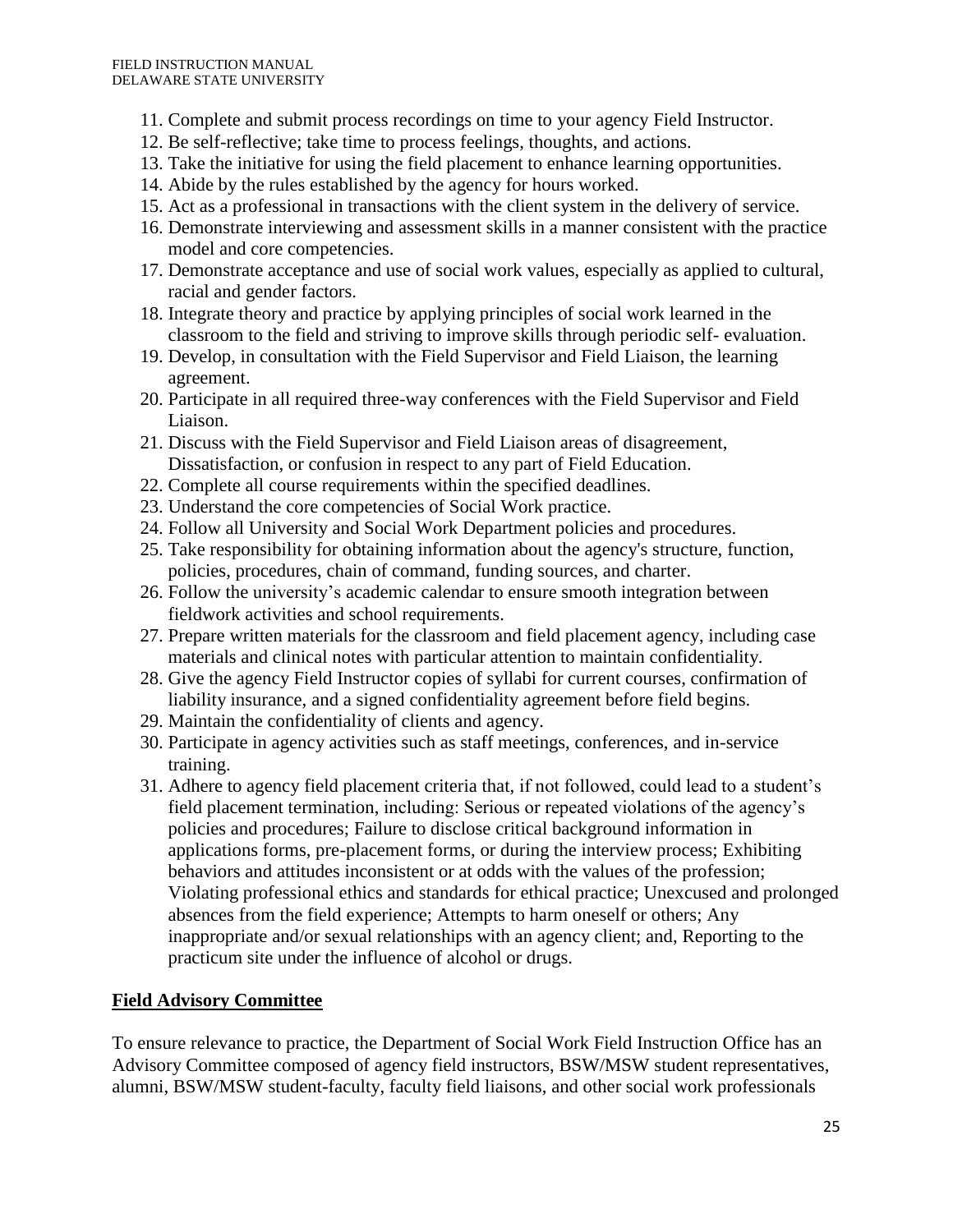from various community agencies. The chairperson of the Field Advisory Committee is the Director of Field Instruction. The Committee assists the field office in reviewing and developing policies and changes related to field instruction. This committee advises field staff on issues in the field and reviews proposals for changes and improvements in field education. Anyone interested in participating should contact the field office directly.

# **Professional Student Liability Insurance Policy**

All students in field placement must have liability insurance before their first day of field placement. **There are no exceptions to this policy.** There are three ways to obtain coverage.

- 1. The student must submit proof of their own professional insurance at the time he/she enters the field. Coverage of a personal policy must be approved by the Department of Social Work and the field placement agency.
- 2. Students are included in the placement agency's coverage. In this instance, the agency must indicate, **in writing**, that students are covered by the agency's policy.
- 3. The student obtains coverage through the National Association of Social Workers (NASW) Insurance Trust. To obtain insurance in this manner, the student must join NASW. NASW applications, as well as applications for insurance, can be obtained from the NASW website (www.socialworkers.org).

Since some agencies provide insurance for students, either fully or partially, students should inquire about liability coverage for students during the pre-placement interview. All students are encouraged to join NASW for the following reasons:

- 1. Belonging to NASW denotes identification with the profession and the responsibilities associated with social work practice.
- 2. Membership in NASW includes a subscription to the Journal of Social Work (one of NASW' s professional journals), the NASW News, automatic membership in the Delaware Chapter of NASW, and notification of state, national and international conferences, seminars and workshops.

#### **Background Checks, Fingerprinting, Driving Record and Drug Screening**

An increasing number of agencies, especially those dealing specifically with children and the justice system, require the disclosure of conviction records for misdemeanors and/or felonies. These agencies also may conduct periodic screenings to detect substance use. Therefore, students are often required to submit to state and federal background checks and drug screening tests before the start, and possibly during the term, of the practicum. Findings in the background checks and/or drug screening tests may affect a student's ability to participate in a field placement and complete the social work program. Students should have their background checked prior to going into the field placement. Some agencies may require that students obtain a driving record history if the students will be driving the agency's car or transporting clients.

#### **Policy on Transporting Agency Clients**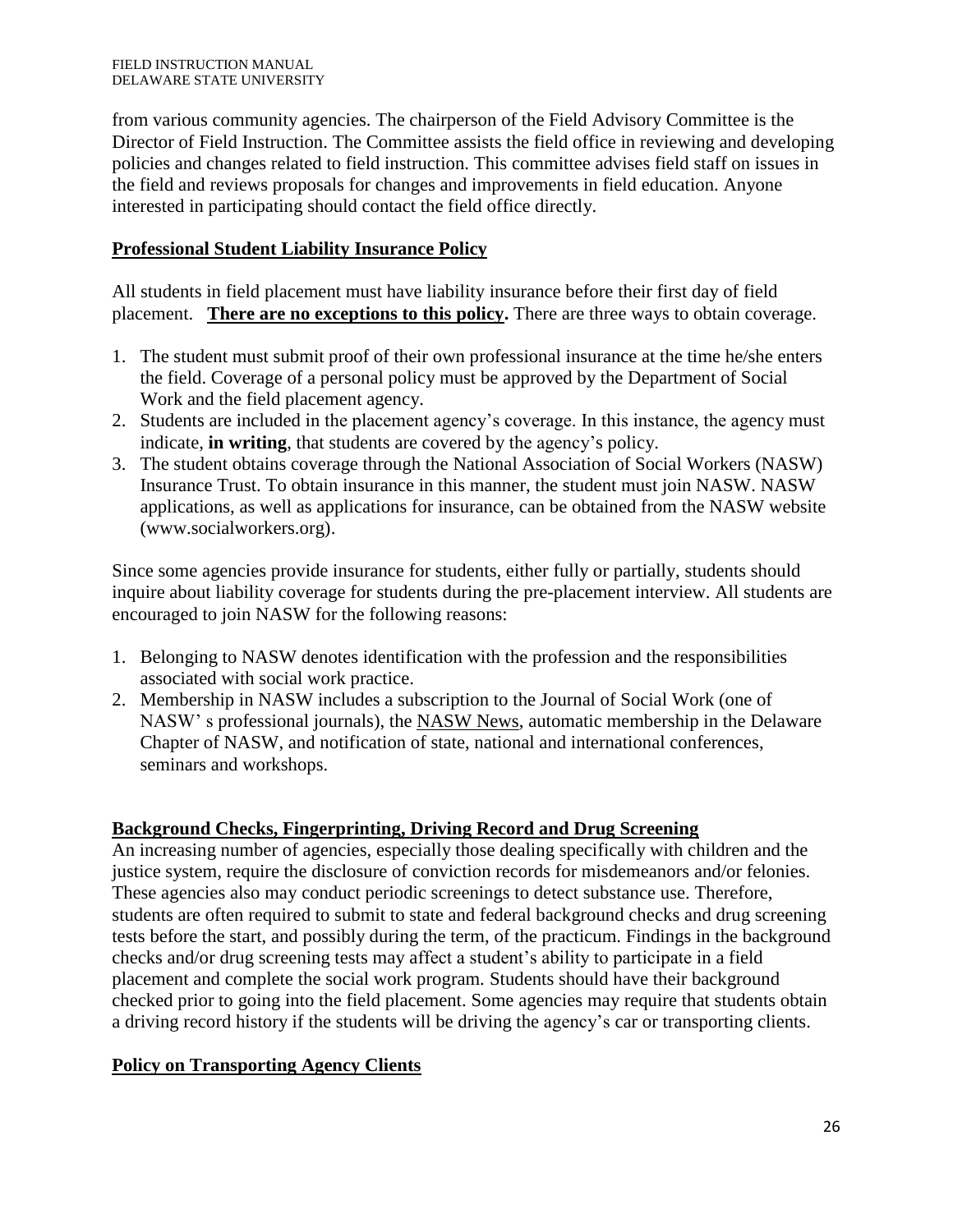It is strongly recommended that students NOT transport agency clients in their own vehicles. Many agencies will require students to use their own vehicle to make visits during the course of their placement, and most will reimburse for mileage. Students should ask about these requirements and expectations of personal vehicle usage during the initial interview with agency staff. Students should also investigate if the agency's insurance policy will cover their vehicle.

#### **Policy on Home Visits**

Students are expected to follow agency guidelines on home visits similar to those followed by agency staff members. All home visits must be made with the full knowledge of the agency. Students who feel they are being asked to conduct home visits that are not safe are urged to discuss the situation with their agency's Field Instructor. If the situation cannot be resolved, then students will consult their Field Liaison. If an agency is unable to accommodate the safety of a field student, the field placement may be terminated.

#### **Policy on Sexual Harassment and Non-Professional Relationships**

NASW' s *Code of Ethics* urges social workers to avoid dual relationships with clients whenever possible. It states, "Dual or multiple relationships occur when social workers relate to clients in more than one relationship, whether professional, social, or business. Dual or multiple relationships can occur simultaneously or consecutively." The *Code* also prohibits sexual relationships and sexual harassment between social worker and client (previous or current) and between student and supervisor. Therefore, non-professional relations between social work students and faculty, agency staff, and agency clients or family members are unacceptable.

# **Policy on Reporting Abuse and Neglect**

It is the policy of the Department of Social Work that student interns follow all the state of Delaware statutes regarding the reporting of abuse and neglect that apply to professional social workers. Therefore, students in field placement have an obligation to report abuse and neglect if they have firsthand knowledge of it, or if they have personal knowledge of evidence that strongly suggests abuse or neglect. Each student should inform his or her agency Field Instructor, the Faculty Field Liaison and the Director of Field Instruction of firsthand knowledge of and/or suspected abuse.

#### **Health Insurance Portability and Accountability Act (HIPAA)**

In 1996, federal legislation enacted the HIPAA regulations to assure a system of accountability for use, transfer, sharing and full disclosure of information regarding any health-related matters for clients. For social workers, the responsibilities include supporting clients' rights. Many of the field placements require utilization of medical and personal information. While the confidentiality policy addresses the student role in keeping client information private and protected, HIPAA further delineates responsibilities when involved with medical information that could identify an individual.

DSU field placement students will adhere to the following protocols when working in a medical or health-related environment:

Students who are provided access to protected health information will review and acknowledge understanding of their agency policy regarding HIPAA. Information will be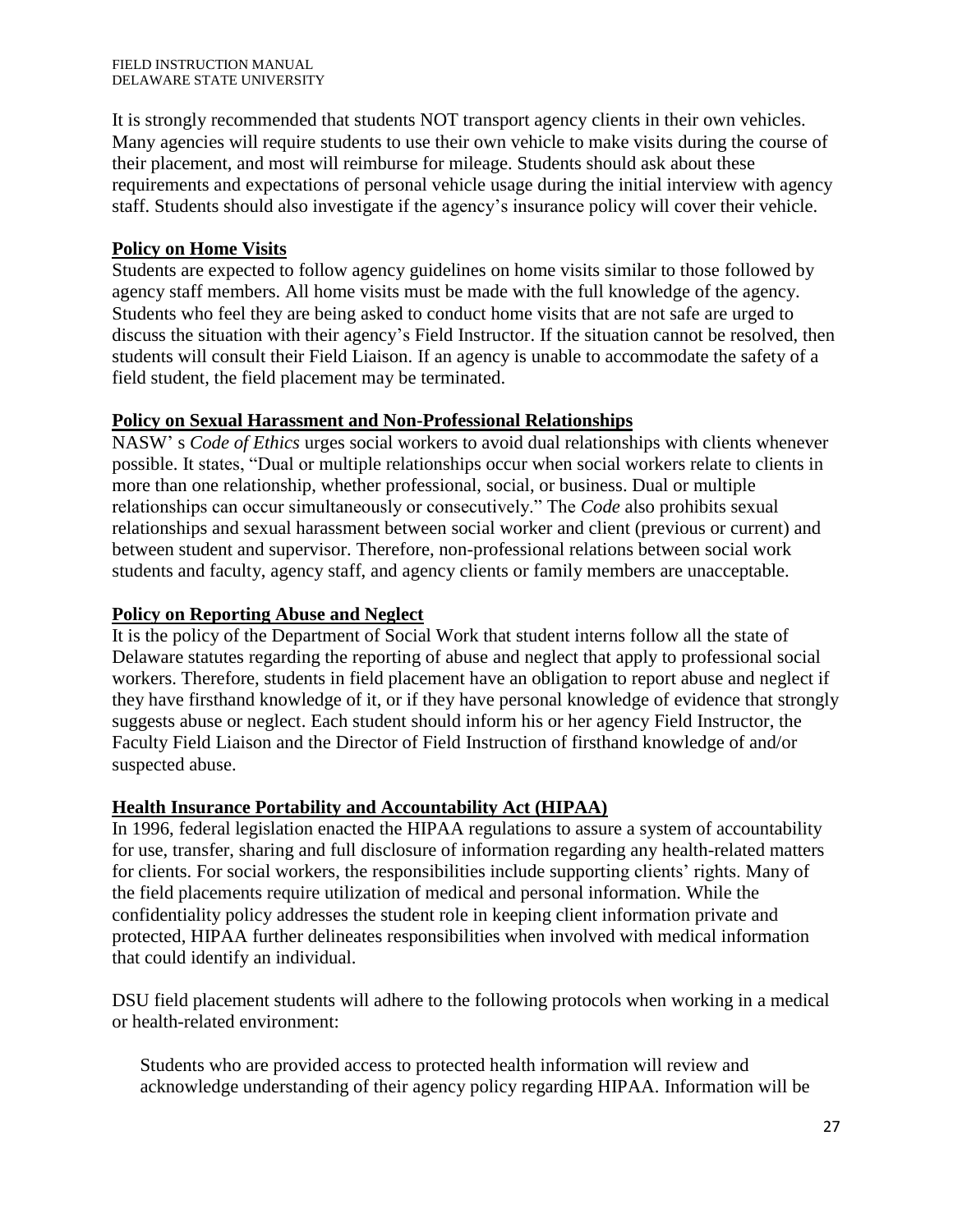disclosed within protocols specified by the agency. In most cases, clients are entitled to know when information is being disclosed, unless otherwise specified by agency policy.

• HIPAA requires that clients be notified of their rights regarding the privacy of information. When a field placement student is charged with the unauthorized disclosure of information, processing these allegations will be coordinated by the Agency Field Instructor, or another agency designee who may be the agency's designated HIPAA Compliance Officer.

Generally, information referred to as protected health information (PHI) may be disclosed under the following guidelines:

- Required by law. Disclosures of PHI are permitted when required by other laws, whether federal, tribal, state, or local.
- Public health. PHI can be disclosed to public health authorities and their authorized agents for public health purposes including, but not limited to, public health surveillance, investigations, and interventions.
- Health research. A covered entity can use or disclose PHI for research without authorization under certain conditions, including 1) if it obtains documentation of a waiver from an institutional review board (IRB) or a privacy board, according to a series of considerations; 2) for activities preparatory to research; and 3) for research on a decedent's information.
- Abuse, neglect, or domestic violence. PHI may be disclosed to report abuse, neglect, or domestic violence under specified circumstances.
- Law enforcement. Covered entities may, under specified conditions, disclose PHI to law enforcement officials pursuant to a court order, subpoena, or other legal order, to help identify and locate a suspect, fugitive, or missing person; to provide information related to a victim of a crime or a death that may have resulted from a crime, or to report a crime.
- Judicial and administrative proceedings. A covered entity may disclose PHI in the course of a judicial or administrative proceeding under specified circumstances.
- Cadaveric organ, eye, or tissue donation purposes. Organ-procurement agencies may use PHI to facilitate transplant.
- Oversight. Covered entities may usually disclose PHI to a health oversight agency for oversight activities authorized by law.
- Worker's compensation. The Privacy Rule permits disclosure of work-related health information as authorized by, and to the extent necessary to comply with, workers' compensation programs.

DSU field placement students will always check with the agency HIPAA compliance officer or the field supervisor prior to making disclosure of information that is protected.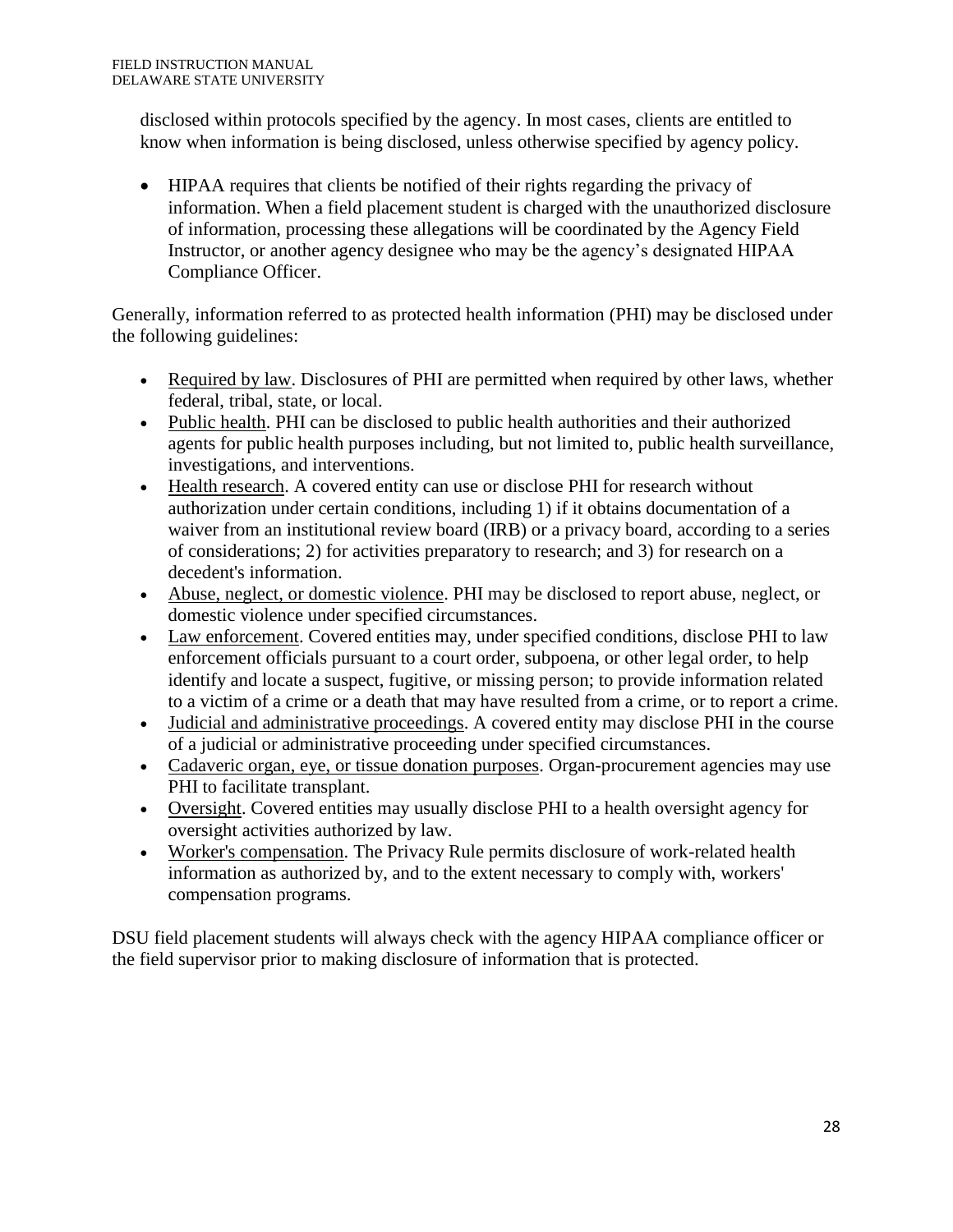# **SECTION IV: THE FIELD PRACTICUM**

# **Field Instruction Process**

#### **Getting to know your student/pre-placement**

- 1. Who is the student and his/her level in the program?
	- a. Past experience
	- b. Goals
	- c. Reason for choosing social work
	- d. Expectations of supervision
- 2. Agency Field Instructor's Professional Background
	- a. Past experience
	- b. Goals
	- c. Reason for choosing social work
	- d. Expectations of supervision
- 3. Give the student a start date and time, where to park, what to wear, where to eat, etc.
- 4. Introduce your student to the agency before s/he arrives
	- a. Provide a brief student biography or other introduction
	- b. Set up space for the student an office, a desk, and a mailbox
	- c. Talk with support staff regarding their role with student
	- d. Talk with professional staff regarding their role with student

#### **The First Day**

- 1. Meet your student on time in the morning
- 2. Introduce the student to support and professional staff (perhaps breakfast or lunch)
- 3. Show student his or her space office, desk, mailbox, telephone and how to use it
- 4. Provide a tour of the agency give agency manual to the student to read
- 5. Introduce the student to the community the agency serves

#### **The First Two Weeks**

- 1. Continue introductions to staff help student to understand a sense of how the agency operates.
- 2. Tour of the community: introduce your student to the community your agency serves, help her/him get a feel for the lives of the people coming to you for service.
- 3. Observation set up opportunities for your student to observe you and other professional staff interviewing clients.
- 4. Case Assignment assign the first case to the student; be sure to review the case with the student before the client is seen, and role-play.
- 5. Continue to meet regularly for one and one-half hours of supervision per week. Remember to begin the process recording as soon as possible. Give lots of feedback, both positive and constructive!
- 6. Review field course outline, and practice course outlines in syllabi. Students should make all practice course syllabi available to Field Instructor.
- 7. Review the learning agreement outline; encourage the student to begin to work on developing this in consultation with you.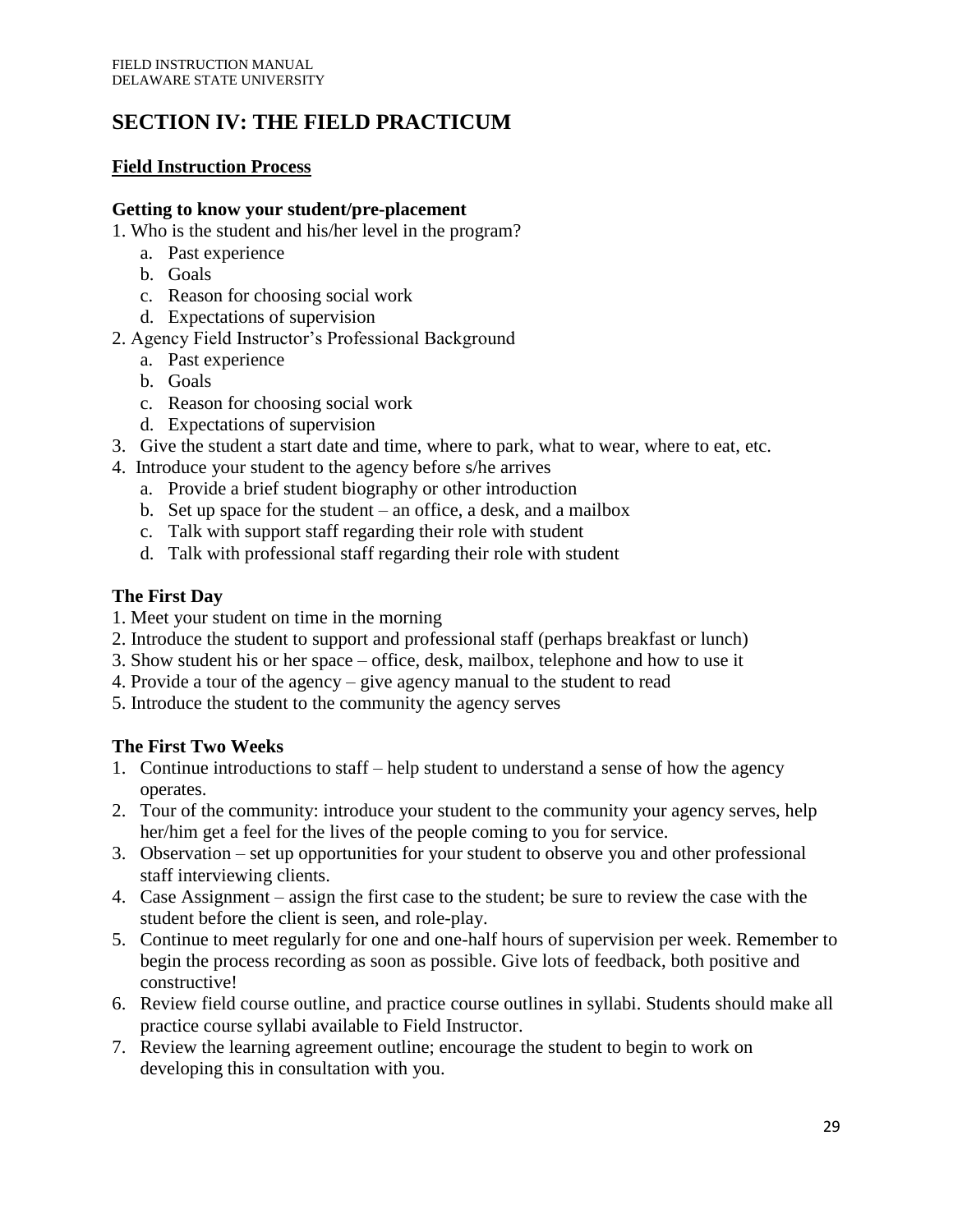#### **Throughout the Semester/ Year: Practical Factors Regarding Supervision**

- 1. Continue regularly scheduled field instruction and use of process recordings.
- 2. Continue to assign cases, keeping in mind the student's learning goals, EPAS competencies and practice behaviors, and how case assignments will help students achieve them.
- 3. Develop macro practice assignments with the student.
- 4. Facilitate integration of academic and field assignments and utilize practice course outlines.
- 5. Continually evaluate your student's work and provide ample feedback.
- 6. Maintain close contact with the Faculty Field Liaison.
- 7. Identify student's strengths and areas for development and incorporate these into your teaching plan and supervision/evaluation sessions.
- 8. Help student anticipate client and agency needs, as he/she moves through the year.
- 9. Facilitate the student's evaluation of professional and conscious use of self; work with clients and staff, and management of work responsibilities. Continue to help the student identify their professional development and achievements over time.
- 10. Discuss termination issues with your student related to clients, the agency, Field instructor, and agency representatives with whom the student interfaces throughout the placement.

#### **Field Instruction Seminar**

All agency field instructors are required to attend one field instruction seminar per semester and students are to attend orientation and two field seminars per semester. A field calendar is provided to field instructors. Field seminar dates that students are required to attend are listed in the course syllabus. Field instructors have their designated field instruction seminar days aside from the students' field instruction days. One to two seminars are conducted by the Department of Social Work and held each semester for students. The seminars are a component of the field instruction course and are required. **Students' attendance and participation in the seminars are a component of the field instruction grade.**

Planned seminars are scheduled by the Department's Director of Field Instruction. Notification of the dates and locations of the seminars are the responsibility of the field instruction office to disseminate during the academic year.

The objectives of the field instruction seminars are as follows:

- 1. To facilitate the integration of knowledge, values, and skills taught in the classroom in actual field practicum situations with, and on behalf of, individuals, families, groups, organizations, and communities.
- 2. To ensure that students are engaged in activities in the field that are consistent with standards set forth by the Council on Social Work Education and the Department of Social Work's curricula requirements for the BSW and MSW programs.
- 3. To give students the opportunity to share field practicum experiences with other students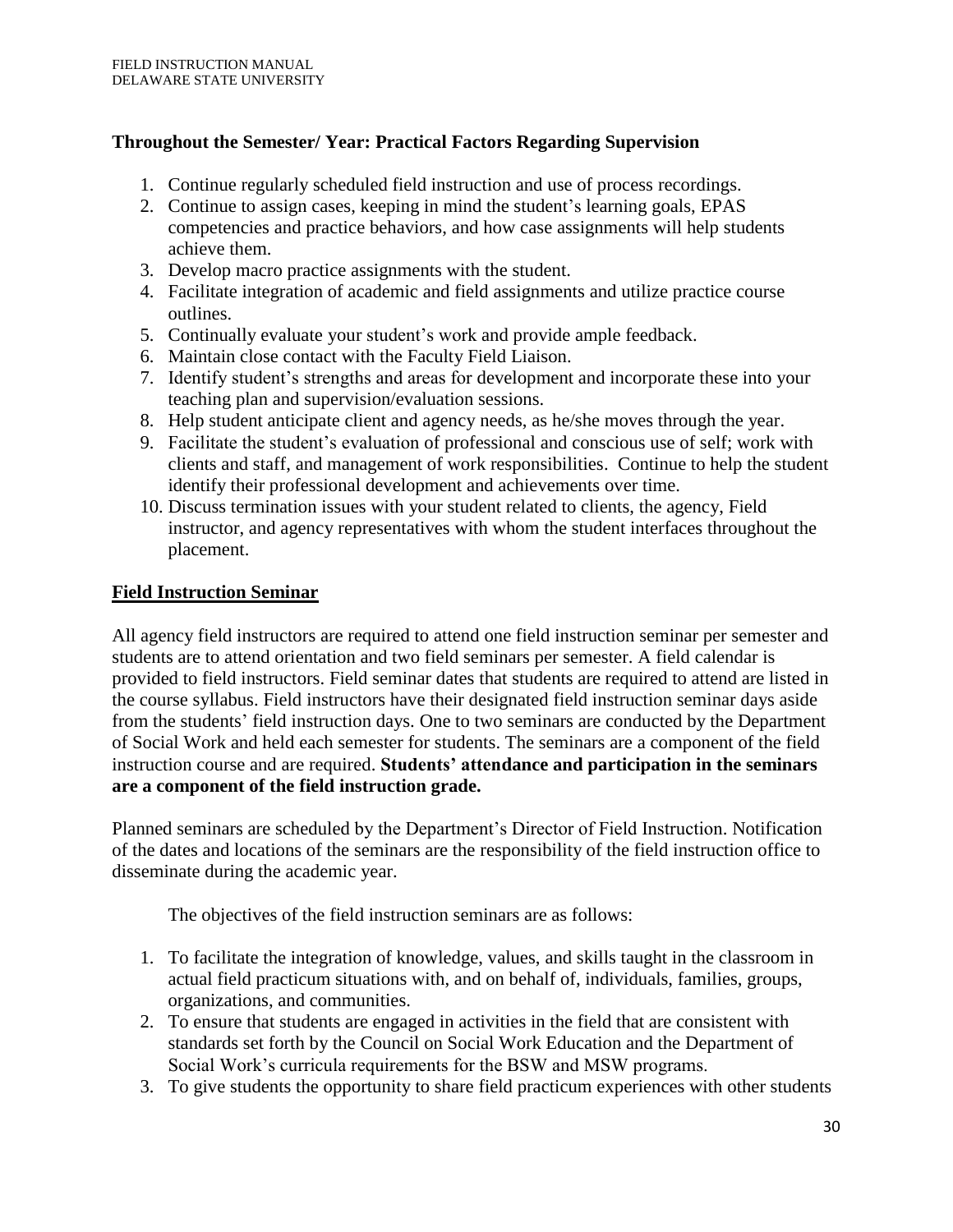and for field instructors to address the field experiences their agencies are providing for students.

4. To ensure that students understand and are integrating the theoretical underpinnings for social work practice as defined by the Department of Social Work's curricula with, and on behalf of, all client systems. The theoretical underpinnings referred to are the Strengths, Rural, Global, Empowerment, and a Black perspective for social work practice.

#### **Learning agreement**

The learning agreement plan sets forth "the script" that the student and the Field Instructor will follow during each semester that the student is in the field. As such, the learning agreement delineates for the student, the field instructor, and the faculty field liaison what is to happen, why it is to happen, and how the parts connect. The learning agreement ought to be considered as the tool to plan field practicum assignments and as a benchmark with which to evaluate the student's competence.

The learning agreement is a formal delineation of the student's educational goals and competencies, related learning tasks, and level of expected competence. The agreement also indicates the methods, techniques, and tools the agency field instructor will use to assess a student's progress and competence. Its purpose is to clarify learning competencies and tasks based on the student's learning needs, practice interests and the curriculum.

Students are expected to participate in the completion of the learning agreement. Thus, the agreement ought to reflect the student's assessment of their learning needs and interests, and an assessment of their strengths and weaknesses. The Department does not expect students who have little to no field experience to have the experience to initially specify their personal learning goals and objectives. However, it is likely that the student's input in the learning agreement will progressively increase both qualitatively and quantitatively over time. Thus, at the beginning of the spring semester, BSW students need to be capable of demonstrating their ability to utilize the curriculum and the performance criteria in the evaluation form as a guide to delineate their learning goals and tasks. At the beginning of the fall semester, the advanced year MSW student ought to be able to formulate a learning agreement that reflects the curriculum, their learning interests, and an assessment of their competence.

Although students are expected to contribute to their learning agreement, the field instructor is responsible for ensuring that the content of the learning agreement addresses not only a student's interests, but also details learning objectives and assignments that will enable the student to practice either at the entry or advanced level, depending upon the program in which the student is enrolled. **Completing the learning agreement is not the sole responsibility of the student.**

Learning agreements are completed each semester and are due two weeks after the semester begins. The exact due dates for learning agreements are indicated in the field syllabus. Before completing the agreement, the student and agency field instructor need to review the mission of the program in which the student is enrolled. Two copies of the learning agreement need to be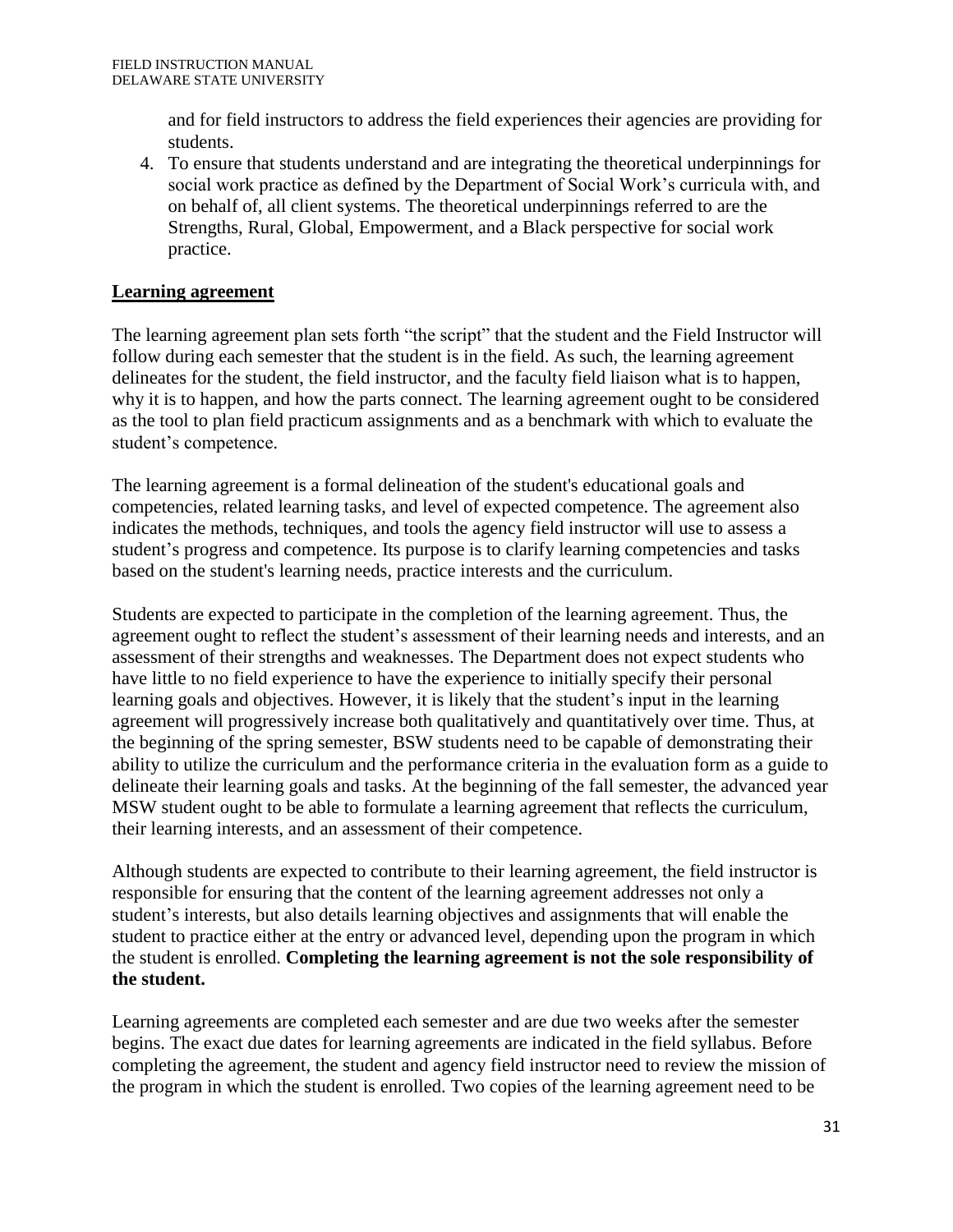completed. One copy ought to be sent to the faculty field liaison. The faculty field liaison approves the learning agreement by signing it and sending the signed copy to the Field Instruction Office. **See Appendix A.** 

#### **Student Mid-Term/Final Evaluation**

A full description of the student's progress and level of competence is documented twice during each semester that the student is in the field. The first evaluation is completed at mid-term. The second evaluation (the final evaluation) is completed at the end of the semester. The exact times that the evaluations are due are listed in the field syllabus.

#### **Recommended Process for Completing Student Evaluation**

Evaluating student performance is one of the most critical events in field instruction. It is through the evaluation process that the student discovers his/her professional abilities and his/her commitment to the function and cause of professional social work. The evaluation enables the student to refine utilization of the professional relationship with, and on behalf of, individuals, families, groups, organizations, and communities.

Just as learning is an on-going process, so is the assessment of student competence. Thus, the specifics of the agency field instructor's evaluation ought to be shared with the student throughout the field practice experience.

In light of the above, the evaluation ought to be approached by the Field Instructor and student in a planned manner. It is recommended that the steps describe below be followed to ensure a useful evaluation for both the student and the Field Instructor:

- 1. The Field Instructor and the Faculty Field Liaison ought to discuss the student's performance before the evaluation conference to ensure that the agency and the Department of Social Work have reached a consensus regarding the student's progress.
- 2. Prior to the interview, both the student and the Field Instructor ought to review the performance criteria that will be used to evaluate the student and provide feedback.
- 3. The student and the agency field instructor ought to meet prior to the evaluation conference to a) reach an agreement about materials, if any, the student is expected to submit to the agency Field Instructor prior to the evaluation conference; b) review the areas of practice that will be the focus of the evaluation; and c) set the date and time that the evaluation will be completed.
- 4. Prior to the conference, the student ought to complete a self-assessment. Results of the self-assessment can be used by the student to provide planned input regarding his/her performance. The student ought to be prepared to share his/her ratings during the evaluation conference.
- 5. At the actual evaluation conference, discuss the student's performance using the parameters (e.g., curriculum orientation discussed above), as a frame of reference. The student and Agency Field Instructor ought to share their respective ratings.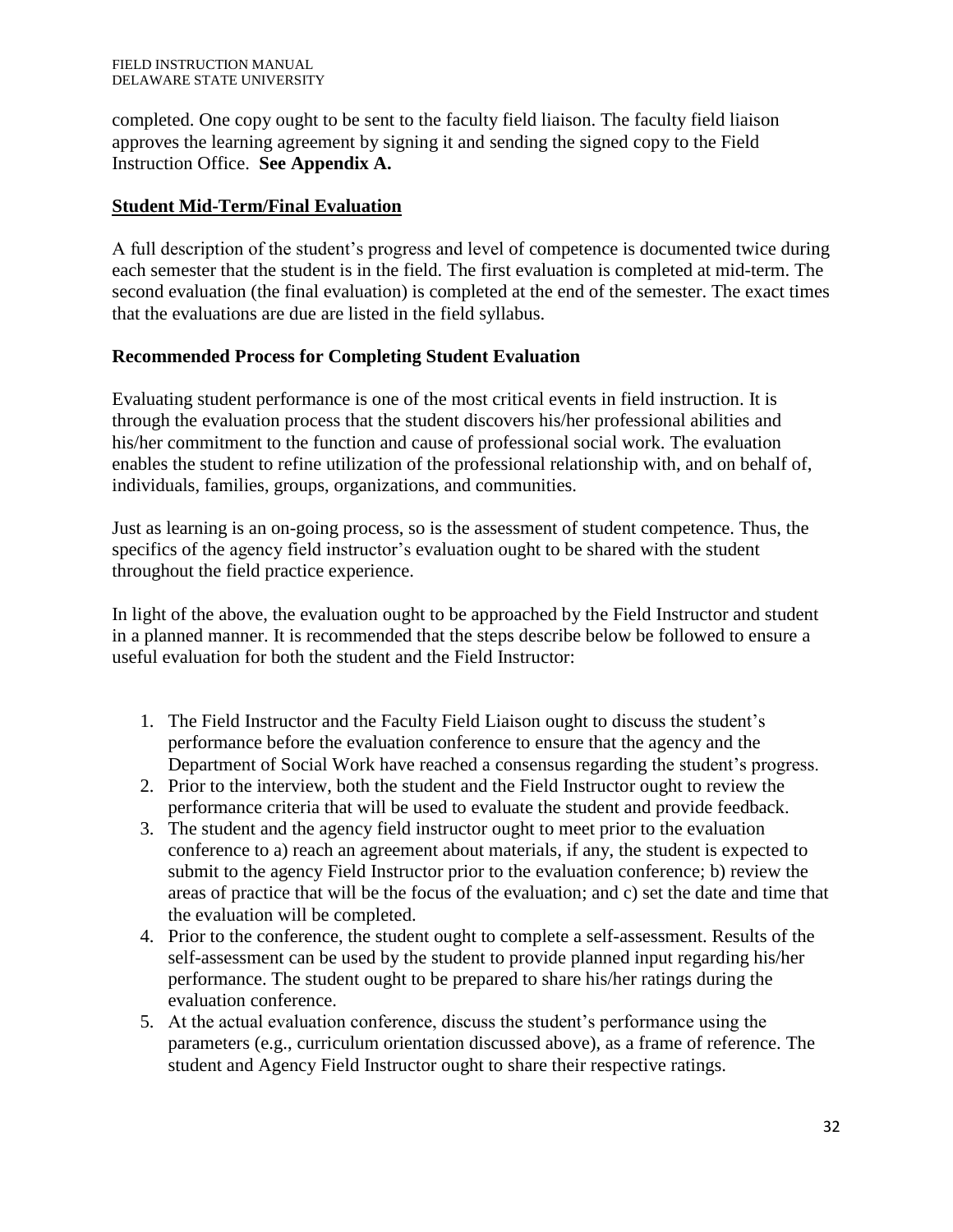- 6. The agency field instructor ought to prepare an official evaluation to be reviewed and signed by the student, the agency Field Instructor, and the Faculty Field Liaison.
- 7. The agency field instructor obtains the student's signature and, after signing it, sends the evaluation to the faculty field liaison.
- 8. The faculty field liaison approves by signing the evaluation and then sends one copy to the Field Instruction Office. **See Appendix B:**

# **Student Bi-Weekly Journals and Timesheets**

BSW and MSW students are required to maintain a bi-weekly journal and timesheet. The journal is submitted to the Faculty Field Liaison on a bi-weekly basis (every other Friday) unless otherwise arranged and approved by the Faculty Field Liaison. The journal is a confidential document. Its contents are not shared with others without the consent of the student. It is not necessary for the student to obtain approval from the Field Instructor to comply with this requirement. The bi-weekly timesheet should be turned in every other Friday to the Faculty Field Liaison. The student and Field Instructor must sign the timesheet, and each retains a copy for his or her respective records. **The student should retain the original copy for use as a reference when writing the final evaluation of the field practicum experience.** 

Keeping a journal serves a variety of purposes. However, the following objectives should assist the student in maintaining the journal:

- 1. To reflect one's feelings, attitudes, and responses to the needs, problems, and concerns of citizens in need of social welfare services.
- 2. To assimilate theories, principles, and concepts of social work practice and social welfare in the classroom into life situations being acted out in everyday life.
- 3. To assess one's feelings relative to new experiences, feelings of uncertainty about agency policies, and the purposes of the program.
- 4. To gain an understanding of the social problems of a community, their impact and cost to society, and the attitudes and means by which a community attempts to alleviate them.
- 5. To express thoughts and feelings toward supervision, cases, and related matters and the means by which they are handled.

#### **See Appendix C:**

# **Process Recordings**

Students in the field are required to complete a minimum of five (5) process recordings during the spring semester. The purpose of the process recording is to afford students an opportunity to critically assess how they consciously use themselves in the professional social work relationship with, and on behalf of, client systems. This requirement applies to all students regardless of the client system that is the focus of intervention.

Upon review, students will note that the format is clear. It includes three columns. The first column is for the field instructor's comments. The second is used to write a detailed account of the interaction between the student and the client system. Students should use the third column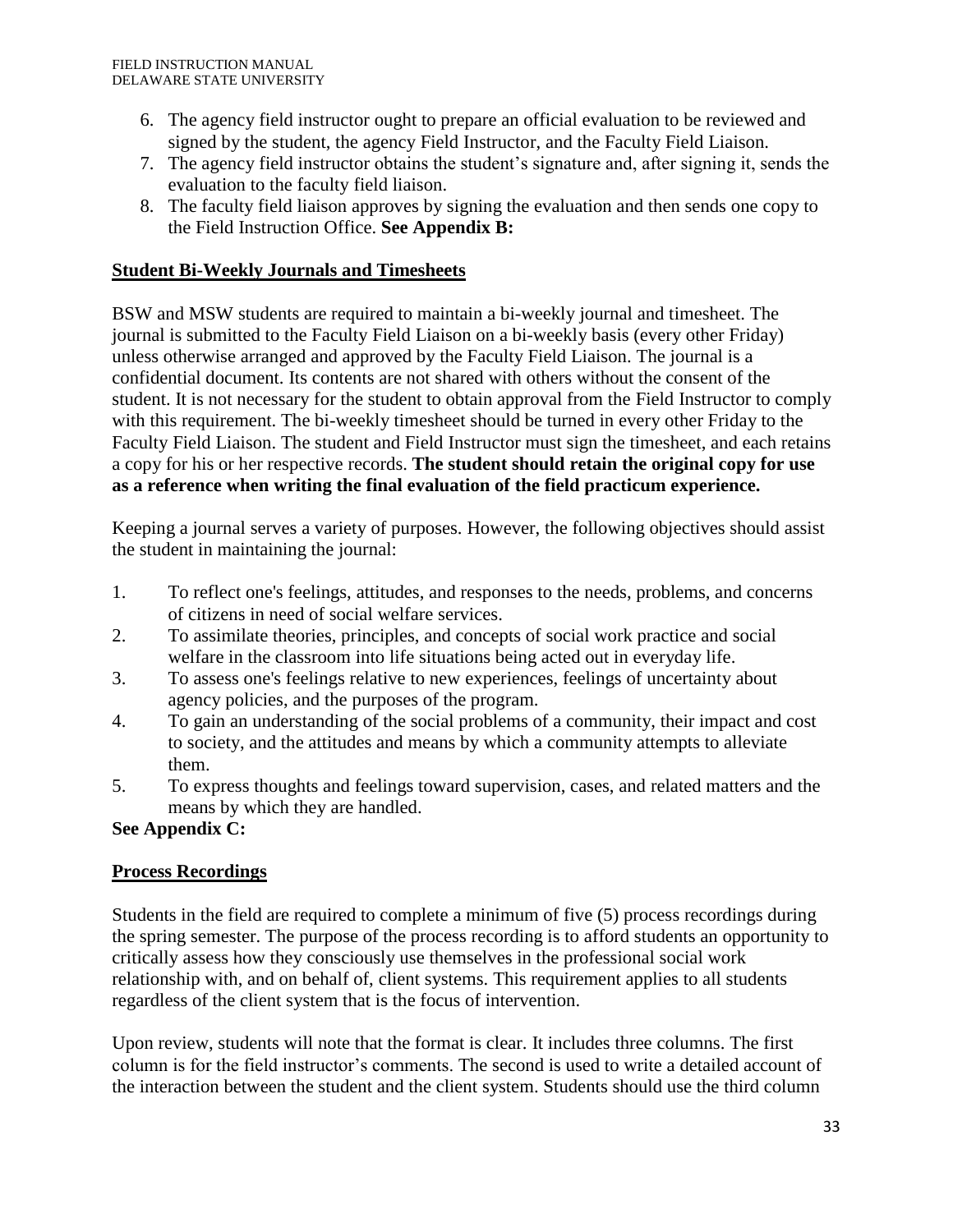to register their thoughts and feelings. This column provides, in part, the basis of the student's analysis of how the relationship was used to facilitate change on the part of the client system. **See Appendix: D**

#### **Field Placement in Student's Place of Employment**

In accordance with policies established by the Council on Social Work Education, if the student is employed in the agency where the field practicum is to take place, the availability of release time for field instruction must be assured. There must also be assurances that there is no diminution of the program's established requirements for class and field practicum; that field instruction is educationally focused rather than centered on agency services; and, that as one means of ensuring uniformly equal opportunity, the field practicum is administered in accordance with a pattern established for all students. Agencies involved in this type of field practicum plan must meet the same criteria as other agencies selected for the field practicum.

The Department of Social Work strictly adheres to the policy described above in the following manner:

The student may complete their practicum within their workplace one time during their matriculation in the program in which they are enrolled. This means that MSW students can complete field instruction requirements in a setting where they are employed only one time.

A field placement assignment in the student's workplace will be considered if the following conditions are met before the time the placement begins:

- 1. The field practicum assignment must be substantively different from the student's usual and customary employment responsibilities and activities. The field placement must be outside the unit where the student is employed. The practicum assignment clearly demonstrates that the student's duties and responsibilities are educationally focused and not centered on agency services.
- 2. The field practicum assignment must yield new learning.
- 3. The student's agency Field Instructor must be someone other than the student's regular supervisor. This individual must possess the MSW degree and meet department standards.
- 4. The agency must provide the agency field instructor sufficient time to engage in all activities pertaining to field instruction.
- 5. The agency field instructor must agree to attend meetings for agency field instructors.
- 6. The agency field instructor must agree to meet with program faculty, as necessary.
- 7. Students wishing to have their field placement assignment in the workplace must submit a formal proposal. The paperwork can be requested from the director of field instruction. **See Appendix: E**

# **Adherence to the National Association of Social Workers Code of Ethics**

The Code of Ethics of the National Association of Social Workers is available to all students in the Director of Field Instruction's office. The Code of Ethics is carefully examined by students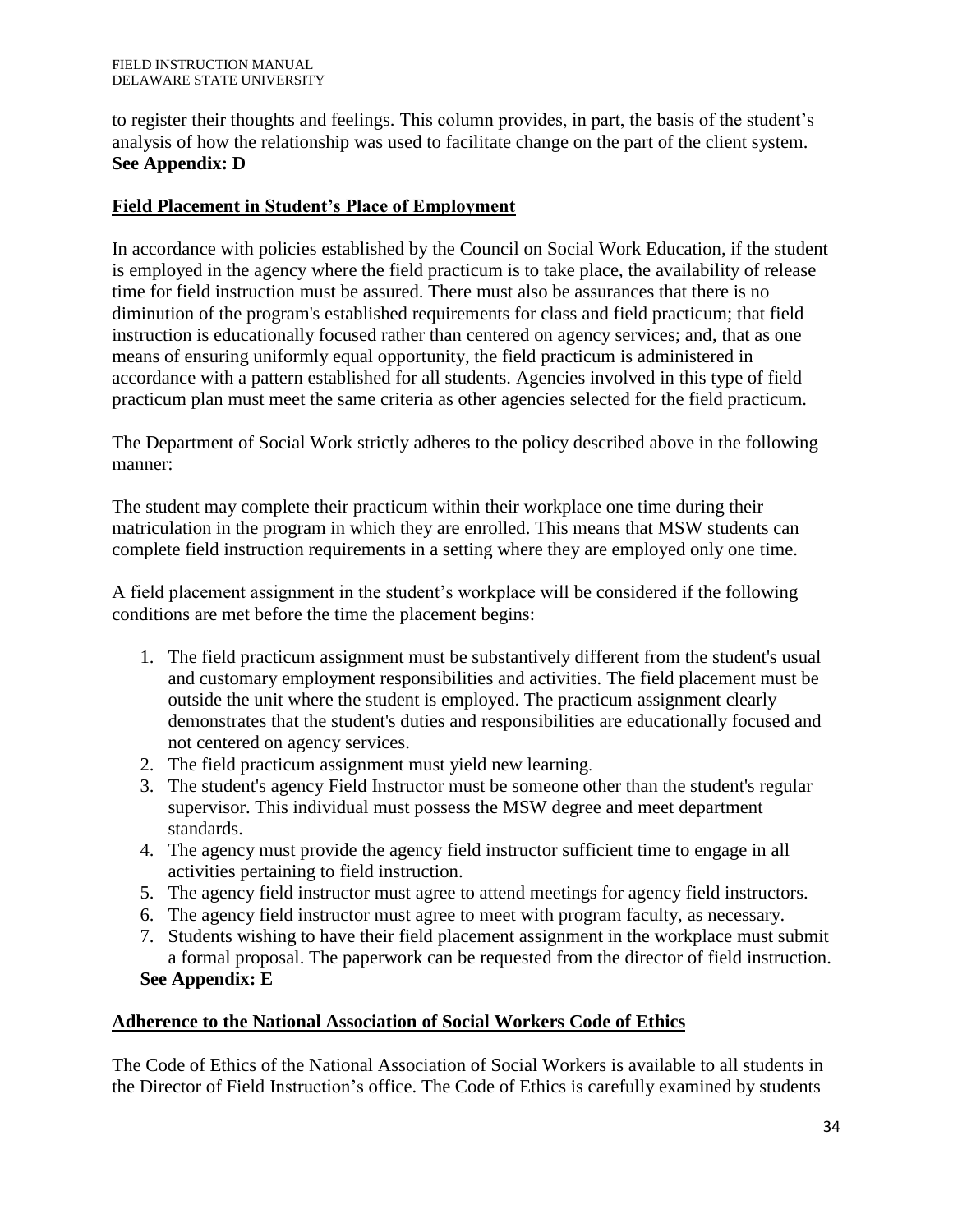in the practice course and the first field seminar of the academic year. All students are expected to adhere to the Code of Ethics of the National Association of Social Workers.

All students are expected to sign the statement of confidentiality for field instruction and adherence to the Code of Ethics of the National Association of Social Workers indicating that the statement has been read and that they understand the consequences for breaching confidentiality standards and violating the Code of Ethics. **This information can be found on the NASW website: www.socialworkers.org.**

#### **The consequences for violating the Code of Ethics can include, but are not limited to, the following**:

- 1. The decision by the agency to institute procedures for sanctioning conduct reflecting a violation of the Code of Ethics. These procedures are available for review in the Field Instruction Office.
- 2. Suspension of NASW membership (if the student is a member of NASW).
- 3. Review by the Department of Social Work of a student's suitability to remain in the program.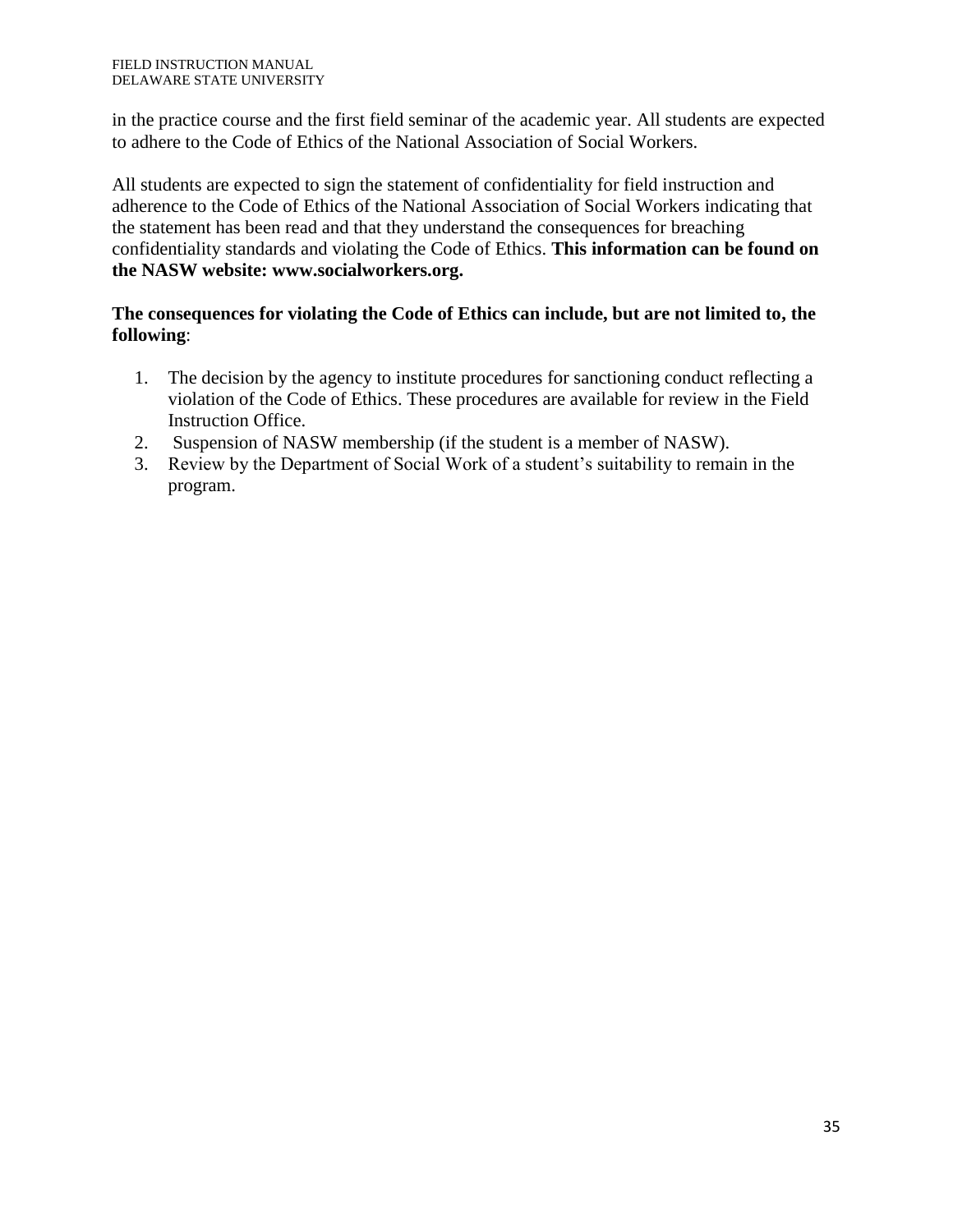Г



#### **FIELD PRACTICUM LEARNING AGREEMENT**

| <u> 1989 - Johann John Stone, mars et al. 1989 - John Stone, mars et al. 1989 - John Stone, mars et al. 1989 - Joh</u> |  |  |  |
|------------------------------------------------------------------------------------------------------------------------|--|--|--|
|                                                                                                                        |  |  |  |
|                                                                                                                        |  |  |  |
| Practicum Schedule (Days & Time)                                                                                       |  |  |  |
| Brief Description of Field Practicum Assignment and Program Area:                                                      |  |  |  |
|                                                                                                                        |  |  |  |
|                                                                                                                        |  |  |  |
|                                                                                                                        |  |  |  |

┑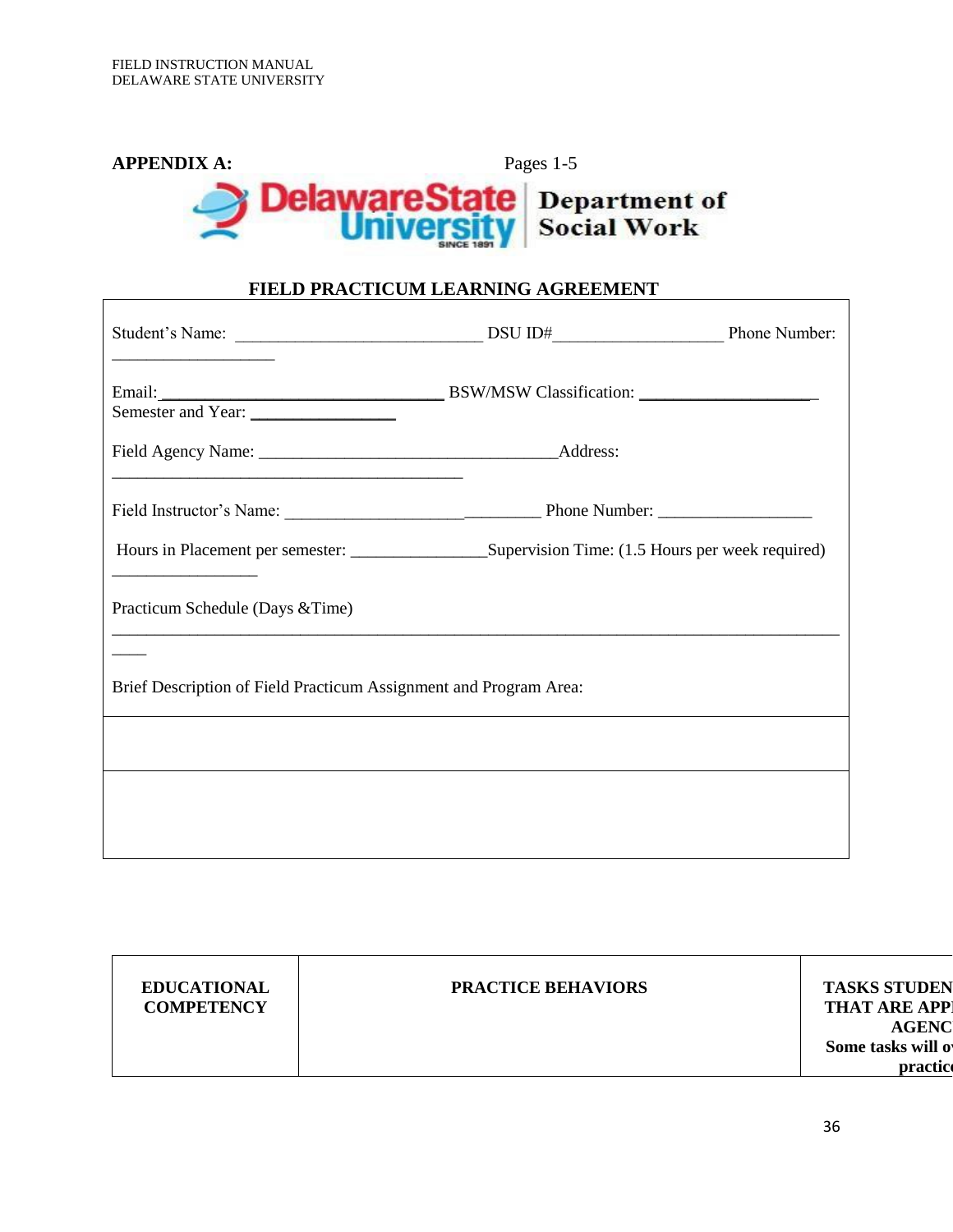| Competency #1:<br><b>Demonstrate Ethical</b><br>and Professional<br><b>Behavior</b>                                                    | Make ethical decisions by applying the standards of the<br>$\bullet$<br>NASW Code of Ethics, relevant laws and regulations,<br>models for ethical decision-making, ethical conduct of<br>research, and additional codes of ethics as appropriate to<br>context;<br>Use reflection and self-regulation to manage personal values<br>and maintain professionalism in practice situations;<br>Demonstrate professional demeanor in behavior;<br>appearance; and oral, written, and electronic<br>communication;<br>Use technology ethically and appropriately to facilitate<br>practice outcomes; and | <b>Student will come</b><br>Student will. |
|----------------------------------------------------------------------------------------------------------------------------------------|----------------------------------------------------------------------------------------------------------------------------------------------------------------------------------------------------------------------------------------------------------------------------------------------------------------------------------------------------------------------------------------------------------------------------------------------------------------------------------------------------------------------------------------------------------------------------------------------------|-------------------------------------------|
| Competency #2:<br><b>Engage Diversity</b>                                                                                              | Use supervision and consultation to guide professional<br>$\bullet$<br>judgment and behavior.<br>Apply and communicate understanding of the importance of<br>$\bullet$<br>diversity and difference in shaping life experiences in                                                                                                                                                                                                                                                                                                                                                                  |                                           |
| and Difference in<br><b>Practice</b>                                                                                                   | practice at the micro, mezzo, and macro levels;<br>Present themselves as learners and engage clients and<br>$\bullet$<br>constituencies as experts of their own experiences; and<br>Apply self-awareness and self-regulation to manage the<br>$\bullet$<br>influence of personal biases and values in working with<br>diverse clients and constituencies.                                                                                                                                                                                                                                          |                                           |
| Competency #3:<br><b>Advance Human</b><br><b>Rights and Social,</b><br><b>Economic</b> , and<br><b>Environmental</b><br><b>Justice</b> | Apply their understanding of social, economic, and<br>$\bullet$<br>environmental justice to advocate for human rights at the<br>individual and system levels; and<br>Engage in practices that advance social, economic, and<br>$\bullet$<br>environmental justice.                                                                                                                                                                                                                                                                                                                                 |                                           |
| Competency #4:<br><b>Engage in Practice-</b><br>informed Research<br>and Research-<br>informed Practice                                | Use practice experience and theory to inform scientific<br>$\bullet$<br>inquiry and research;<br>Apply critical thinking to engage in analysis of quantitative<br>$\bullet$<br>and qualitative research methods and research findings;<br>Use and translate research evidence to inform and improve<br>٠<br>practice, policy, and service delivery.                                                                                                                                                                                                                                                |                                           |
| Competency #5:<br><b>Engage in Policy</b><br><b>Practice</b>                                                                           | Identify social policy at the local, state, and federal level that<br>$\bullet$<br>impacts well-being, service delivery, and access to social<br>services;<br>Assess how social welfare and economic policies impact the<br>$\bullet$<br>delivery of and access to social services;<br>Apply critical thinking to analyze, formulate, and advocate<br>$\bullet$<br>for policies that advance human rights and social, economic,<br>and environmental justice.                                                                                                                                      |                                           |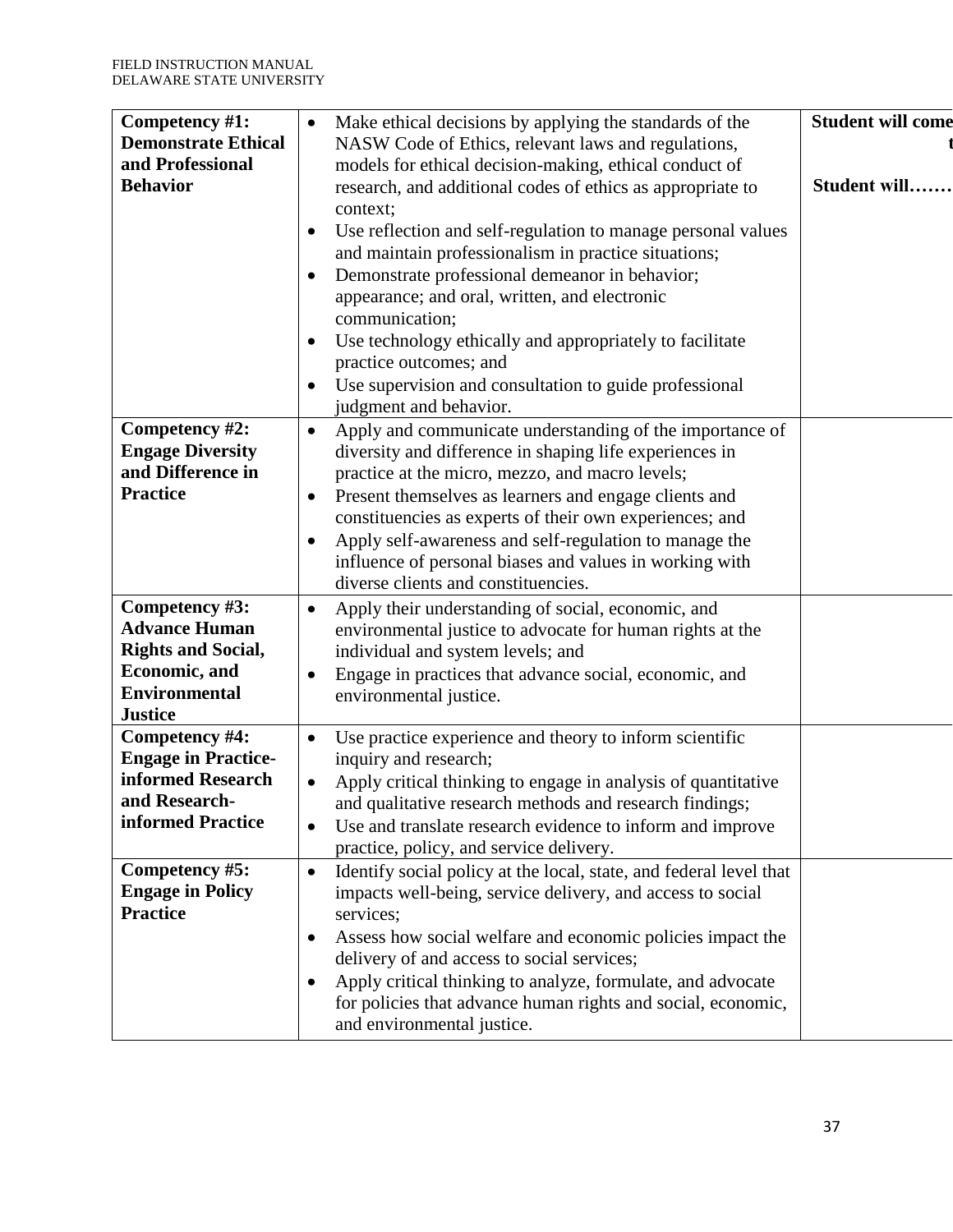| Competency #6:<br><b>Engage with</b><br>Individuals,<br><b>Families, Groups,</b><br>Organizations, and<br><b>Communities</b>            | Apply knowledge of human behavior and the social<br>environment, person-in-environment, and other<br>multidisciplinary theoretical frameworks to engage with<br>clients and constituencies; and<br>Use empathy, reflection, and interpersonal skills to<br>$\bullet$<br>effectively engage diverse clients and constituencies.                                                                                                                                                                                                                                                                                                                                                                                                           |  |
|-----------------------------------------------------------------------------------------------------------------------------------------|------------------------------------------------------------------------------------------------------------------------------------------------------------------------------------------------------------------------------------------------------------------------------------------------------------------------------------------------------------------------------------------------------------------------------------------------------------------------------------------------------------------------------------------------------------------------------------------------------------------------------------------------------------------------------------------------------------------------------------------|--|
| Competency #7:<br><b>Assess Individuals,</b><br><b>Families, Groups,</b><br>Organizations, and<br><b>Communities</b>                    | Collect and organize data, and apply critical thinking to<br>$\bullet$<br>interpret information from clients and constituencies;<br>Apply knowledge of human behavior and the social<br>$\bullet$<br>environment, person-in-environment, and other<br>multidisciplinary theoretical frameworks in the analysis of<br>assessment data from clients and constituencies;<br>Develop mutually agreed-on intervention goals and<br>$\bullet$<br>objectives based on the critical assessment of strengths,<br>needs, and challenges within clients and constituencies;<br>Select appropriate intervention strategies based on the<br>$\bullet$<br>assessment, research knowledge, and values and preferences<br>of clients and constituencies. |  |
| Competency #8:<br><b>Intervene</b> with<br>Individuals,<br><b>Families, Groups,</b><br>Organizations, and<br><b>Communities</b>         | Critically choose and implement interventions to achieve<br>$\bullet$<br>practice goals and enhance capacities of clients and<br>constituencies;<br>Apply knowledge of human behavior and the social<br>$\bullet$<br>environment, person-in-environment, and other<br>multidisciplinary theoretical frameworks in interventions<br>with clients and constituencies;<br>Use inter-professional collaboration as appropriate to<br>$\bullet$<br>achieve beneficial practice outcomes;<br>Negotiate, mediate, and advocate with and on behalf of<br>$\bullet$<br>diverse clients and constituencies;<br>Facilitate effective transitions and endings that advance<br>mutually agreed-on goals.                                              |  |
| Competency #9:<br><b>Evaluate Practice</b><br>with Individuals,<br><b>Families, Groups,</b><br>Organizations, and<br><b>Communities</b> | Select and use appropriate methods for evaluation of<br>$\bullet$<br>outcomes;<br>Apply knowledge of human behavior and the social<br>$\bullet$<br>environment, person-in-environment, and other<br>multidisciplinary theoretical frameworks in the evaluation of<br>outcomes;<br>Critically analyze, monitor, and evaluate intervention and<br>٠<br>program processes and outcomes;<br>Apply evaluation findings to improve practice effectiveness<br>at the micro, mezzo, and macro levels.                                                                                                                                                                                                                                            |  |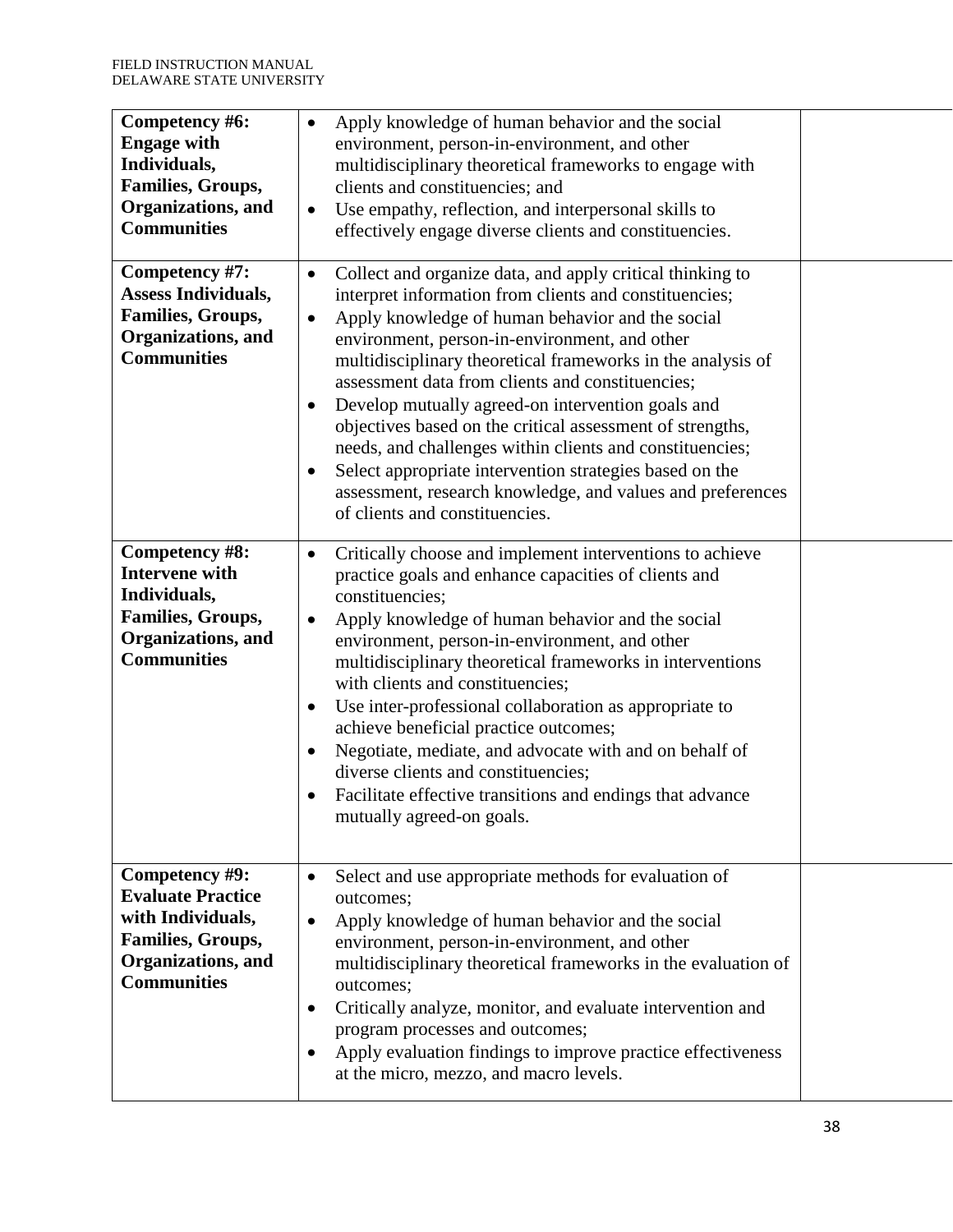| Email:                                             | Phone Number: <u>Fax Number:</u>                                            |  |
|----------------------------------------------------|-----------------------------------------------------------------------------|--|
| Faculty Field Liaison Signature: Date: Date: Date: |                                                                             |  |
| Agency Field Instructor's Signature:               | Date: $\frac{1}{\sqrt{1-\frac{1}{2}} \cdot \frac{1}{\sqrt{1-\frac{1}{2}}}}$ |  |
| Student's Signature:                               | Date: $\frac{1}{\sqrt{1-\frac{1}{2}} \cdot \frac{1}{2}}$                    |  |
|                                                    |                                                                             |  |
|                                                    |                                                                             |  |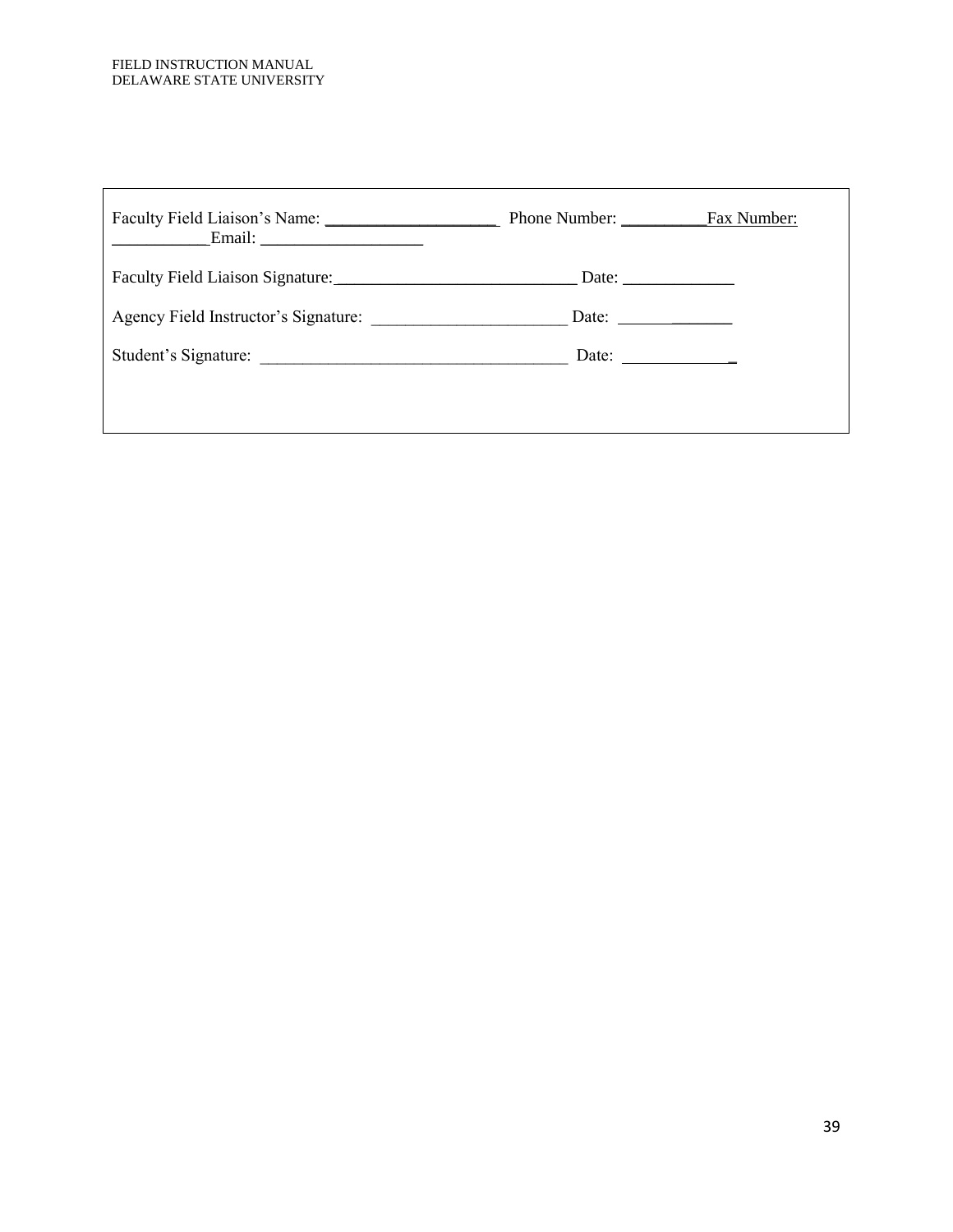# **FIELD PERFORMANCE EVALUATION**

#### **APPENDIX B:**

Name of Student:

Name of Agency: \_\_\_\_\_\_\_\_\_\_\_\_\_\_\_\_\_\_\_\_\_\_\_\_\_\_\_\_\_\_\_\_\_\_\_

Name of Agency Instructor: \_\_\_\_\_\_\_\_\_\_\_\_\_\_\_\_\_\_\_\_\_\_\_\_\_\_\_

Name of Faculty Field Liaison: \_\_\_\_\_\_\_\_\_\_\_\_\_\_\_\_\_\_\_\_\_\_\_\_\_

Type of Assessment: \_\_\_ MIDTERM or \_\_\_ FINAL

Please base your assessment of how well the BSW/MSW student demonstrates ability in each of the following 9 competency areas using the rating scale shown below. The standard for comparison is that of a beginning level social worker. The 9 competencies specified in this assessment form are those established by our national accrediting organization, the Council on Social Work Education.

We ask that you rate each competency statement according to the following criteria, as it is appropriate to your agency setting. You are encouraged to share examples for each competency area in which you think the student is particularly strong, as well as those in which the student needs improvement. The Field Instructor's grade recommendations are considered, along with the students required field assignments; however the Faculty Field Liaison determines the student's final grade with approval from the Field Director.

| Rating         |                                  | Grade     |                                                                                               |
|----------------|----------------------------------|-----------|-----------------------------------------------------------------------------------------------|
| $\overline{4}$ | Very Good                        | A         |                                                                                               |
| 3              | Good                             | B         |                                                                                               |
| $\overline{2}$ | Adequate                         | $\subset$ |                                                                                               |
| 1              | Unsatisfactory                   | D         |                                                                                               |
| $\overline{0}$ | Failing                          | F         |                                                                                               |
| N/A            |                                  |           | Not applicable, as the student has not had the opportunity to demonstrate competence in       |
|                |                                  |           | this area. If an $n/a$ is used during the <i>midterm</i> , please comment on when the student |
|                |                                  |           | will have the opportunity to demonstrate the practice behavior. There should be no $n/a$      |
|                | ratings on the final assessment. |           |                                                                                               |
|                |                                  |           |                                                                                               |

40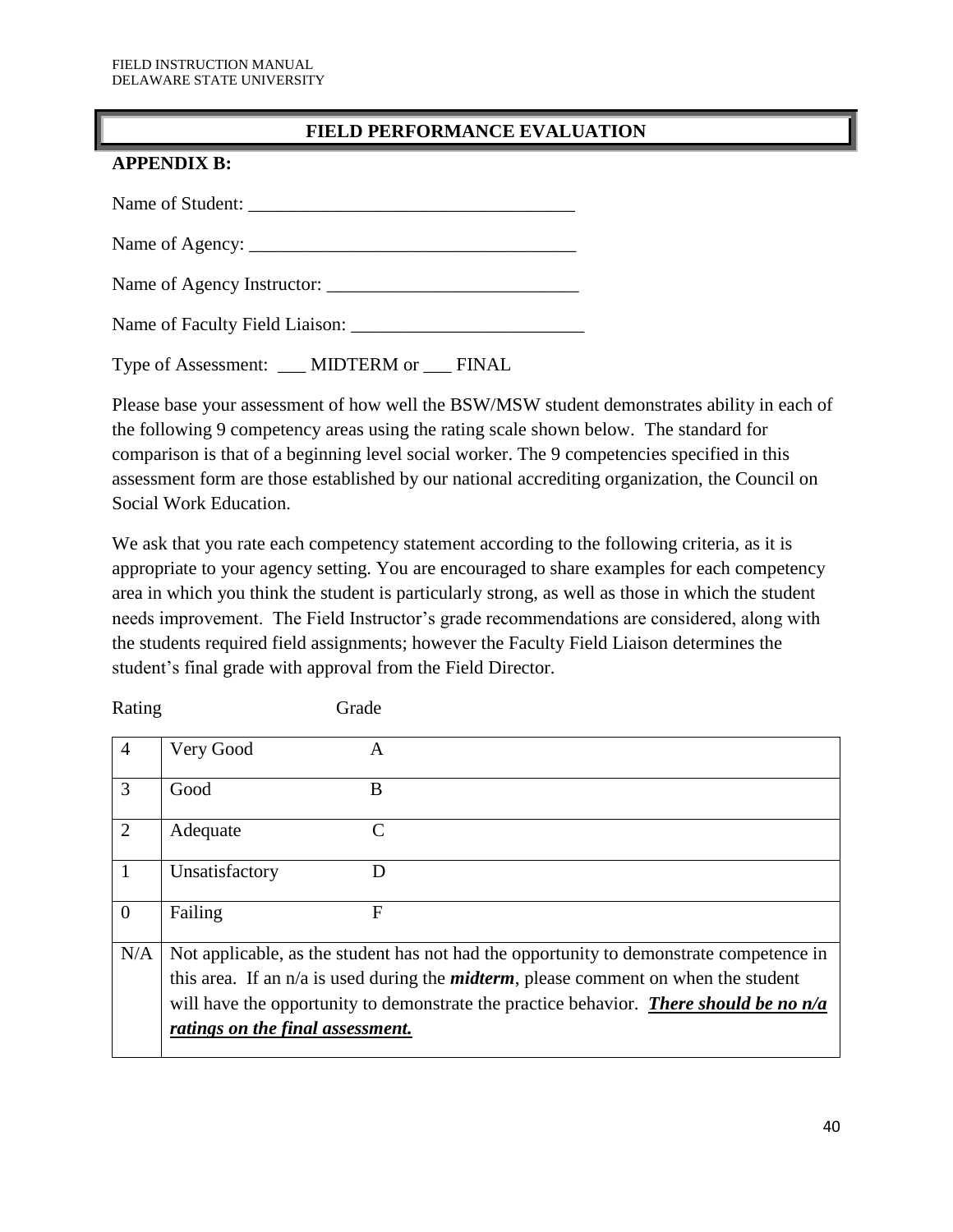# \*Note: EVALUATION SHOULD BE COMPLETED TOGETHER (Field Instructor and Student).

| Competency #1: Demonstrate Ethical and Professional Behavior                                                                                                                                                                                    | Rating |
|-------------------------------------------------------------------------------------------------------------------------------------------------------------------------------------------------------------------------------------------------|--------|
| a. Make ethical decisions by applying the standards of the NASW Code of Ethics,<br>relevant laws and regulations, models for ethical decision-making, ethical conduct of<br>research, and additional codes of ethics as appropriate to context. |        |
| b. Use reflection and self-regulation to manage personal values and maintain<br>professionalism in practice situations.                                                                                                                         |        |
| c. Demonstrate professional demeanor in behavior; appearance; and oral, written, and<br>electronic communication.                                                                                                                               |        |
| d. Use technology ethically and appropriately to facilitate practice outcomes.                                                                                                                                                                  |        |
| e. Use supervision and consultation to guide professional judgment and behavior.                                                                                                                                                                |        |
| Total                                                                                                                                                                                                                                           |        |

# **Comments:**

| Competency #2: Engage Diversity and Difference in Practice                                                                                                                | <b>Rating</b> |
|---------------------------------------------------------------------------------------------------------------------------------------------------------------------------|---------------|
| a. Apply and communicate understanding of the importance of diversity and<br>difference in shaping life experiences in practice at the micro, mezzo, and macro<br>levels. |               |
| b. Present themselves as learners and engage clients and constituencies as experts of<br>their own experiences.                                                           |               |
| c. Apply self-awareness and self-regulation to manage the influence of personal<br>biases and values in working with diverse clients and constituencies.                  |               |
| Total                                                                                                                                                                     |               |

**Comments:**

| Competency #3: Advance Human Rights and Social, Economic, and<br><b>Environmental Justice</b>                                                    | Rating |
|--------------------------------------------------------------------------------------------------------------------------------------------------|--------|
| a. Apply their understanding of social, economic, and environmental justice to<br>advocate for human rights at the individual and system levels. |        |
| b. Engage in practices that advance social, economic, and environmental justice.                                                                 |        |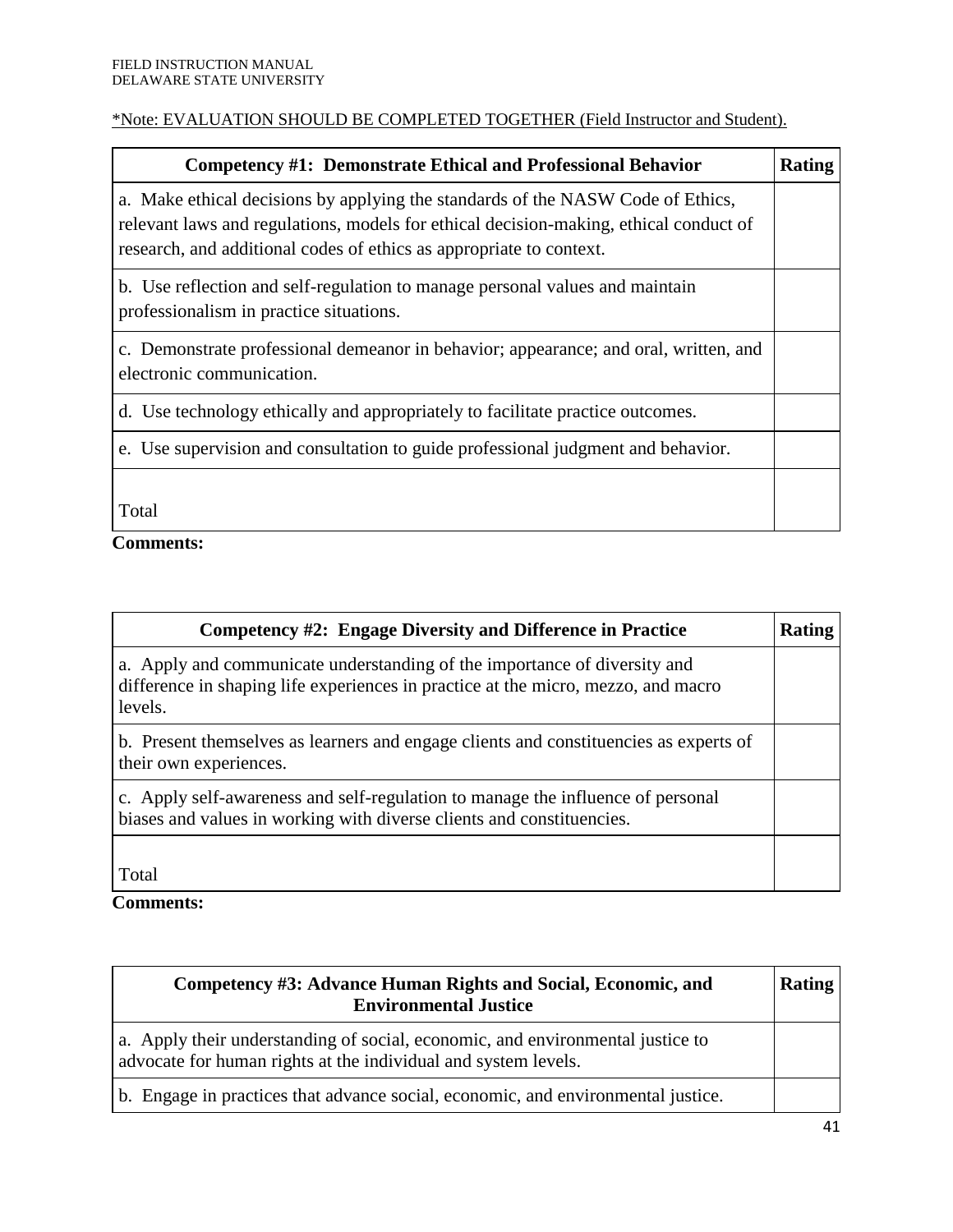#### Total

#### **Comments:**

| Competency #4: Engage In Practice-informed Research and Research-informed<br><b>Practice</b>                                | <b>Rating</b> |
|-----------------------------------------------------------------------------------------------------------------------------|---------------|
| a. Use practice experience and theory to inform scientific inquiry and research.                                            |               |
| b. Apply critical thinking to engage in analysis of quantitative and qualitative research<br>methods and research findings. |               |
| c. Use and translate research evidence to inform and improve practice, policy, and<br>service delivery.                     |               |
| Total                                                                                                                       |               |

# **Comments:**

| Competency #5: Engage in Policy Practice                                                                                                                  | Rating |
|-----------------------------------------------------------------------------------------------------------------------------------------------------------|--------|
| a. Identify social policy at the local, state, and federal level that impacts well-being,<br>service delivery, and access to social services.             |        |
| b. Assess how social welfare and economic policies impact the delivery of and access<br>to social services.                                               |        |
| c. Apply critical thinking to analyze, formulate, and advocate for policies that<br>advance human rights and social, economic, and environmental justice. |        |
| Total                                                                                                                                                     |        |

**Comments:**

| Competency #6: Engage with Individuals, Families, Groups, Organizations, and   Rating  <br><b>Communities</b>                                                                                |  |
|----------------------------------------------------------------------------------------------------------------------------------------------------------------------------------------------|--|
| a. Apply knowledge of human behavior and the social environment, person-in-<br>environment, and other multidisciplinary theoretical frameworks to engage with<br>clients and constituencies. |  |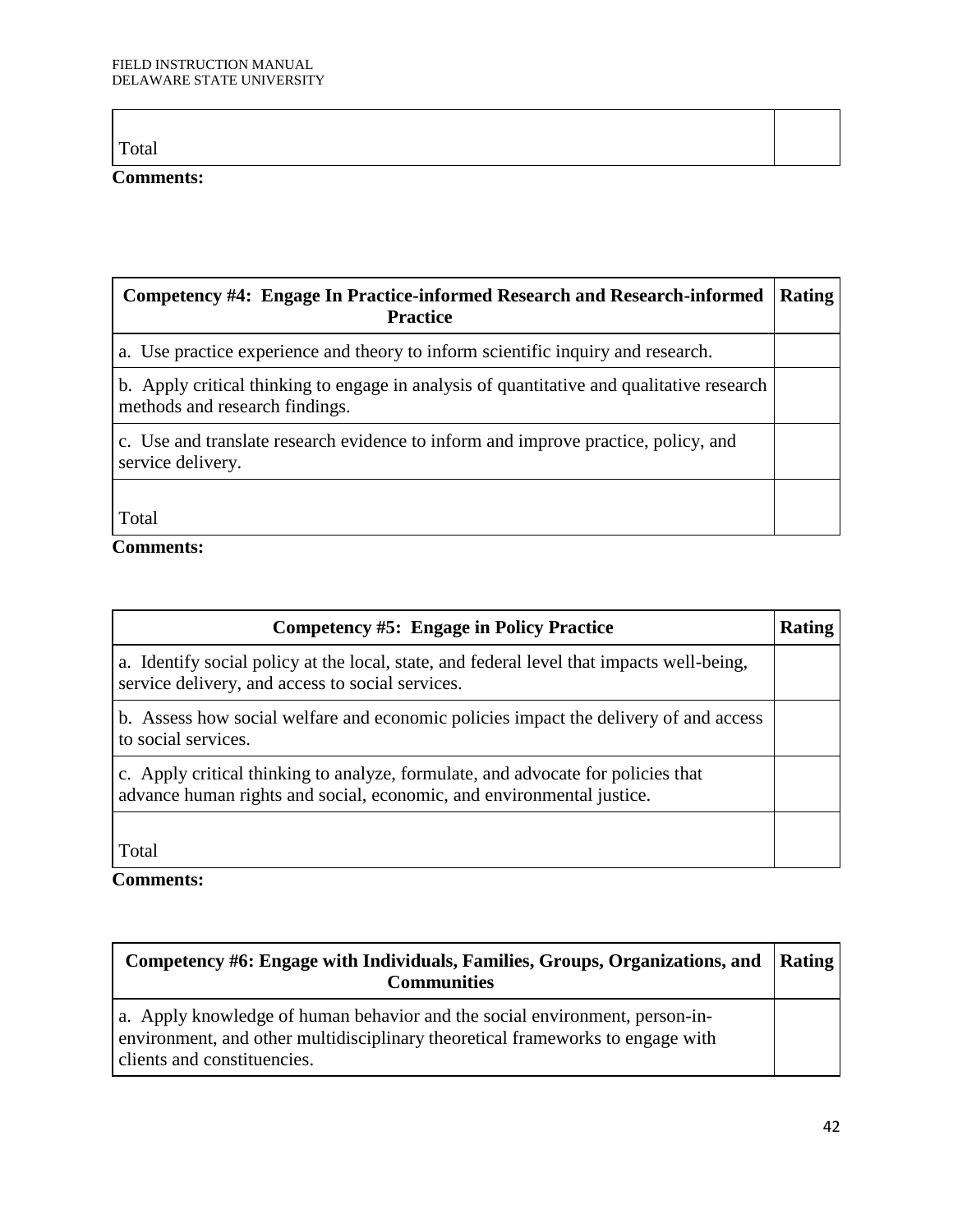b. Use empathy, reflection, and interpersonal skills to effectively engage diverse clients and constituencies.

Total

#### **Comments:**

| Competency #7: Assess Individuals, Families, Groups, Organizations, and<br><b>Communities</b>                                                                                                                         | Rating |
|-----------------------------------------------------------------------------------------------------------------------------------------------------------------------------------------------------------------------|--------|
| a. Collect and organize data, and apply critical thinking to interpret information from<br>clients and constituencies.                                                                                                |        |
| b. Apply knowledge of human behavior and the social environment, person-in-<br>environment, and other multidisciplinary theoretical frameworks in the analysis of<br>assessment data from clients and constituencies. |        |
| c. Develop mutually agreed-on intervention goals and objectives based on the critical<br>assessment of strengths, needs, and challenges within clients and constituencies.                                            |        |
| d. Elect appropriate intervention strategies based on the assessment, research<br>knowledge, and values and preferences of clients and constituencies.                                                                |        |
| Total                                                                                                                                                                                                                 |        |

**Comments:**

| Competency #8: Intervene with Individuals, Families, Groups, Organizations,<br>and Communities                                                                                                      | <b>Rating</b> |
|-----------------------------------------------------------------------------------------------------------------------------------------------------------------------------------------------------|---------------|
| a. Critically choose and implement interventions to achieve practice goals and<br>enhance capacities of clients and constituencies.                                                                 |               |
| b. Apply knowledge of human behavior and the social environment, person-in-<br>environment, and other multidisciplinary theoretical frameworks in interventions with<br>clients and constituencies. |               |
| c. Use inter-professional collaboration as appropriate to achieve beneficial practice<br>outcomes.                                                                                                  |               |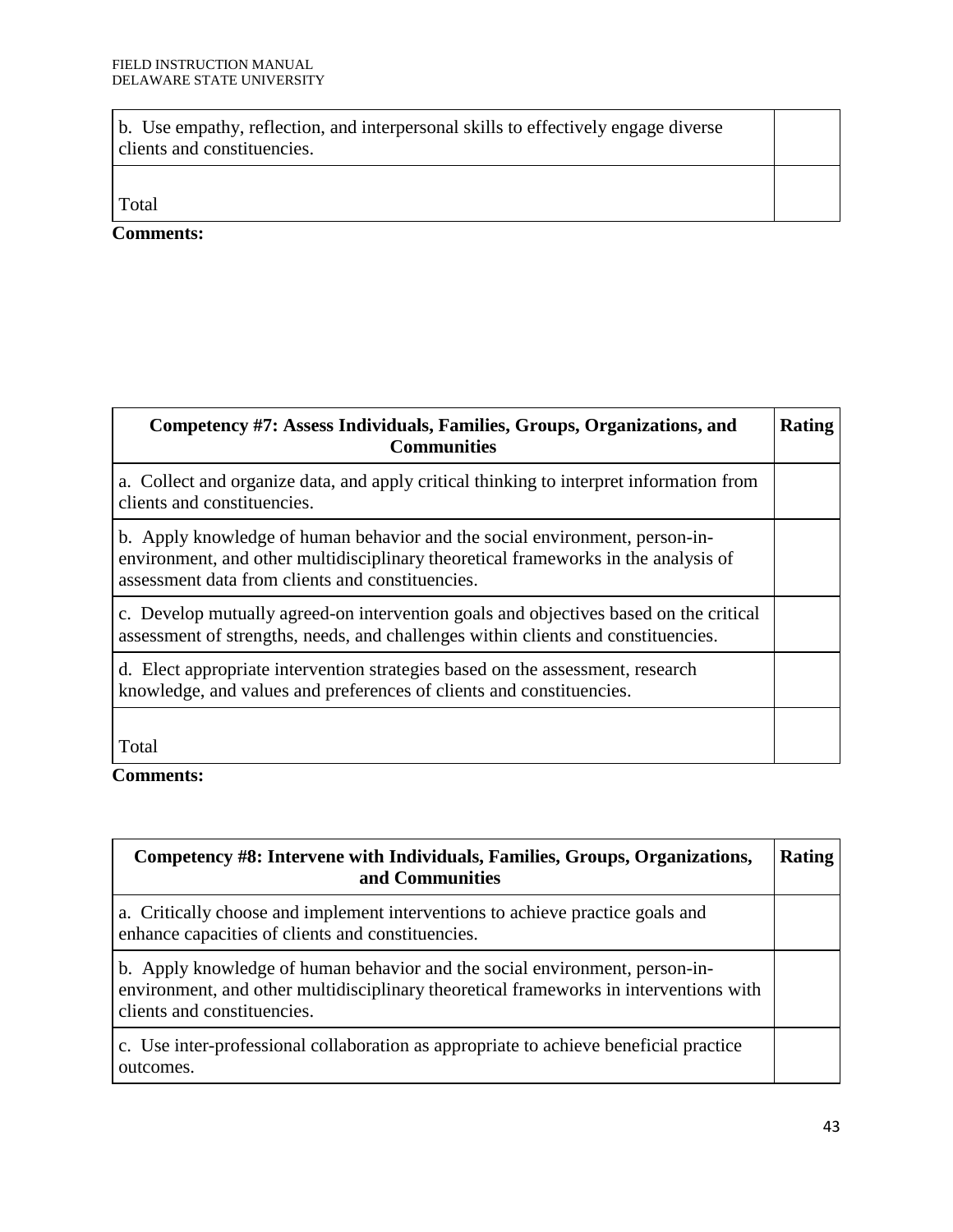| d. Negotiate, mediate, and advocate with and on behalf of diverse clients and<br>constituencies. |  |
|--------------------------------------------------------------------------------------------------|--|
| e. Facilitate effective transitions and endings that advance mutually agreed-on goals.           |  |
| Total                                                                                            |  |

**Comments:**

| Competency #9: Evaluate Practice with Individuals, Families, Groups,<br><b>Organizations, and Communities</b>                                                                    | <b>Rating</b> |
|----------------------------------------------------------------------------------------------------------------------------------------------------------------------------------|---------------|
| a. Select and use appropriate methods for evaluation of outcomes.                                                                                                                |               |
| b. Apply knowledge of human behavior and the social environment, person-in-<br>environment, and other multidisciplinary theoretical frameworks in the evaluation of<br>outcomes. |               |
| c. Critically analyze, monitor, and evaluate intervention and program processes and<br>outcomes.                                                                                 |               |
| d. Apply evaluation findings to improve practice effectiveness at the micro, mezzo,<br>and macro levels.                                                                         |               |
| Total                                                                                                                                                                            |               |

**Comments:**

Additional Comments/Follow up needed/Recommendations: Add all of the rating section totals and divide by how many sections you provide a number for. N/A just leave blank. Do not give the section a zero since that will impact the total score.

Please evaluate the student's performance at midterm by providing a numeric score using the following scale. Intermediate scores are welcome and encouraged (i.e. 3.8; 4.6, etc.).

3.1- 4.0=A 2.1-3.0=B 1.1-2.0=C 0.0-1.0=D/F

|             |                                                               | <b>Score</b> |
|-------------|---------------------------------------------------------------|--------------|
| $3.1 - 4.0$ | The intern is exceeding expectations in internship.           |              |
| $2.1 - 3.0$ | The intern meets expectations in internship.                  |              |
| $1.1 - 2.0$ | The intern's performance is below expectations in internship. |              |
| $0.0 - 1.0$ | The intern failed to meet expectations in internship.         |              |

**LETTER GRADE:** *Given by Field Instructor NUMBER OF HOURS COMPLETED AS OF TODAY \_\_\_\_\_\_\_\_\_\_\_\_\_\_\_*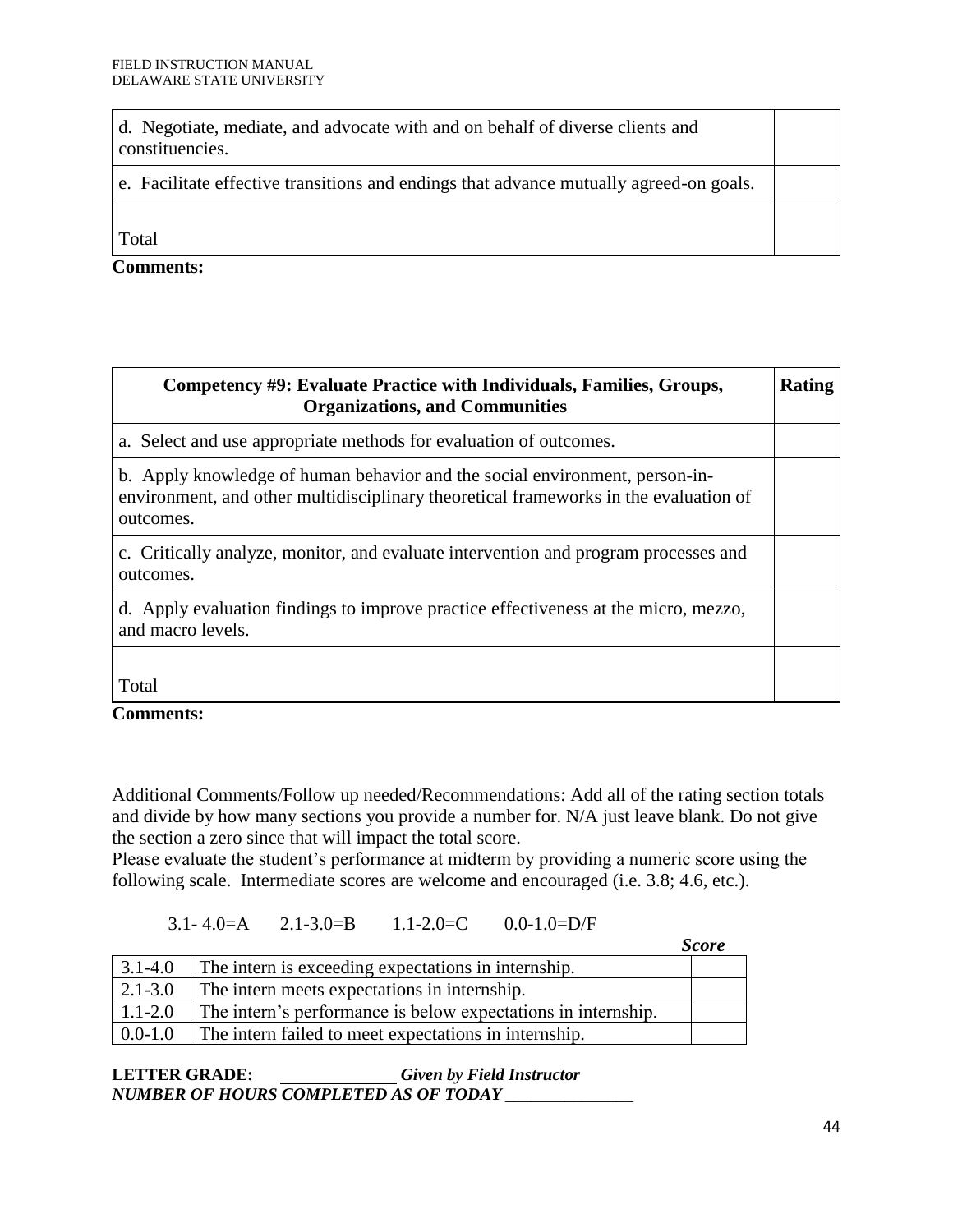My field instructor has discussed this evaluation with me and I have received a copy.

| I agree with the Field Instructor's evaluation $\Box$        |      |  |
|--------------------------------------------------------------|------|--|
| I do not agree with the Field Instructor's evaluation $\Box$ |      |  |
|                                                              |      |  |
| Student's Signature                                          | Date |  |
| Agency Field Instructor's Signature                          | Date |  |
| Faculty Field Liaison's Signature                            | Date |  |
| <b>APPENDIX C: MONTHLY LOG AND BI- WEEKLY TIMESHEET</b>      |      |  |

| SAMPLE | <b>COMPUTER PRINTED ONLY</b> |
|--------|------------------------------|
|        | <b>MONTHLY LOG</b>           |

**NAME: \_\_\_\_\_\_\_\_\_\_\_\_\_\_\_\_\_\_\_\_\_\_ WEEKS: \_\_\_\_\_\_\_\_\_\_**

**FIRST REPORT ONLY**, Include name, phone number of Field Instructor, agency address; your agency and home phone numbers, your home address, e-mail address, and DSU ID number.

#### **I LOG**

A. HOURS

| Tuesday   | Sept. 7:                                                             | $8:30-12:30; 1-5:15$ | $8\frac{1}{4}$ |                 |
|-----------|----------------------------------------------------------------------|----------------------|----------------|-----------------|
| Wednesday | Sept. 8:                                                             | $10-12; 1-7:30$      | $8\frac{1}{2}$ |                 |
| Friday    | Sept. 10:                                                            | $8:45-1:30$          | $4\frac{3}{4}$ | $21\frac{1}{2}$ |
| Tuesday   | Sept. 14:                                                            | 8:00-12:30; 1-3:3:00 | $6\frac{1}{2}$ |                 |
| Wednesday | Sept. 15:                                                            | 8:00-2; 5:00-7:30    | $8\frac{1}{2}$ |                 |
| Friday    | Sept. 17:                                                            | $9:00-12:00;$        | 3              | 18              |
|           | Total Hours for the two weeks<br>(keep time to closest quarter hour) |                      |                | $39\frac{1}{2}$ |

#### B. DAILY SUMMARY

Tuesday, 9/7: I went to a court hearing in \_\_\_\_town, about 60 miles away. (A lot of time is spent in traveling.) I was really interested in how this process works and the attention paid to each person (the biological mother and the child; no one has been able to locate the father).

Wednesday, 9/8: I observed an intake interview conducted by my supervisor. I reviewed intake paperwork. I went with my Field Instructor to talk about this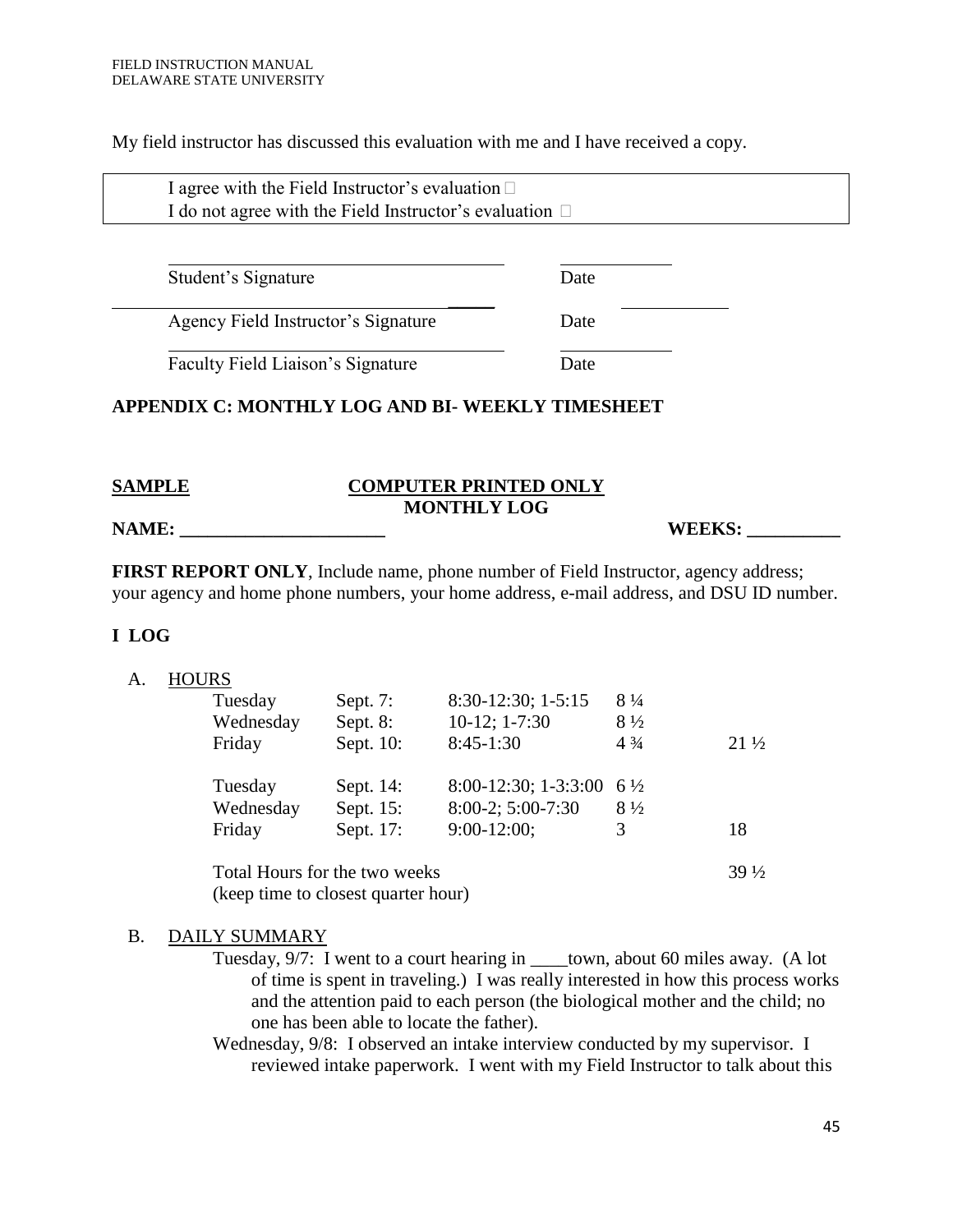morning's interview. The team conference was interesting, but I am still confused about how to approach this client.

Friday, 9/10: I spent most of the day reading case records and learning about the required paperwork. I phoned several day care centers to find a space (finally did). I observed a group session. I was impressed with how the facilitator was able to encourage the group members to share. I'm finding that how something is said does make a difference in how the client responds.

**NOTES may be in a separate section or be included above (in the Daily Summary):** This section of the log is to be in narrative form and should be specific. Refer also to the objectives of the log; see the Field Manual. Typical areas to be included are:

- Your own feelings, attitudes and responses to the needs, problems and concerns of citizens in need of social services as well as your feelings (including anxiety, uncertainties, and confusion) toward supervision, cases, etc., and how they are handled;
- Assessment of your feelings about your field experiences;
- Contacts with community person(s), other professional contacts; staff meetings;
- Points of interest, insights, etc. relating to practice skills and techniques;
- Significant learning experiences (e.g., seminar, consultation, book or article);
- Integration of social work theories, principles, and concepts into the practicum;
- Awareness of social problems in the community, their impact and cost to society, and the attitudes and means used to address the problems; and
- Questions or concerns that you would like your Faculty Field Liaison to address.

#### **II SUMMARY OF LEARNINGS**

(NOTES: Your reviewing the Performance Evaluation Checklist in the Manual may help you to identify pertinent areas. Use additional pages, if necessary.)

#### A. WHAT I LEARNED - KNOWLEDGE (i.e., procedures, agency services and policies, theory becoming "alive".) How to write an evaluation and to conduct a home visit How to terminate a file after client is discharged How to report child abuse Procedure for verifying income Ways of conducting a team meeting Ways of participating in a court hearing Details about agency services Family roles (typical of alcoholic family system)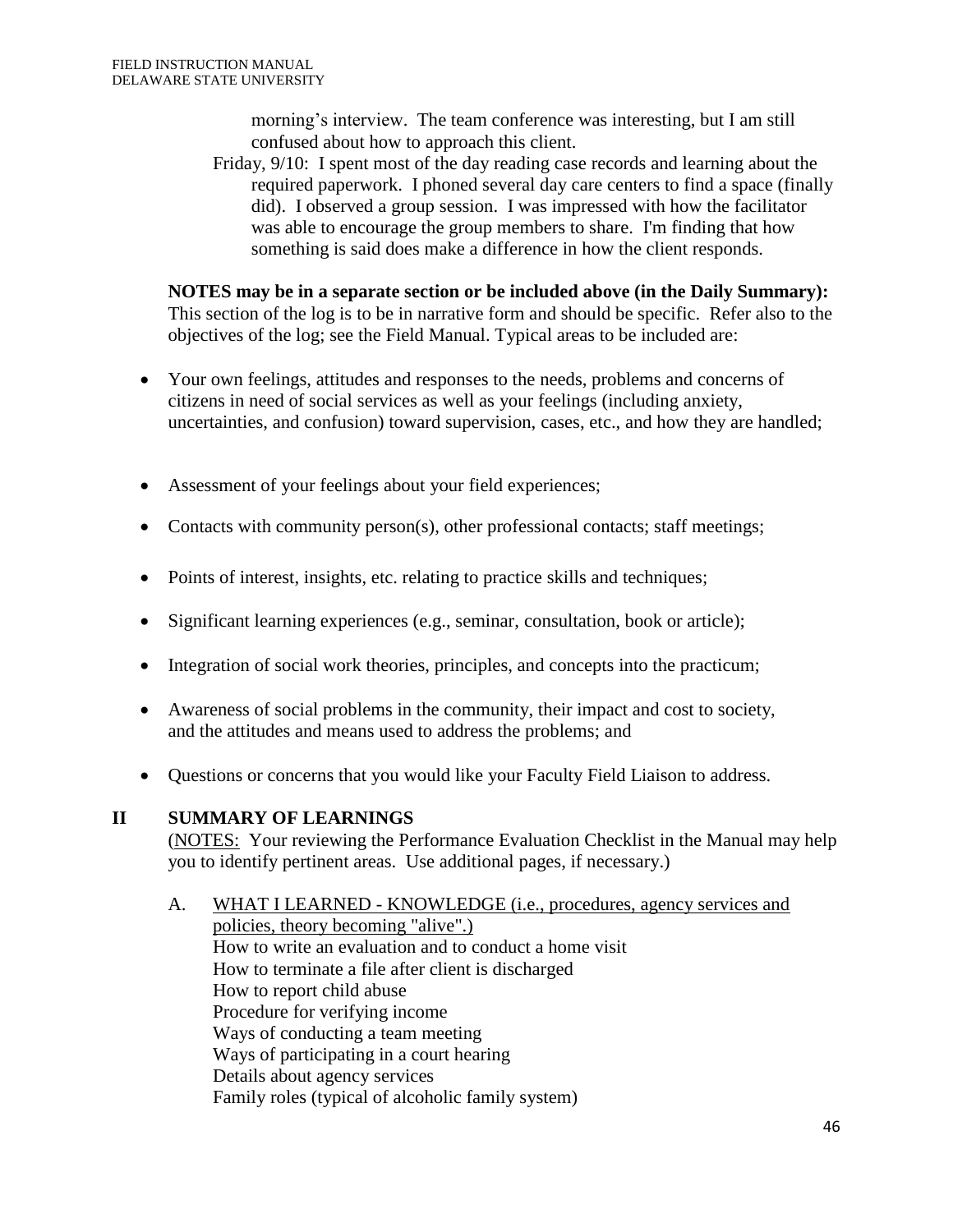Normal responses to grief

|                       | <b>B.</b> | WHAT I DID - SKILLS (From beginning to advanced.)                 |   |                           |             |
|-----------------------|-----------|-------------------------------------------------------------------|---|---------------------------|-------------|
| Wrote several reports |           |                                                                   |   |                           |             |
|                       |           | Used interviewing skills, especially clarifying and reassuring    |   |                           |             |
|                       |           | Role modeled (hearing and reflecting client's view)               |   |                           |             |
|                       |           | Taught parenting class                                            |   |                           |             |
|                       |           | Demonstrated leadership                                           |   |                           |             |
|                       |           |                                                                   |   | (Check all that apply)    |             |
|                       |           |                                                                   |   | Site Phone Read Discussed |             |
|                       | C.        | <b>COMMUNITY RESOURCE KNOWLEDGE Visit Contact About w/ Client</b> |   |                           |             |
|                       |           | (name the specific resource)                                      |   |                           |             |
|                       |           | <b>Family Service League</b>                                      | X |                           |             |
|                       |           | <b>Big Brothers</b>                                               |   | X                         | $\mathbf X$ |
|                       |           | Food Bank                                                         |   | X                         | X           |
|                       |           | <b>Allen Hospital Chemical</b>                                    |   |                           |             |
|                       |           | AA Dependency Program                                             | X |                           |             |
|                       |           | <b>Police Department</b>                                          | X |                           |             |
|                       | D.        | WORK PRODUCT (Written reports; not notes of interviews.)          |   |                           |             |
|                       |           | 2 intakes                                                         |   |                           |             |
|                       |           | 2 psychosocial history/assessments                                |   |                           |             |
|                       |           | 1 summary                                                         |   |                           |             |
|                       |           | 2 follow up letters after clients were referred                   |   |                           |             |
|                       | E.        | CLIENT CASELOAD (A=Assigned; C=co-signed; D=discharged.)          |   |                           |             |
|                       |           | (Use initials of each client, e.g., JGM (A).                      |   |                           |             |
|                       |           | State your role/goal in one sentence.)                            |   |                           |             |
|                       |           | ABC (A) intake and referral                                       |   |                           |             |
|                       |           | $CDE(A)$ case manager                                             |   |                           |             |
|                       |           | FGH (A) husband dying; primarily worked with wife                 |   |                           |             |
|                       |           | IJK (D) referred to outpatient treatment program; client has      |   |                           |             |
|                       |           | followed through with referral                                    |   |                           |             |
|                       |           | LMN (A) taught youth more effective communication skills          |   |                           |             |
|                       |           |                                                                   |   |                           |             |

# **III REFLECTIONS**

A. How has my learning progressed since the previous log was submitted?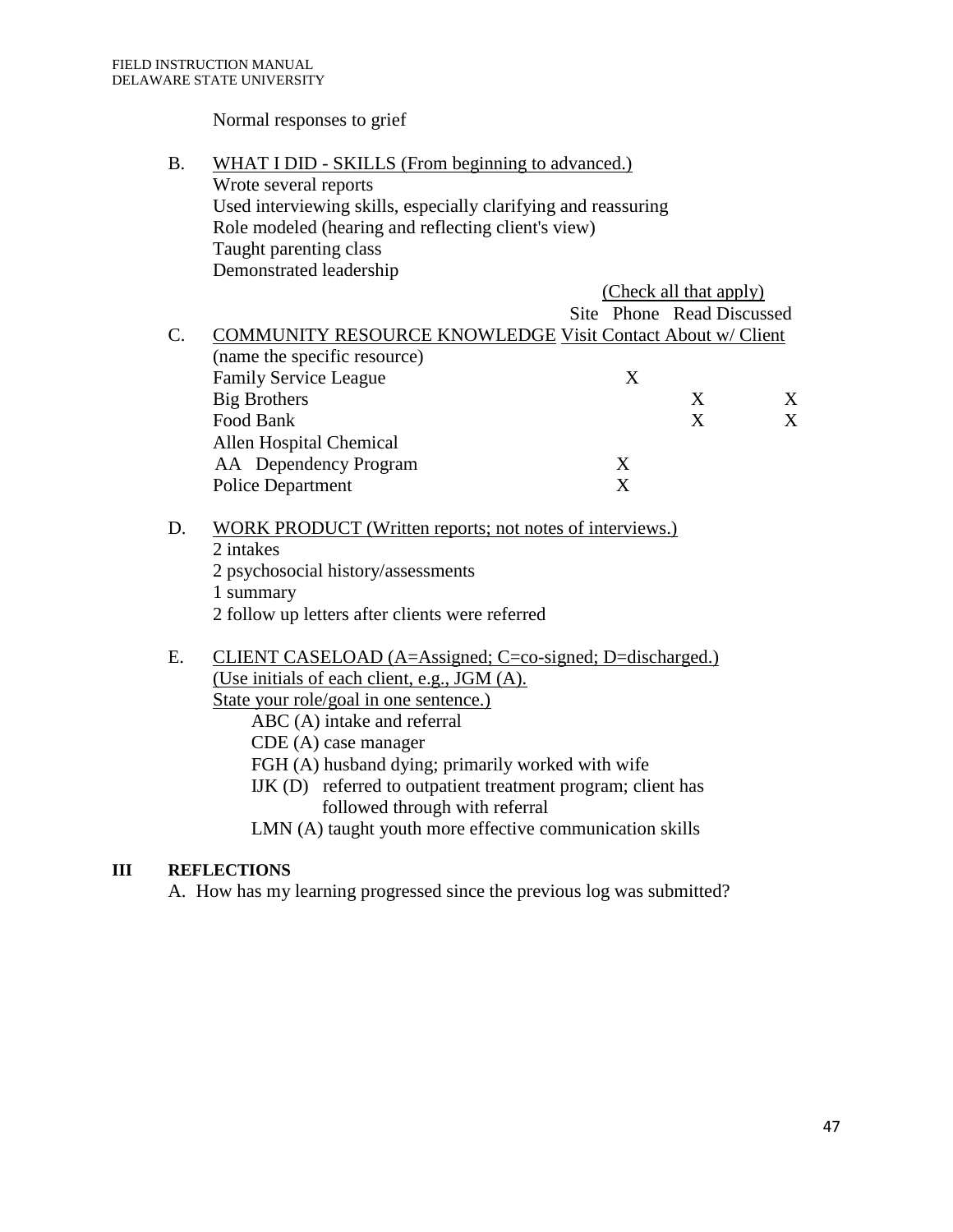B. How have conferences with the agency Field Instructor/supervisor been useful?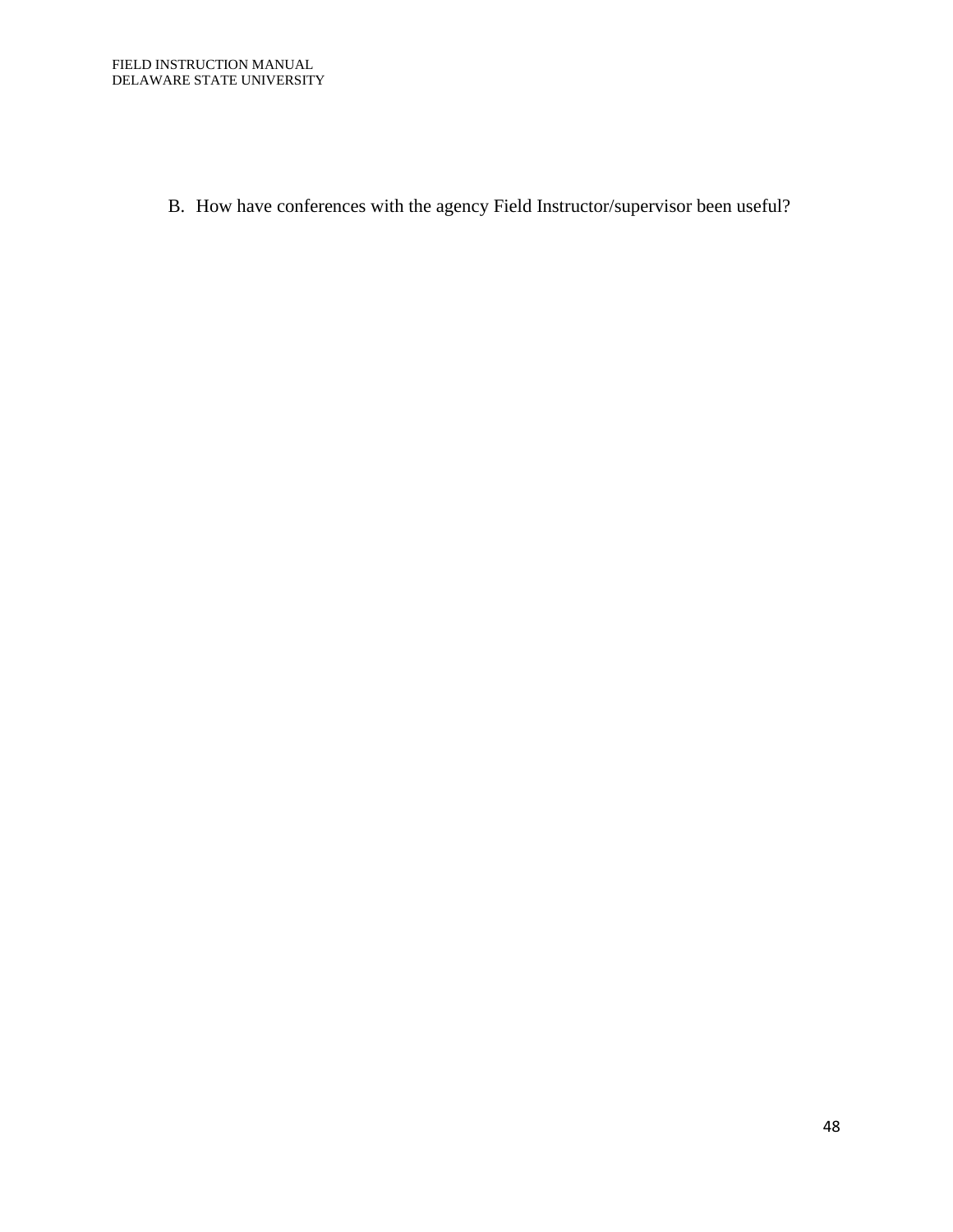#### **DELAWARE STATE UNIVERSITY College of Education, Health and Public Policy Department of Social Work Dover, Delaware 19901-22771**

Bi-weekly Timesheet/Field Placement Activity Form **\*\*Note: This is REQUIRED and will be collected at the end of each semester.**

**Student's Name:** (*please type or print*) \_\_\_\_\_\_\_\_\_\_\_\_\_\_\_\_\_\_\_\_\_\_\_\_\_\_\_\_\_\_\_\_\_\_\_\_\_\_\_\_\_\_\_\_\_\_\_ **Name of Agency/Organization:** \_\_\_\_\_\_\_\_\_\_\_\_\_\_\_\_\_\_\_\_\_\_\_\_\_\_\_\_\_\_\_\_\_\_\_\_\_\_\_\_\_\_\_\_\_\_\_\_\_\_\_\_\_\_\_\_\_

**Agency Field Instructor/Task Supervisor Department Field Supervisor/Faculty Field Liaison**

1. **Insert** the number of hours & dates you worked at your placement site during this two-week period.

| Month | Days and Dates ( <i>Place number of hours worked in parenthesis</i> ) |           |           |           |           | Total     |           |  |
|-------|-----------------------------------------------------------------------|-----------|-----------|-----------|-----------|-----------|-----------|--|
| Yr.   |                                                                       |           |           |           |           |           |           |  |
|       | Sunday                                                                | Monday    | Tuesday   | Wednesday | Thursday  | Friday    | Saturday  |  |
| Week  | Hrs. Date                                                             | Hrs. Date | Hrs. Date | Hrs. Date | Hrs. Date | Hrs. Date | Hrs. Date |  |
|       |                                                                       |           |           |           |           |           |           |  |
| Week  | Hrs. Date                                                             | Hrs. Date | Hrs. Date | Hrs. Date | Hrs. Date | Hrs. Date | Hrs. Date |  |
| 2     |                                                                       |           |           |           |           |           |           |  |
| Total |                                                                       |           |           |           |           |           |           |  |

2. **Reason** for any absences, if any, during this two-week period: (**Indicate relevant date & reason**)

| Date | <b>Reason for Absence</b> |
|------|---------------------------|
|      |                           |
|      |                           |
|      |                           |
|      |                           |

**I certify, to the best of my knowledge, that the information that I have listed above is true.**

#### **Signature of Student: Date**

**-------------------------------------------------------------------------------------------------------------------- All individuals involved in the supervision of the field practicum complete this section:**

**I certify that the student listed above has been involved in the activities listed and worked the total number of hours indicated above at my agency.**

**Field Instructor Signature: \_\_\_\_\_\_\_\_\_\_\_\_\_\_\_\_\_\_\_\_\_\_\_\_\_\_\_\_\_\_\_\_\_\_\_\_\_\_\_\_\_ Date \_\_\_\_\_\_\_\_\_\_\_\_\_\_**

**I certify that I have reviewed the information listed above and have discussed the document, including any irregularities with the student:**

**Signature of Department of Social Work Field Supervisor/Liaison Date**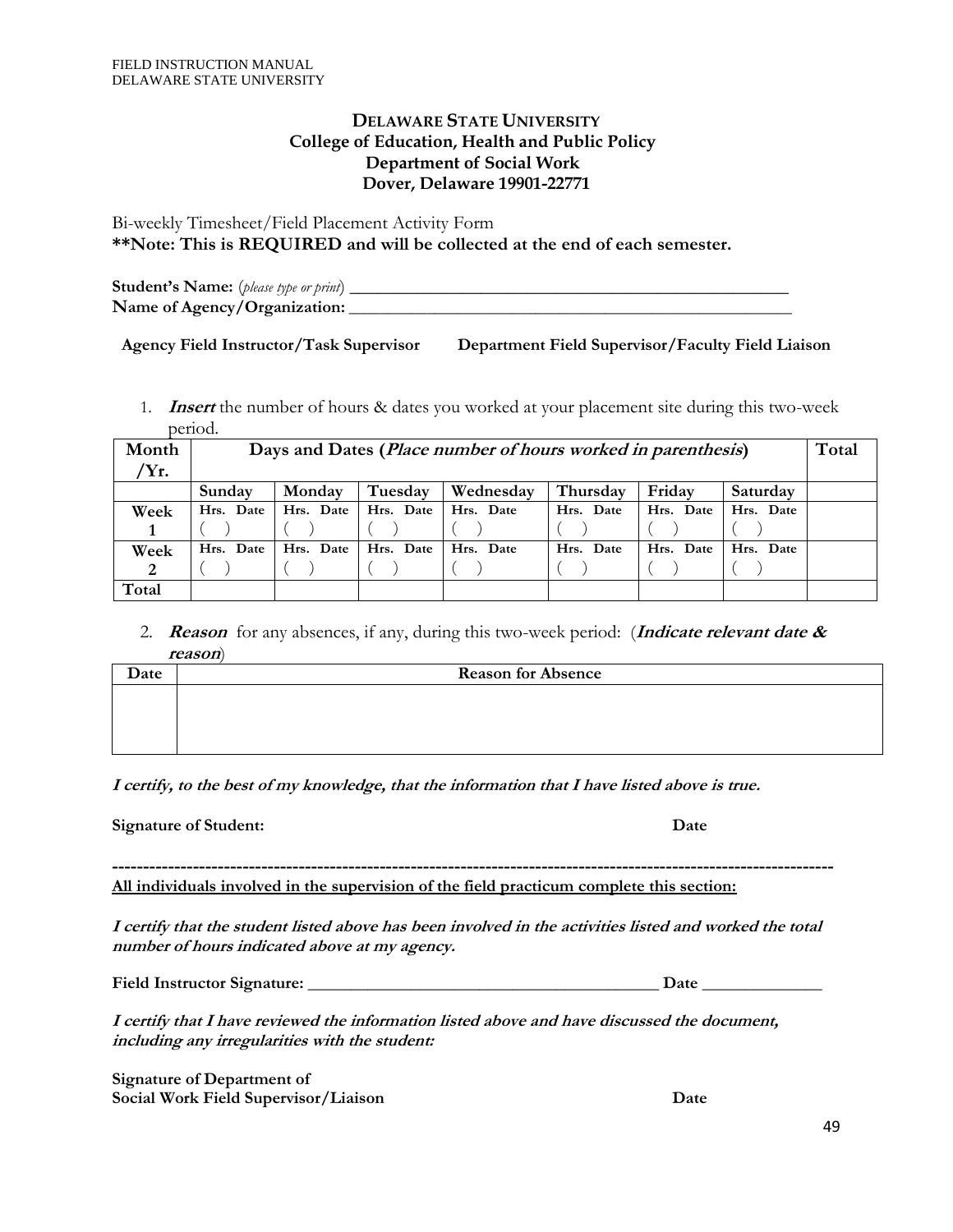#### FIELD INSTRUCTION MANUAL DELAWARE STATE UNIVERSITY

#### **APPENDIX D: Michelle Strong Vignette Example**

 Michelle Strong is a 25 year old married white female who is a full-time student at the University of Maryland School of Social Work, Baltimore. Before entering the MSW Program, Michelle worked for one year as a case manager with adults with mild mental retardation. Her field placement is at the Alpha Hospital, with her time split between the Cancer Center and an adult medical unit. This is her first experience working in a hospital system. Alpha Hospital is a large medical center whose social workers are integral to providing patient care. Among their duties, social workers in this hospital collaborate with doctors and nurses in coordinating patient care, provide information and counseling to families and patients around illness, run support groups, provide resource and referral information, and help patients plan for discharge.

 Michelle is in the process of developing a good understanding of the complex hospital system and the role of the social work department. She demonstrates an interest in learning, often asking her field instructor for additional articles or books to read. She likes to prepare for interviews by having a clear idea of what potential problems she might encounter before she actually meets a new client. On several occasions, her field instructor suggested role playing an interview with a client and Michelle has readily agreed. One of the role plays Michelle and her field instructor practiced involved talking with Mr. Z, an elderly male patient, about the recommendation that he enter an assisted living facility upon discharge from the hospital. Michelle's focus in the role play was on how to handle Mr. Z's resistance to this discharge plan (her greatest fear). During the actual interview, however, when Mr. Z was quite depressed rather than resistant, Michelle was unable to "switch gears". In discussing the interview with her field instructor, Michelle was very anxious about what she saw as her lack of skill and worried that she might have made Mr. Z feel worse by asking "clumsy questions" and not having "good advice" to give him.

In recent supervisory meetings, Michelle revealed that despite caring about her clients and trying to help them, she sometimes is confused about what really does help. During some interviews she leaves feeling that she has failed because she hasn't been able to say or do the right thing. The attached process recording of Michelle's interview with Deborah B. followed a supervisory meeting during which Michelle frequently asked her field instructor if what she said or did in interviews with several of her clients was "all right".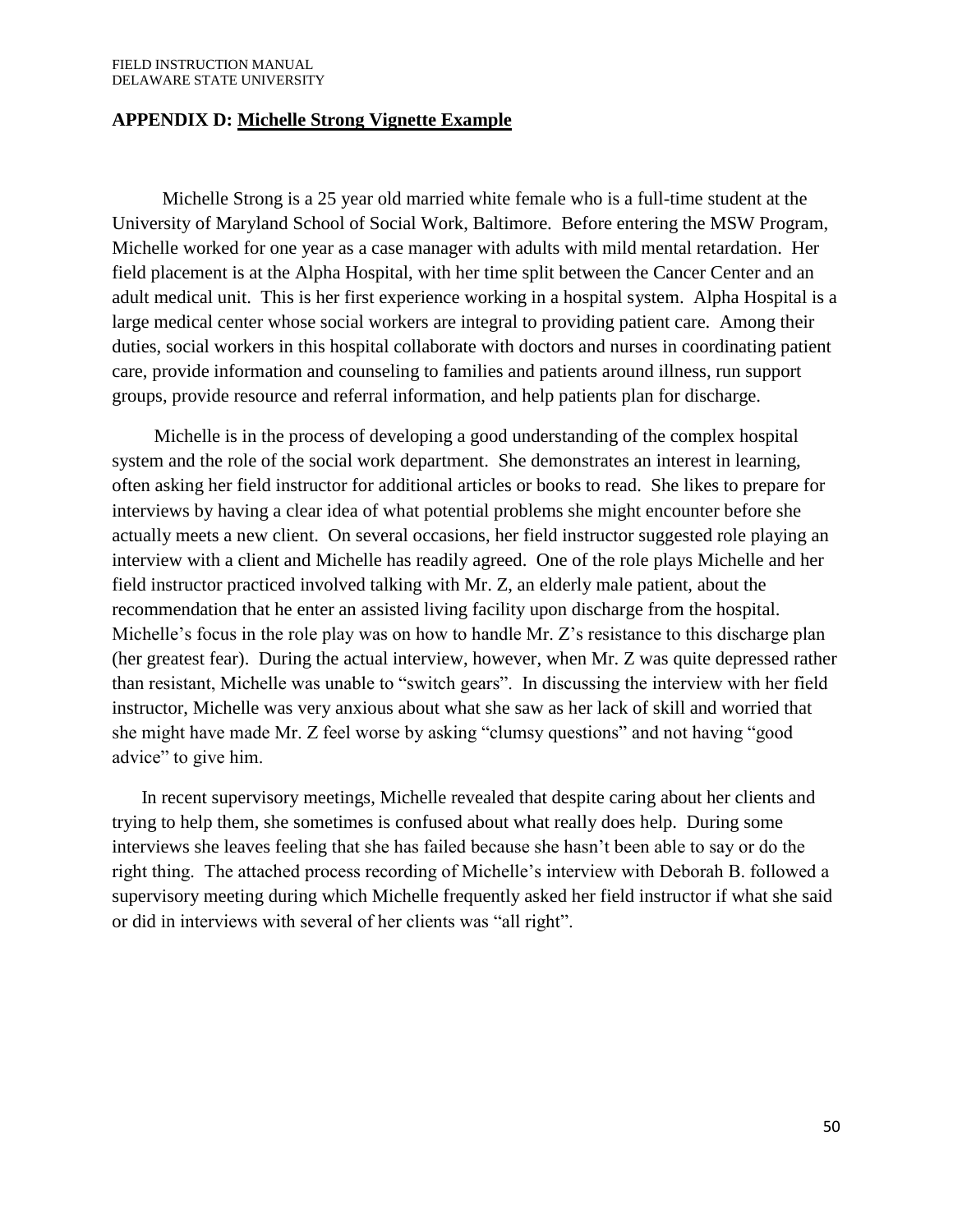# **Michelle Strong's Process Recording**

**Client:** Deborah B., a 45-year old divorced African- American female, employed as an administrative assistant **Agency:** Cancer Center at Alpha Hospital **Purpose of Interview:** First interview, assess how client is coping with recent diagnosis of leukemia

**Presenting Issues:** Recent leukemia diagnosis; explore need for services

#### *\*\*Never use the client's actual name in the process recordings due to confidentiality\*\* Must be typed and 3 to 4 pages long. Do not double space.*

| <b>Dialogue</b>              | <b>Gut Feelings</b>       | <b>Analysis</b>         | <b>Field Instructor's</b><br><b>Comments</b> |
|------------------------------|---------------------------|-------------------------|----------------------------------------------|
|                              |                           |                         |                                              |
| <b>Michelle (social work</b> | Ms. B was sitting in her  |                         |                                              |
| intern)                      | hospital bed when I       |                         |                                              |
| Excuse me. Are you           | arrived. She was paging   |                         |                                              |
| Ms. B?                       | through a hospital        |                         |                                              |
|                              | pamphlet about starting   |                         |                                              |
|                              | chemotherapy.             |                         |                                              |
| Deborah B. (client)          |                           |                         |                                              |
| (She looked up from          |                           |                         |                                              |
| her pamphlet when I          |                           |                         |                                              |
| came in). Yes.               |                           |                         |                                              |
| Intern: Hello, My            | I feel strange talking to |                         |                                              |
| name is Michelle             | someone who is in bed.    |                         |                                              |
| Strong. I'm a social         |                           |                         |                                              |
| work intern at Alpha         |                           |                         |                                              |
| Hospital. How are you        |                           |                         |                                              |
| today?                       |                           |                         |                                              |
| Client: Not too well.        | Ms. B does not seem       |                         |                                              |
| I've been talking to a       | pleased to see me.        |                         |                                              |
| lot of people today.         |                           |                         |                                              |
| Why are you here?            |                           |                         |                                              |
| Intern: Well, the            |                           | It is import to explain |                                              |
| Social Work                  |                           | the social work role    |                                              |
| department here at           |                           | to Ms. B.               |                                              |
| Alpha Hospital helps         |                           |                         |                                              |
| patients with any            |                           |                         |                                              |
| problems they might          |                           |                         |                                              |
| have in relation to          |                           |                         |                                              |
| being in the hospital.       |                           |                         |                                              |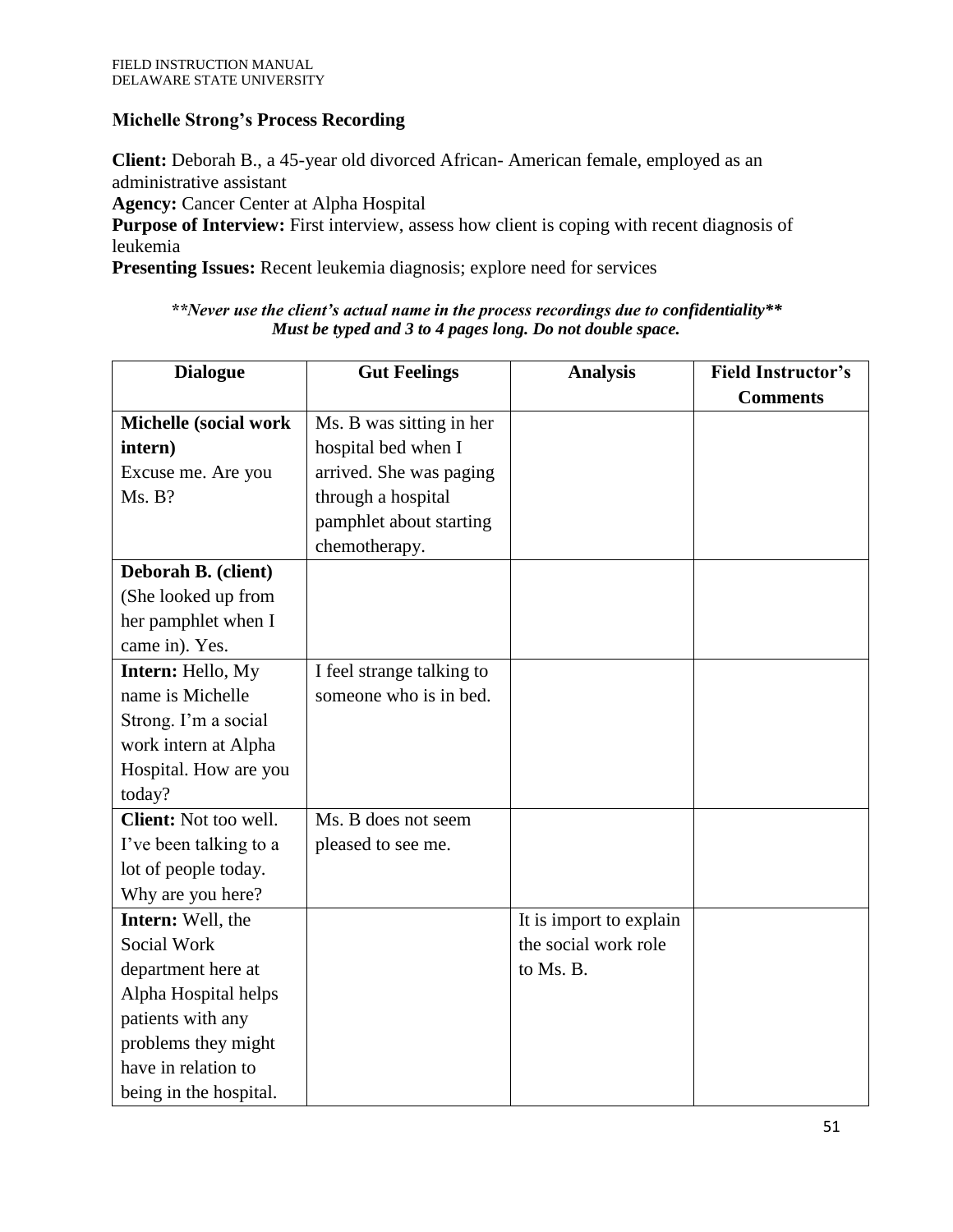| For example, we can        |                        |  |
|----------------------------|------------------------|--|
| tell you about             |                        |  |
| programs here in the       |                        |  |
| hospital or support        |                        |  |
| groups for your family     |                        |  |
| or community               |                        |  |
| resources if you need      |                        |  |
| them.                      |                        |  |
| Client: I have no idea     | Good - she has friends |  |
| what I need right now.     | to talk to.            |  |
| I'm not feeling well.      |                        |  |
| (Pause) My doctor told     |                        |  |
| me last week that I        |                        |  |
| have leukemia. I still     |                        |  |
| can't quite believe it.    |                        |  |
| When I try to tell my      |                        |  |
| friends about being        |                        |  |
| sick, it doesn't feel      |                        |  |
| real.                      |                        |  |
| <b>Intern:</b> So you were | I'd be surprised!      |  |
| surprised by your          |                        |  |
| diagnosis?                 |                        |  |
| Client: Well, I'd been     |                        |  |
| feeling tired and sick a   |                        |  |
| lot lately but I never     |                        |  |
| thought that I had         |                        |  |
| something likethis. I      |                        |  |
| thought maybe I had        |                        |  |
| mononucleosis or the       |                        |  |
| flu.                       |                        |  |
| <b>Intern:</b> How do you  |                        |  |
| feel about knowing the     |                        |  |
| real reason for your       |                        |  |
| symptoms?                  |                        |  |
| Client: I don't know. I    |                        |  |
| just know I'll have to     |                        |  |
| cope with it somehow.      |                        |  |
| <b>Intern:</b> Some people | I think that's how I'd |  |
| feel relief at knowing     | feel.                  |  |
|                            |                        |  |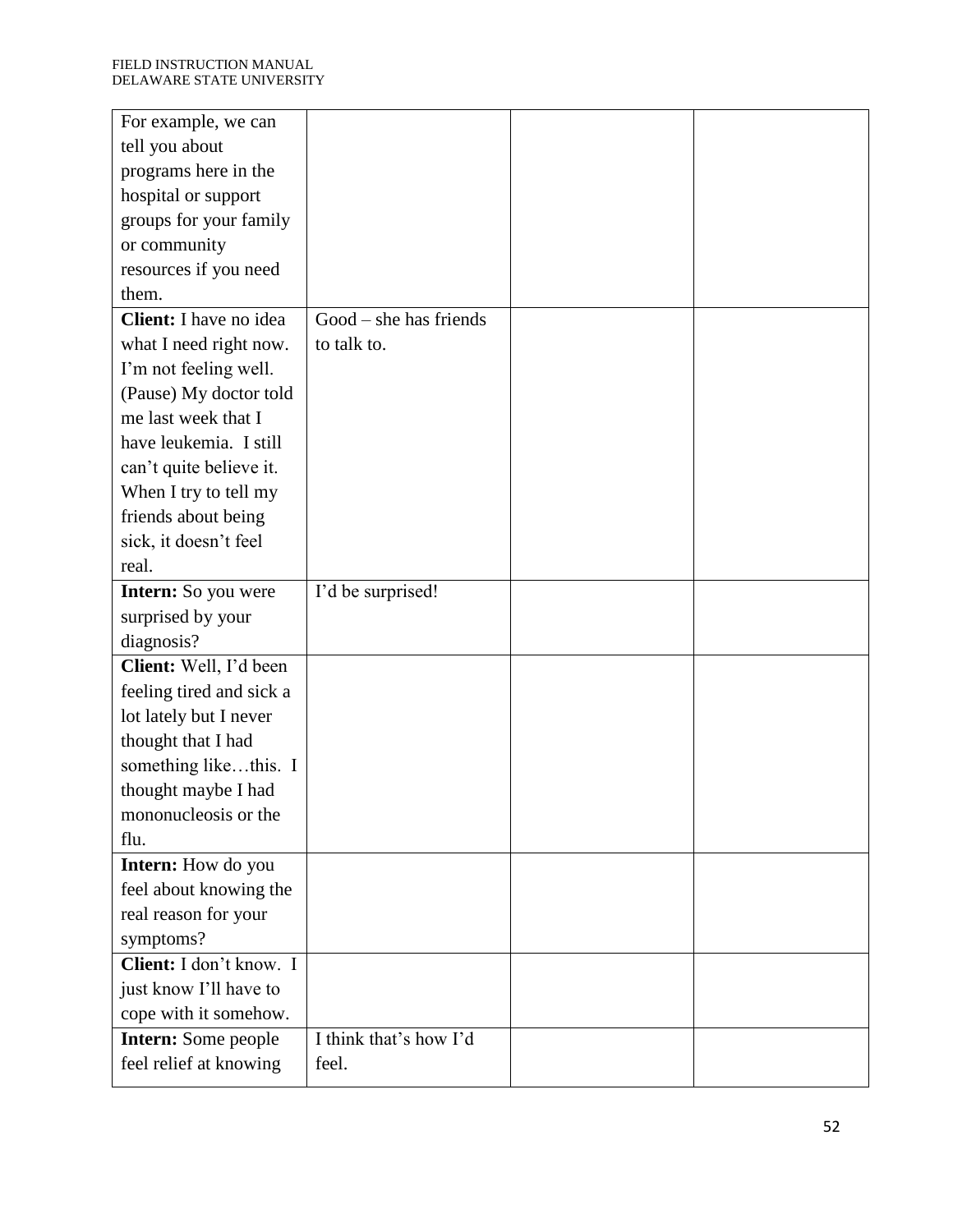| what's wrong with              |                          |                        |  |
|--------------------------------|--------------------------|------------------------|--|
| them.                          |                          |                        |  |
|                                |                          |                        |  |
| <b>Client:</b> I definitely do | Uh-oh. I think I annoyed |                        |  |
| not feel relieved. (She        | her.                     |                        |  |
| looked right at me             |                          |                        |  |
| when she said this).           |                          |                        |  |
| <b>Intern:</b> I see you were  |                          | I switched the topic   |  |
| reading a pamphlet             |                          | here so I could back   |  |
| explaining what to             |                          | up and start where the |  |
| expect with                    |                          | client is. She was     |  |
| chemotherapy. That's           |                          | reading the            |  |
| great. Some patients           |                          | chemotherapy           |  |
| don't have any idea            |                          | pamphlet when I        |  |
| what chemotherapy is           |                          | came into the room.    |  |
| like. I think it's a good      |                          |                        |  |
| idea to learn as much          |                          |                        |  |
| as you can so you'll           |                          |                        |  |
| feel more in control of        |                          |                        |  |
| your situation.                |                          |                        |  |
| Client: I'm scheduled          |                          |                        |  |
| to have my first               |                          |                        |  |
| chemotherapy session           |                          |                        |  |
| tomorrow. I've been            |                          |                        |  |
| looking through this           |                          |                        |  |
| pamphlet but I can't           |                          |                        |  |
| seem to focus.                 |                          |                        |  |
| Intern: I understand. It       | I feel empathy for Ms.   |                        |  |
| must be hard to be told        | B.                       |                        |  |
| that you have a serious        |                          |                        |  |
| illness.                       |                          |                        |  |
| Client: Well, I'm not          |                          |                        |  |
| sure I really believe it       |                          |                        |  |
| yet.                           |                          |                        |  |
| <b>Intern:</b> Do you have     |                          | She definitely needs   |  |
| any family members or          |                          | support and I need to  |  |
| friends who can give           |                          | help her explore her   |  |
| you emotional support          |                          | support system.        |  |
|                                |                          |                        |  |
| right now?                     |                          |                        |  |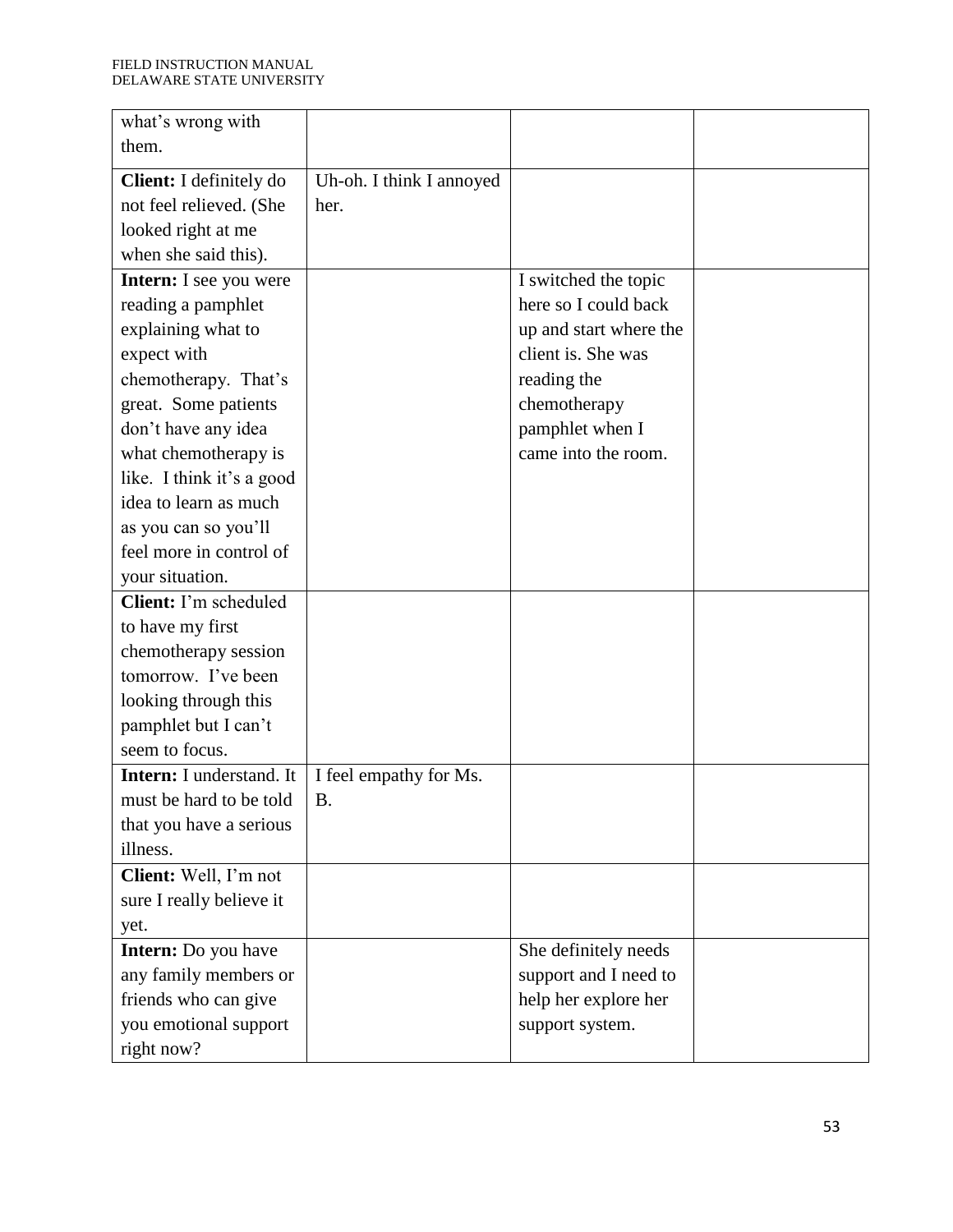| Client: I'm divorced       |                       |                        |  |
|----------------------------|-----------------------|------------------------|--|
| but I have a daughter      |                       |                        |  |
| who's 23. She and I        |                       |                        |  |
| are very close.            |                       |                        |  |
| <b>Intern:</b> Does your   |                       |                        |  |
| daughter live              |                       |                        |  |
| Baltimore?                 |                       |                        |  |
| Client: She lives in       |                       |                        |  |
| Towson but it's only       |                       |                        |  |
| about 20 minutes from      |                       |                        |  |
| my home.                   |                       |                        |  |
| Intern: I can give you     |                       |                        |  |
| information about          |                       |                        |  |
| family support groups.     |                       |                        |  |
| Maybe your daughter        |                       |                        |  |
| would like to attend       |                       |                        |  |
| one to find out more       |                       |                        |  |
| about your illness.        |                       |                        |  |
| Client: I don't know       |                       |                        |  |
| how I'm even going to      |                       |                        |  |
| tell my daughter about     |                       |                        |  |
| this. She'll be so         |                       |                        |  |
| worried about me.          |                       |                        |  |
| She's traveling with       |                       |                        |  |
| her job right now and I    |                       |                        |  |
| won't be about to talk     |                       |                        |  |
| to her until tonight.      |                       |                        |  |
| <b>Intern:</b> Do you have |                       | I'm trying to find out |  |
| any other children?        |                       | if there are other     |  |
|                            |                       | people she can count   |  |
|                            |                       | on.                    |  |
| Client: No. Serena is      | I thought Ms. B might |                        |  |
| my only child. That's      | be crying and didn't  |                        |  |
| the one reason we've       | want me to see.       |                        |  |
| been so close. We just     |                       |                        |  |
| have each other. (Ms.      |                       |                        |  |
| B got very quiet and       |                       |                        |  |
| looked out the             |                       |                        |  |
| window.)                   |                       |                        |  |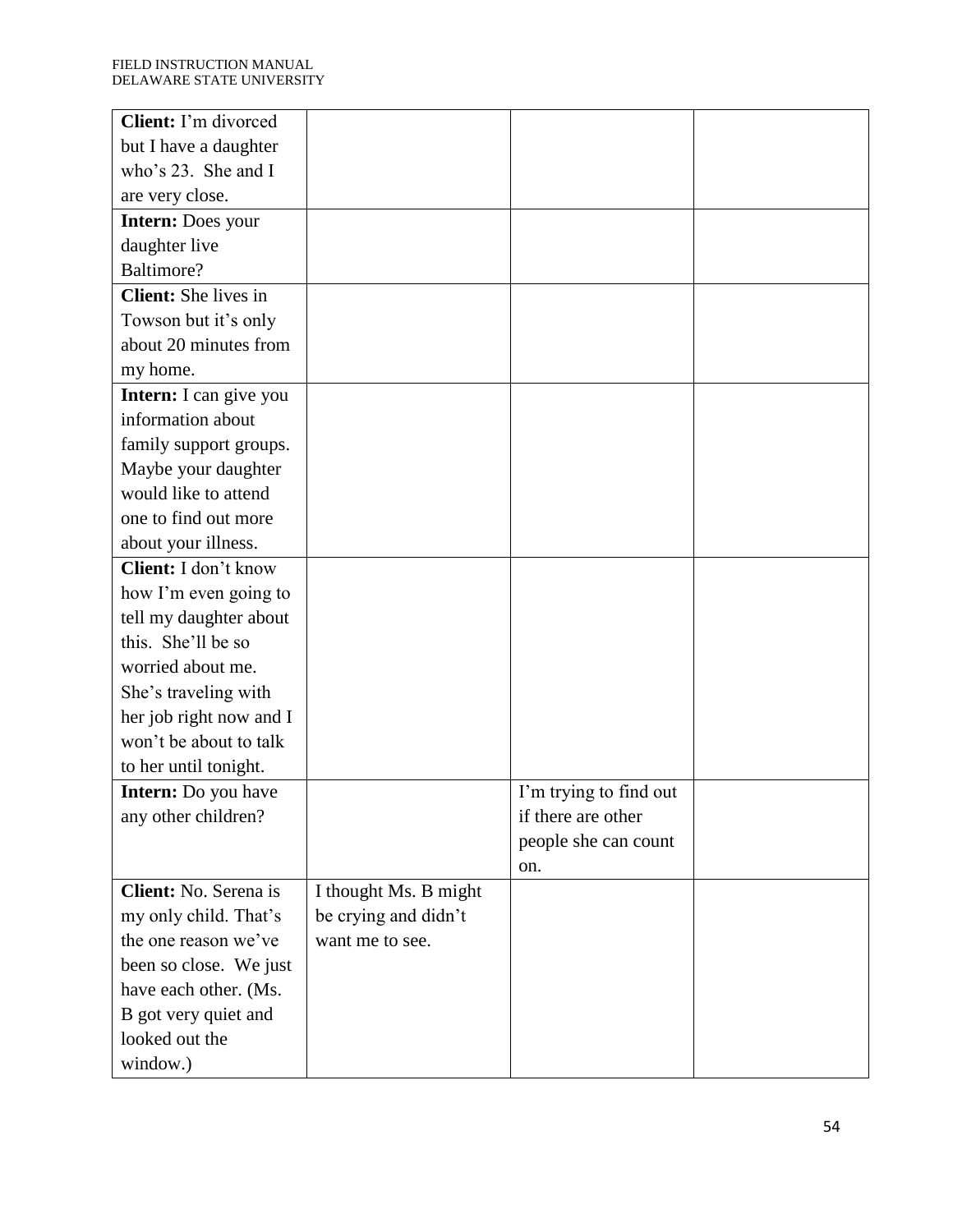| <b>Intern:</b> Would you       |                         |                       |  |
|--------------------------------|-------------------------|-----------------------|--|
| like to be alone?              |                         |                       |  |
| <b>Client:</b> (She spoke in a |                         |                       |  |
| whisper.) If anything          |                         |                       |  |
| happened to me, I              |                         |                       |  |
| don't know what                |                         |                       |  |
| Serena would do.               |                         |                       |  |
| Intern: Ms. B., the            |                         | I need to get back to |  |
| Social Work                    |                         | why I am here.        |  |
| Department wants to            |                         |                       |  |
| help you and your              |                         |                       |  |
| family anyway we can.          |                         |                       |  |
| One thing that might           |                         |                       |  |
| help would be for you          |                         |                       |  |
| and your daughter to           |                         |                       |  |
| go to a family support         |                         |                       |  |
| group together. You            |                         |                       |  |
| could get ideas about          |                         |                       |  |
| how other people have          |                         |                       |  |
| handled this problem.          |                         |                       |  |
| Client: I'm getting            | Anyone would feel tired |                       |  |
| very tired now. It's           | after what she's been   |                       |  |
| been a difficult day.          | through. Maybe I've     |                       |  |
|                                | taxed her strength even |                       |  |
|                                | more by staying too     |                       |  |
|                                | long.                   |                       |  |
| Intern: I'll just leave        |                         |                       |  |
| this information about         |                         |                       |  |
| available services here        |                         |                       |  |
| with you. You can look         |                         |                       |  |
| at them whenever               |                         |                       |  |
| you're ready.                  |                         |                       |  |
| Client: Thank you. I           |                         |                       |  |
| really need to rest now.       |                         |                       |  |
| <b>Intern:</b> I hope I        |                         | Follow-up is          |  |
| haven't taken up too           |                         | important.            |  |
| much of your time. I'll        |                         |                       |  |
| stop by tomorrow to            |                         |                       |  |
| see how your                   |                         |                       |  |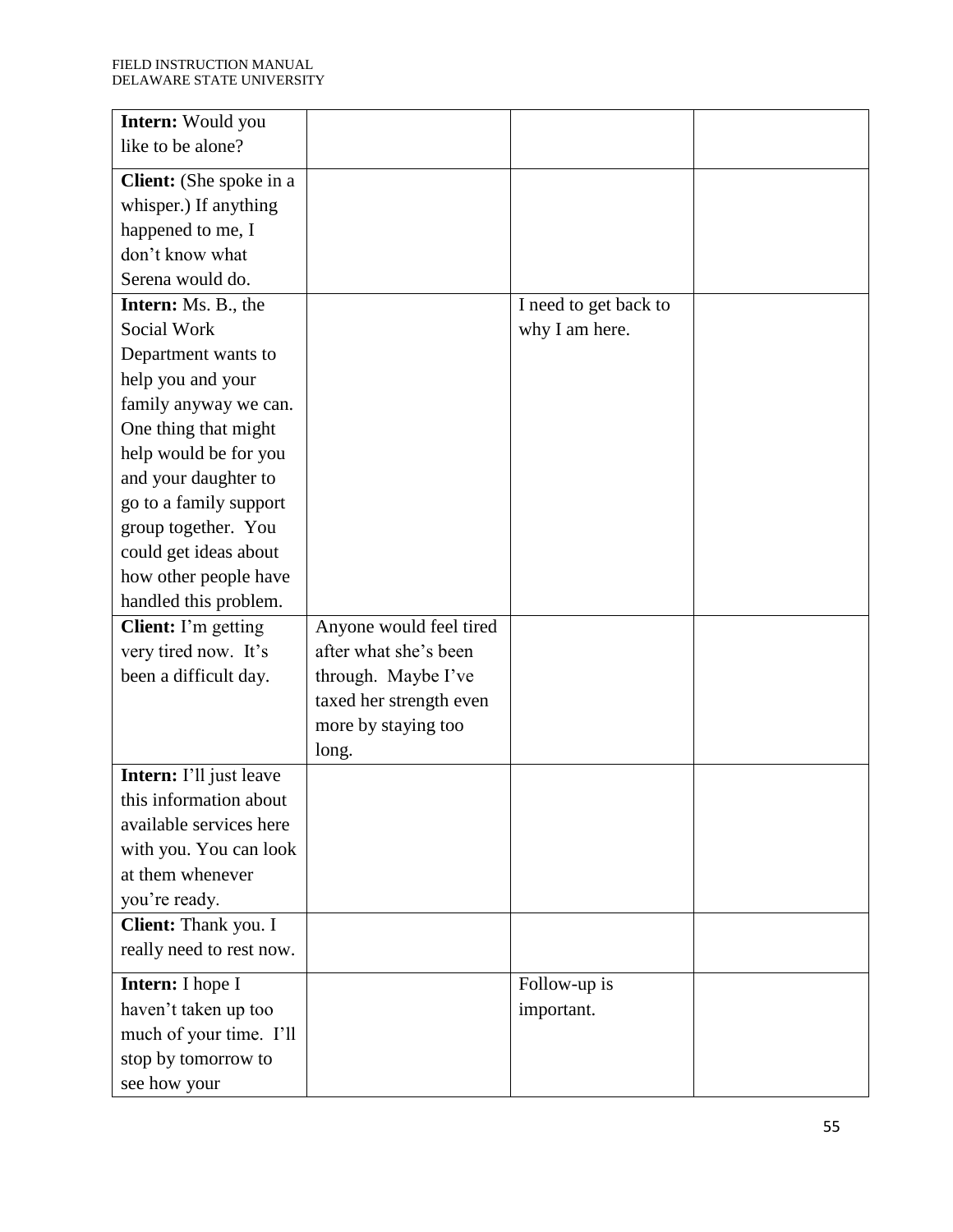| conversation with your           |                     |  |
|----------------------------------|---------------------|--|
|                                  |                     |  |
| daughter went, if that's         |                     |  |
| OK with you.                     |                     |  |
| <b>Client:</b> I'm having my     |                     |  |
| first chemotherapy               |                     |  |
| treatment tomorrow               |                     |  |
| and I'm not sure how             |                     |  |
| I'll feel afterwards.            |                     |  |
| <b>Intern:</b> I'll just stop by | This approach gives |  |
| and if you're too tired,         | her more control.   |  |
| I'll leave. OK?                  |                     |  |
| Client: All right. But I         |                     |  |
| really don't think I'll          |                     |  |
| be feeling very good.            |                     |  |
| <b>Intern:</b> I understand. I   |                     |  |
| hope your talk with              |                     |  |
| your daughter and your           |                     |  |
| chemotherapy go well.            |                     |  |
| Good-bye                         |                     |  |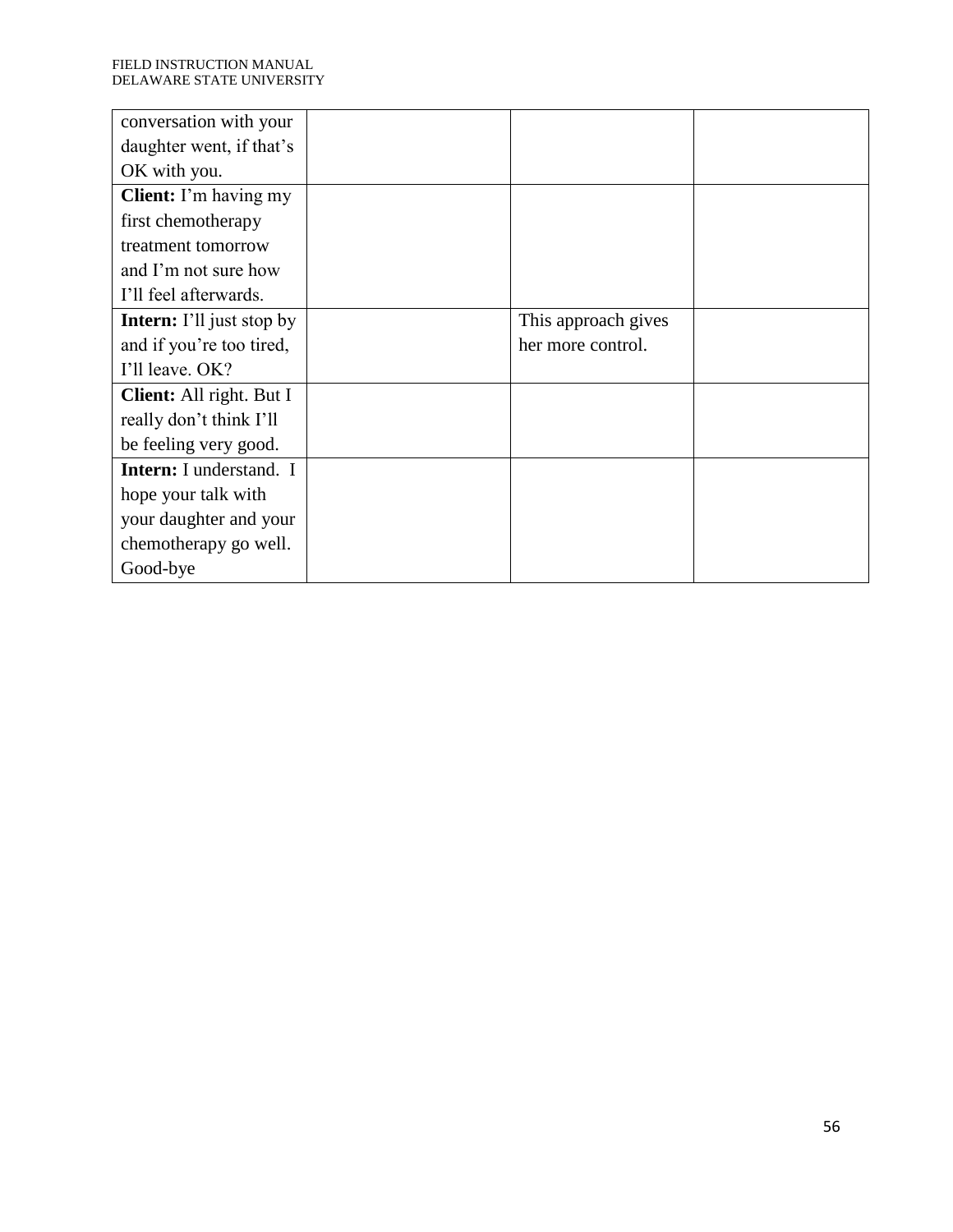# **APPENDIX E: PROPOSAL FOR FIELD PRACTICUM ASSIGNMENT IN THE WORKPLACE**

#### **Delaware State University Department of Social Work 1200 N. DuPont Highway Dover, DE 19901-2271 (302) 857-6778 (302) 857-6833 fax**

The Department of Social Work discourages field practicum assignments that are located in the student's workplace. Therefore, placements in the workplace are considered only in **exceptional**  situations. The fact that a student works full-time is not considered an **exceptional** situation. Approval must be given by Director of Field Instruction and student must be in good standing. If approved, student will provide a 20 minute presentation at their Field Seminar.

Following careful review and approval, the Department can consider placing a student in his/her place of employment if certain conditions exist. These conditions are:

- 1. The field practicum assignment must be substantively different from the student's work assignment, and outside the student's work unit.
- 2. The field practicum assignment must yield new learning.
- 3. The field instructor must possess the MSW degree, and be someone other than the student's immediate supervisor. These are minimum requirements.
- 4. There must be clear differentiation between the student's work hours and placement hours.
- 5. The field instructor must have sufficient time to supervise the student.
- 6. If the person providing field instruction has not supervised Delaware State University social work students, the individual must agree to attend seminars for new field instructors.
- 7. The student has not been placed in the agency previously.
- 8. All placements in the workplace must be approved by the Director of Field Instruction before placement begins.

Attached is a form that must be completed by the prospective field placement agency to describe the student's work assignment and the proposed field placement assignment. The form should be returned to the Director of Field Instruction along with the placement application.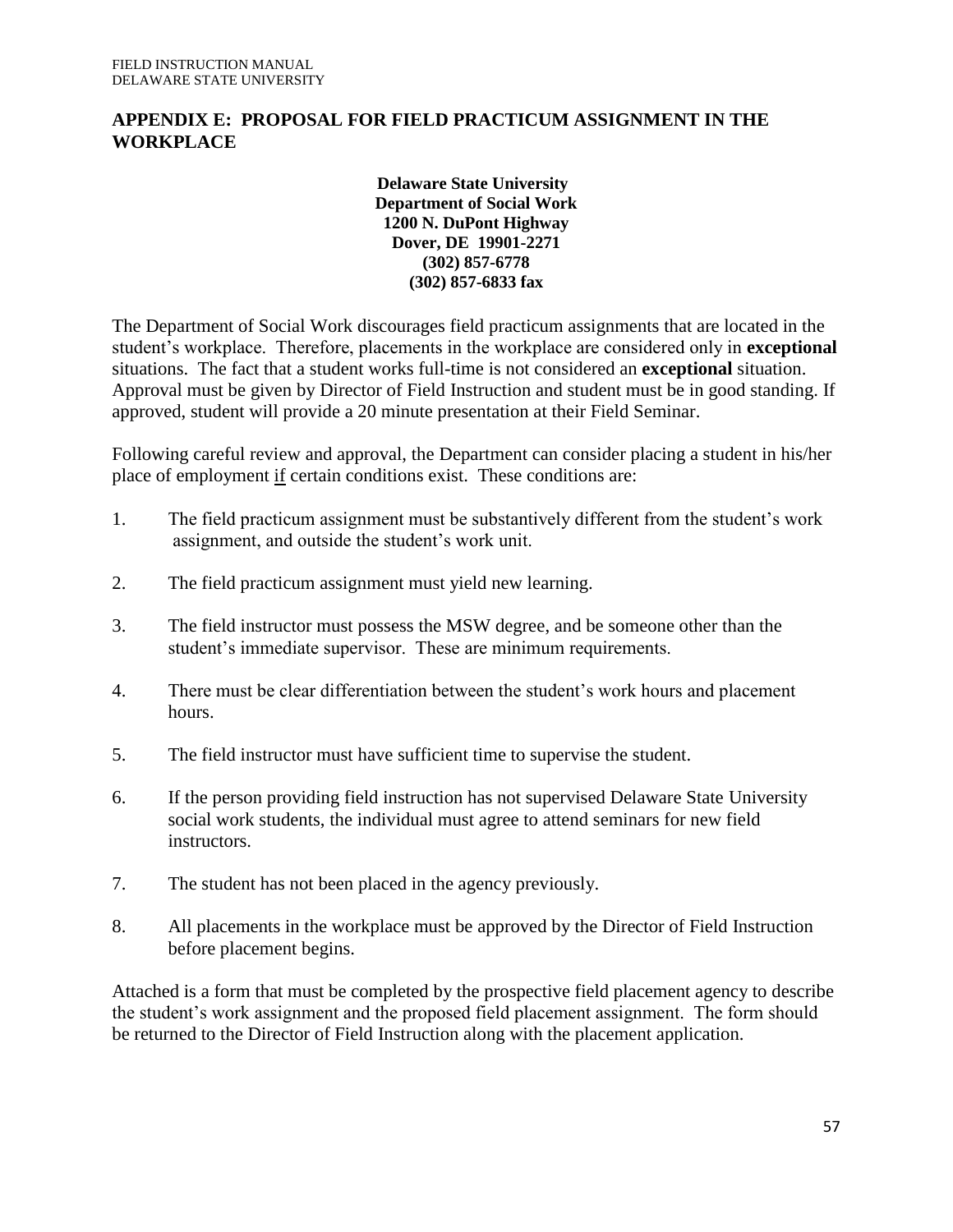#### **Delaware State University College of Education, Health and Public Policy Department of Social Work 1200 N. DuPont Highway Dover, DE 19901-2271 (302) 857-6778**

Student's Name:

Proposed Field Instructor:

Please use this form to differentiate the student's work assignment from the proposed field placement assignment. Please attach the student's actual job description.

| <b>Student's Work Assignment</b> | <b>Student's Placement Assignment</b> |
|----------------------------------|---------------------------------------|
|                                  |                                       |
|                                  |                                       |
|                                  |                                       |
|                                  |                                       |
|                                  |                                       |
|                                  |                                       |
|                                  |                                       |
|                                  |                                       |
|                                  |                                       |
|                                  |                                       |
|                                  |                                       |
|                                  |                                       |
|                                  |                                       |
|                                  |                                       |
|                                  |                                       |
|                                  |                                       |
|                                  |                                       |
|                                  |                                       |
|                                  |                                       |
|                                  |                                       |
|                                  |                                       |
|                                  |                                       |
|                                  |                                       |
|                                  |                                       |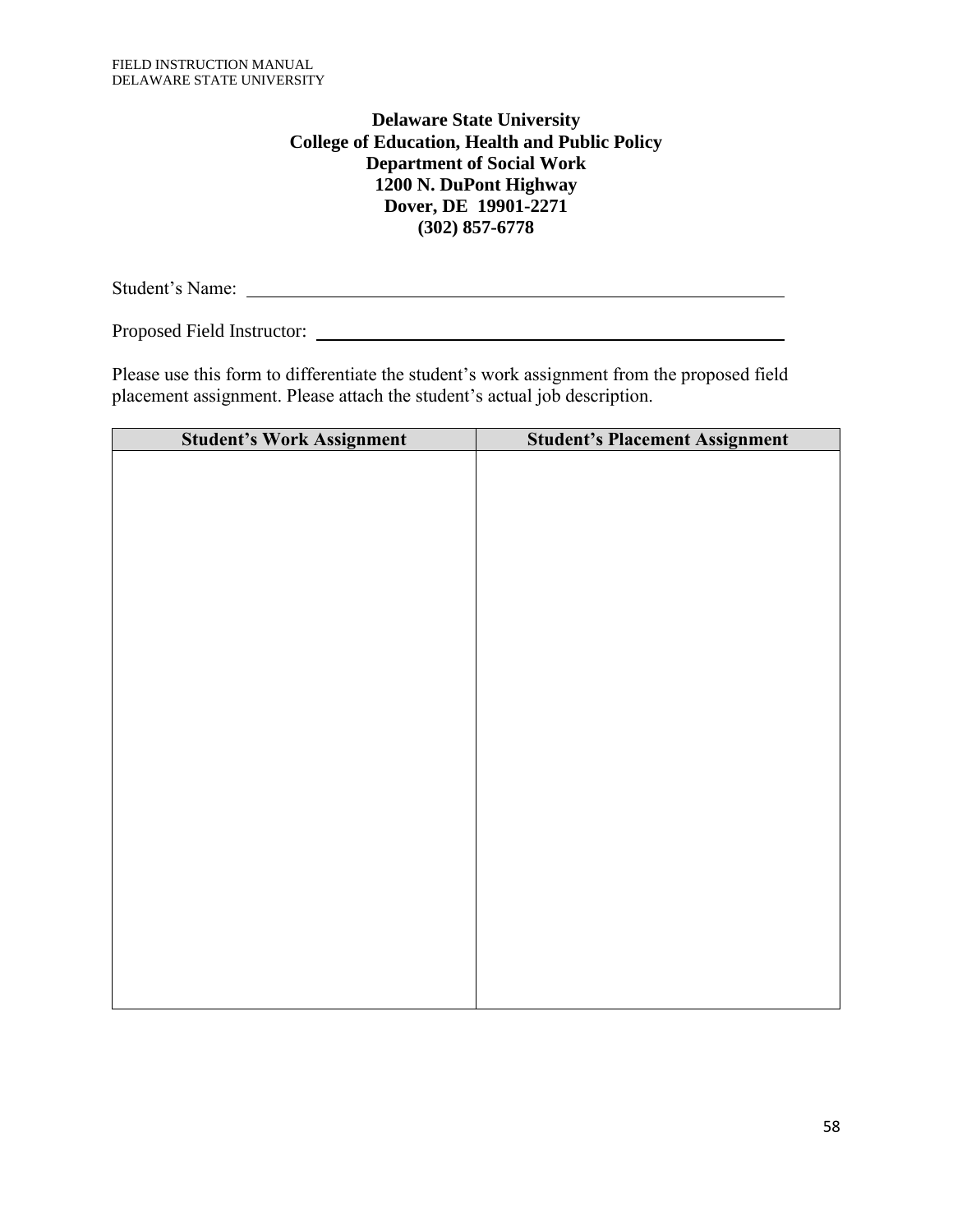# **APPENDIX F: STATEMENT OF CONFIDENTIALITY FOR FIELD INSTRUCTION FORM**

**Delaware State University College of Health & Behavioral Sciences Department of Social Work 1200 N. DuPont Highway Dover, Delaware 19901-2271 (302) 857-6778**

#### **STATEMENT OF CONFIDENTIALITY FOR FIELD INSTRUCTION AND ADHERENCE TO THE CODE OF ETHICS OF THE NATIONAL ASSOCIATION OF SOCIAL WORKERS**

I, the undersigned, recognize and accept my responsibility to conduct myself in a professional manner and follow the principles of confidentiality and to adhere to the Code of Ethics established by the National Association of Social Workers on behalf of: (1) the welfare of clients with whom I interact in the field practicum; and (2) the integrity of the social work profession. To this end, I pledge to keep confidential those interactions that I conduct or observe whether written or verbal between the client, the agency and myself. I willingly accept this responsibility in the same spirit as reflected in the Code of Ethics of the National Association of Social Workers.

My signature also signifies that I received and read the Code of Ethics established by the National Association of Social Workers. My signature also indicates that I understand that the consequences for violating the Code of Ethics are serious and can adversely affect my status in the social work program, including my field placement agency.

Student Date

Agency Field Instructor Date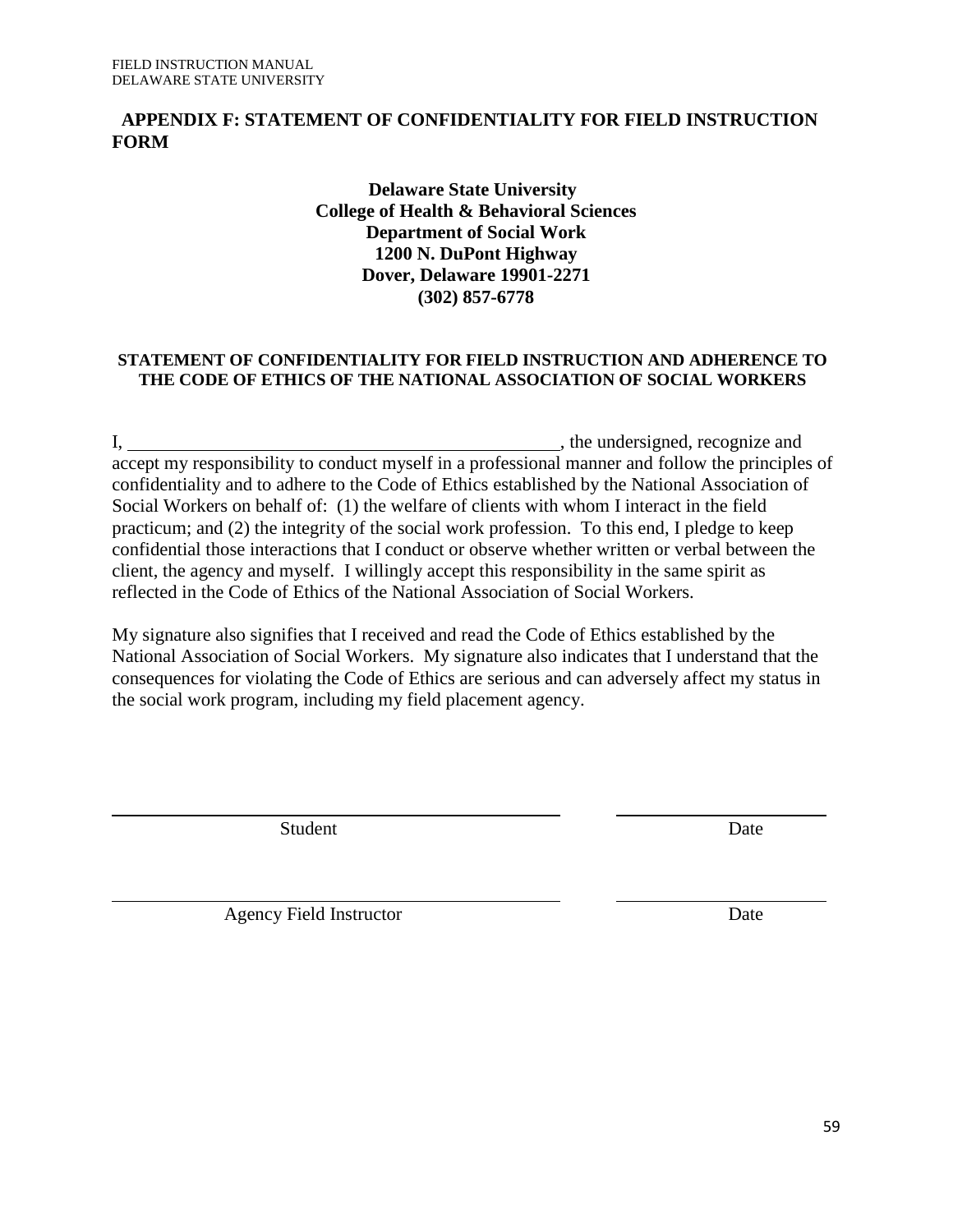#### **APPENDIX G: STATEMENT OF SAFETY AWARENESS FORM**

#### **Delaware State University College of Health & Behavioral Sciences Department of Social Work 1200 N. DuPont Highway Dover, Delaware 19901-2271 (302) 857-6778**

#### **STATEMENT OF SAFETY AWARENESS FOR FIELD INSTRUCTION AND AGREEMENT TO BE SAFETY CONSCIOUS WHILE ATTENDING FIELD**

I, the undersigned recognize and accept my responsibility to be aware of the need for personal safety in the field practicum and to minimize the risks as much as possible by:

- Abiding by the rules of the agency to which I am assigned so as to minimize any potential for risk to my personal safety while conducting my duties and responsibilities as a field practicum student.
- Discussing with my Field Instructor any safety procedures or potential for risk within the agency where I am assigned.
- Attending any meetings regarding safety issues that my agency requires.
- Making the Field Instructor and Faculty Field Liaison aware of any specific concerns I have regarding safety as it relates to my specific duties within the agency.
- Immediately reporting any safety incident (an act involving my physical or emotional safety in the course of conducting my duties and responsibilities as a field practicum student) that occurs to me while attending field. I also will also complete a Safety Incident Report form that will be given to my Faculty Field Liaison and the Director of Field Instruction.
- Attending a meeting with the Director of Field to discuss the reported safety incident.

My signature signifies that I attended a seminar conducted by the Office of Field Instruction regarding awareness of safety issues in the field and have received a Safety Incident Report form.

\_\_\_\_\_\_\_\_\_\_\_\_\_\_\_\_\_\_\_\_\_\_\_\_\_\_\_\_\_\_\_\_\_\_\_\_\_\_\_\_\_\_\_\_\_\_ \_\_\_\_\_\_\_\_\_\_\_\_\_\_\_\_\_\_\_\_

Student Date

My signature signifies that I am aware that the above named student has attended a seminar conducted by the Office of Field Instruction regarding awareness of safety issues in the field.

\_\_\_\_\_\_\_\_\_\_\_\_\_\_\_\_\_\_\_\_\_\_\_\_\_\_\_\_\_\_\_\_\_\_\_\_\_\_\_\_\_\_\_\_\_ \_\_\_\_\_\_\_\_\_\_\_\_\_\_\_\_\_\_\_\_\_

Agency Field Instructor Date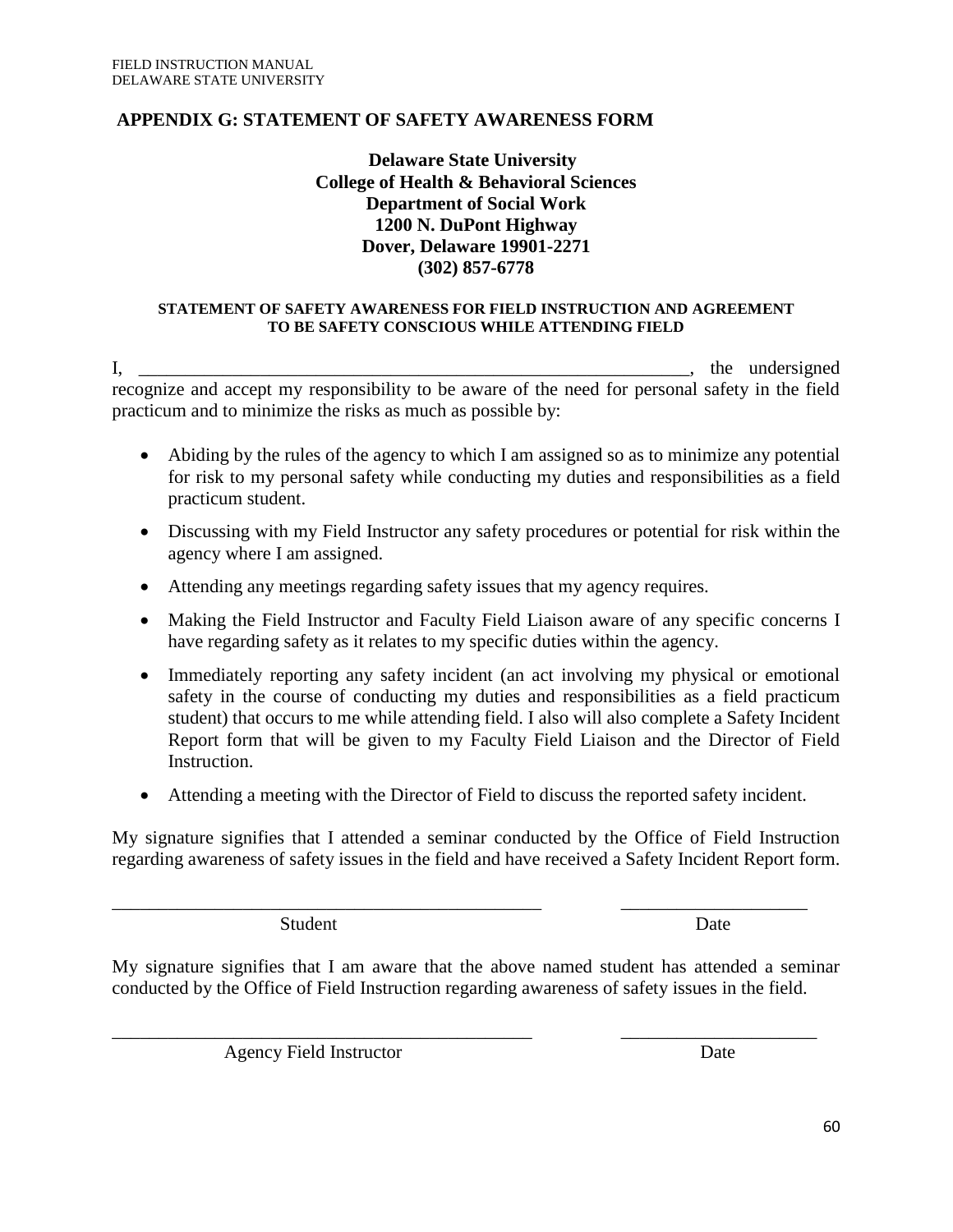# **APPENDIX H: SAFETY INCIDENT REPORT**

A safety incident is any occurrence that involves a student's physical or emotional safety in the course of conducting his/her duties and responsibilities as a field practicum student. These incidents need to be reported immediately to the Field Instructor, Faculty Field Liaison, and Director of Field Instruction.

Following are the procedures and the form that needs to be completed (two copies) and given to the Field Instructor, the Faculty Field Liaison, and the Director of Field Instruction. The Faculty Field Liaison is responsible for delivering the report to the Director of Field Instruction. The student or Field Instructor must advise the Office of Field Instruction, either in person or by phone, immediately after a safety incident has occurred. However, this is not a substitute for completing the incident report.

The Director of Field Instruction shall take appropriate steps to interview the student, provide him/her with appropriate support and/ or other interventions as needed.

The Director of Field Instruction shall notify the appropriate personnel of the incident and forward a copy of the report along with a written report of any additional action that has been taken.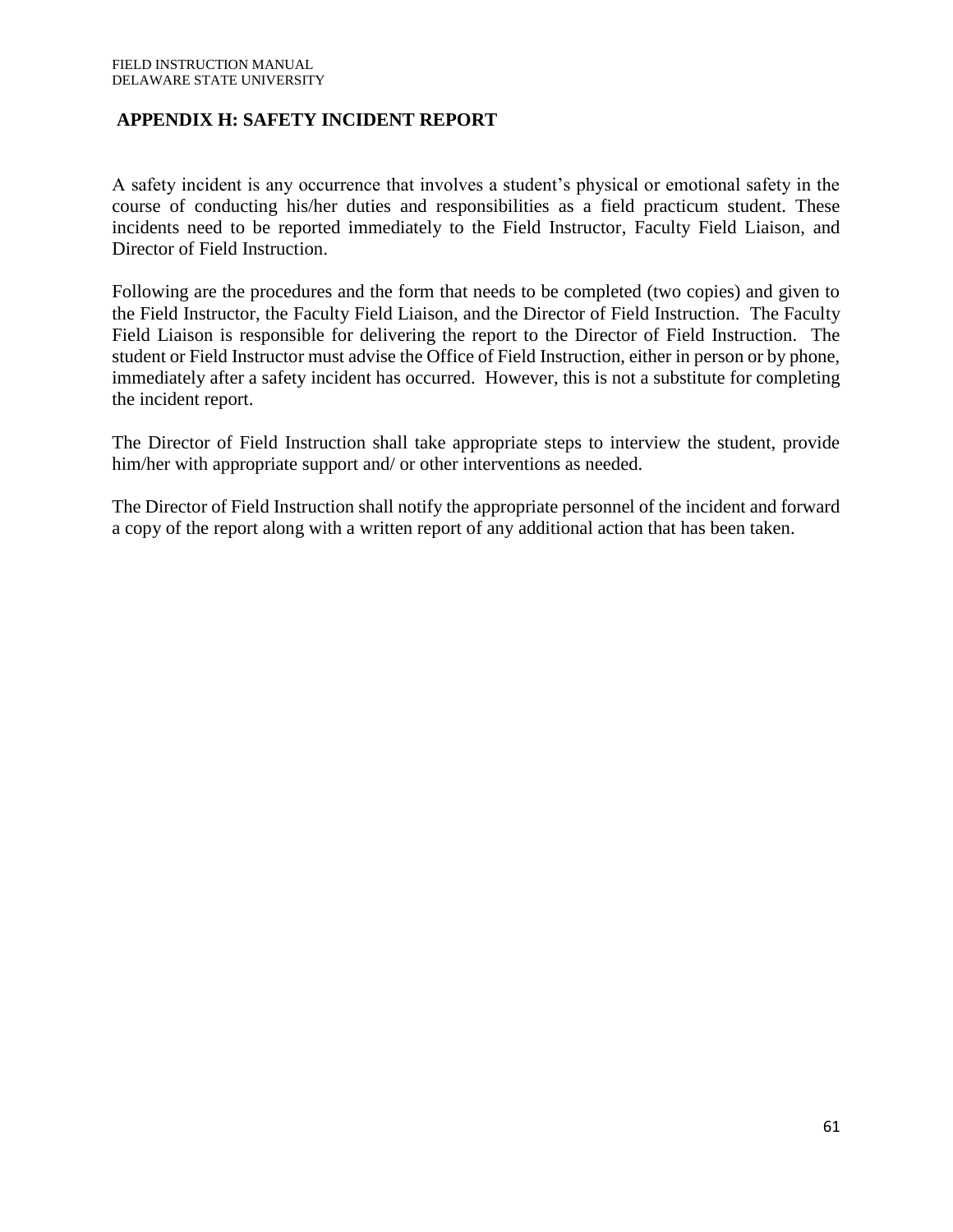**Delaware State University College of Health & Behavioral Sciences Department of Social Work Office of Field Instruction 1200 N. DuPont Highway Dover, Delaware 19901-2271 Phone (302) 857-6778 Fax: (302) 857-6833**

Please return to: Office of Field Instruction

#### **SAFETY INCIDENT REPORT**

| Student's Name: Phone: Phone: Phone:                                                                                   |  |
|------------------------------------------------------------------------------------------------------------------------|--|
|                                                                                                                        |  |
| Location/Place:                                                                                                        |  |
|                                                                                                                        |  |
|                                                                                                                        |  |
| <u> 1999 - Johann Stoff, deutscher Stoffen und der Stoffen und der Stoffen und der Stoffen und der Stoffen und der</u> |  |
|                                                                                                                        |  |
|                                                                                                                        |  |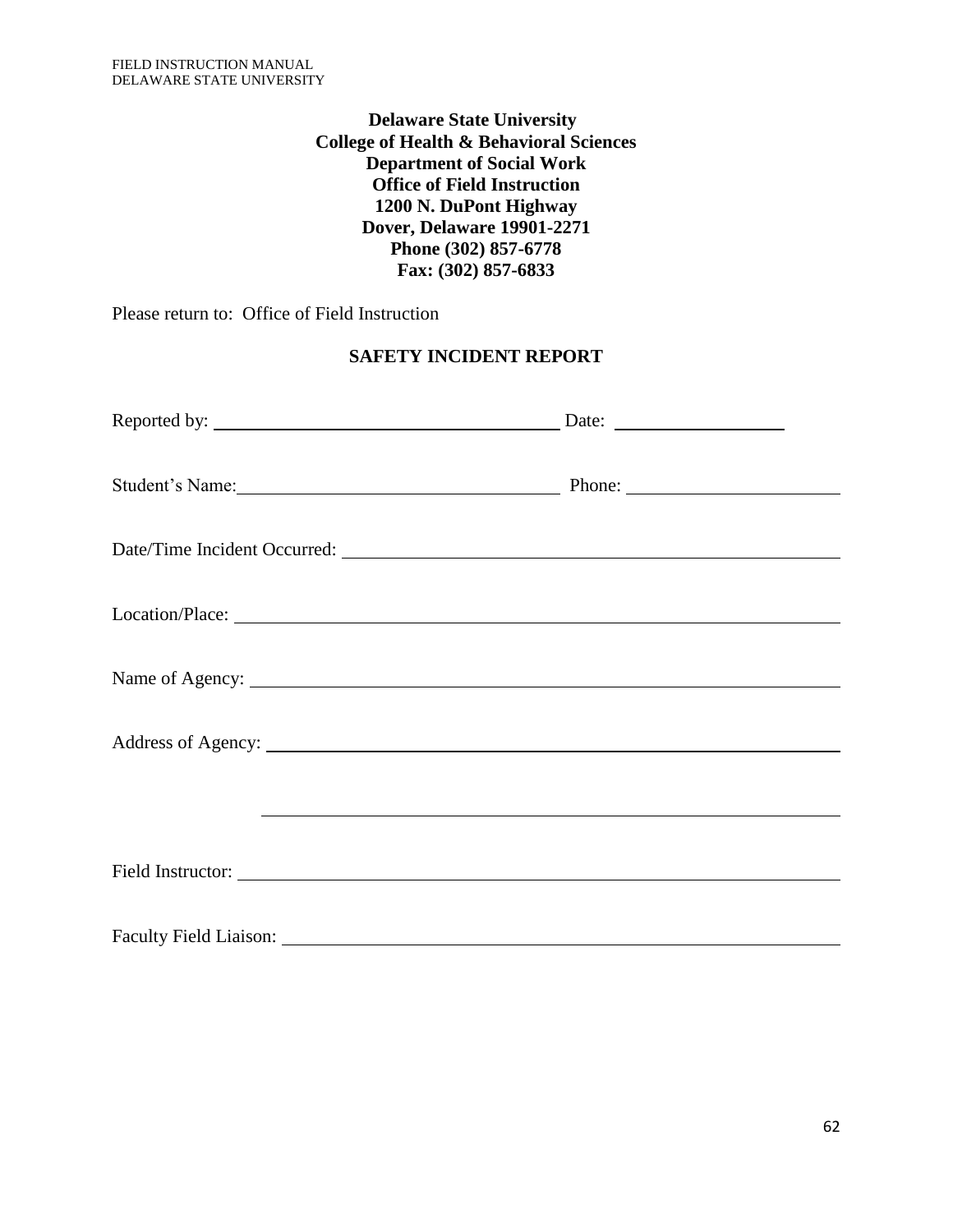**DETAILS OF INCIDENT:** Please describe in detail what occurred. Include the names and phone numbers of any witnesses or persons involved. Also include what happened in detail, where it occurred, any precipitating events or reasons why you think it may have occurred, and what actions, if any, were taken as a result of the incident. Be sure to include when any action was taken and by whom. Use an extra sheet for additional information.

**To be completed by the Field Instruction Office:**

Received by:

| $\frac{1}{2}$                                                                    |
|----------------------------------------------------------------------------------|
|                                                                                  |
|                                                                                  |
| Reported to:                                                                     |
| Conference with student completed (give date): _________________________________ |
| <u> 1989 - Andrea Andrew Maria (h. 1989).</u>                                    |
|                                                                                  |
| <u> 2000 - Andrea Andrewski, amerikansk politik (d. 1982)</u>                    |
|                                                                                  |
|                                                                                  |
|                                                                                  |